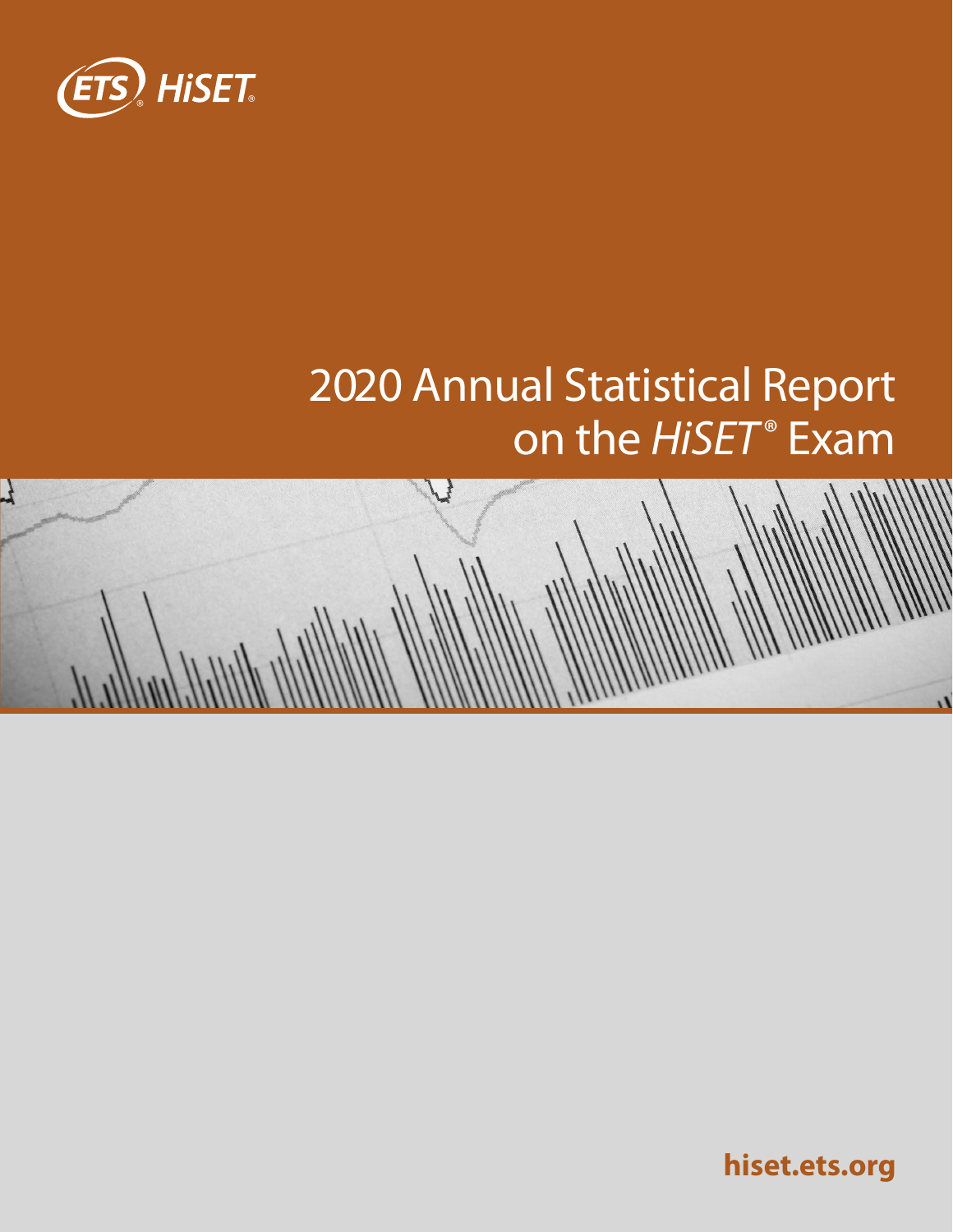## **Table of Contents**

#### **About HiSET**

| About ETS    |  |
|--------------|--|
| About ITP    |  |
| Test Content |  |

#### **Overview**

### **HiSET Annual Report**

| Table 3b. Number of Examinees Tested in Spanish and Number of Batteries Completed |  |
|-----------------------------------------------------------------------------------|--|
|                                                                                   |  |
|                                                                                   |  |
| Table 5. Means, Standard Deviations, and Percentage of Examinees by Age Group,    |  |
|                                                                                   |  |
|                                                                                   |  |
|                                                                                   |  |
|                                                                                   |  |
|                                                                                   |  |
|                                                                                   |  |
|                                                                                   |  |
|                                                                                   |  |
|                                                                                   |  |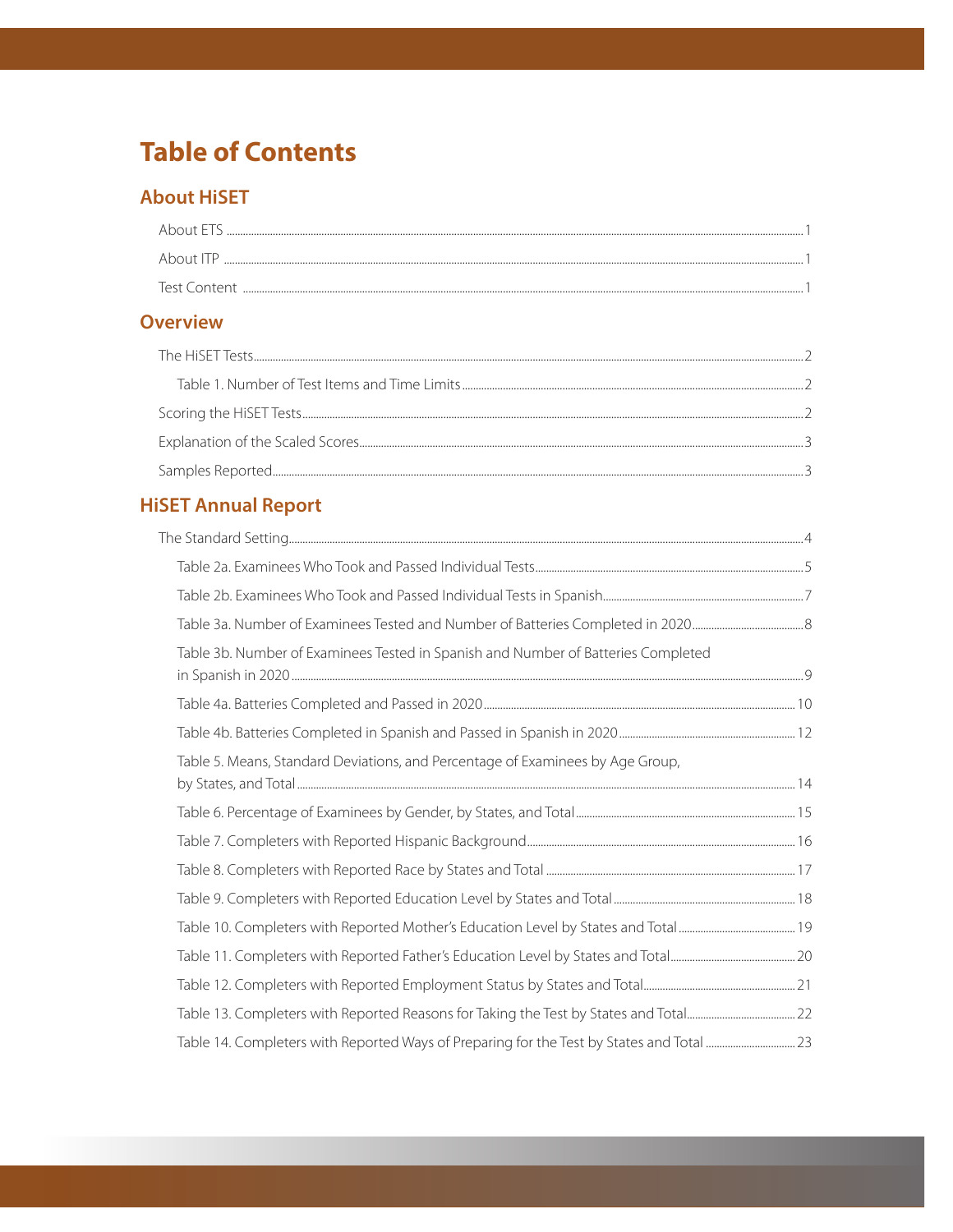| Table 17. Summary Statistics for Examinees Completing all Five Tests (The Full Battery)31 |  |
|-------------------------------------------------------------------------------------------|--|
|                                                                                           |  |
|                                                                                           |  |
|                                                                                           |  |
|                                                                                           |  |
|                                                                                           |  |
|                                                                                           |  |
|                                                                                           |  |
|                                                                                           |  |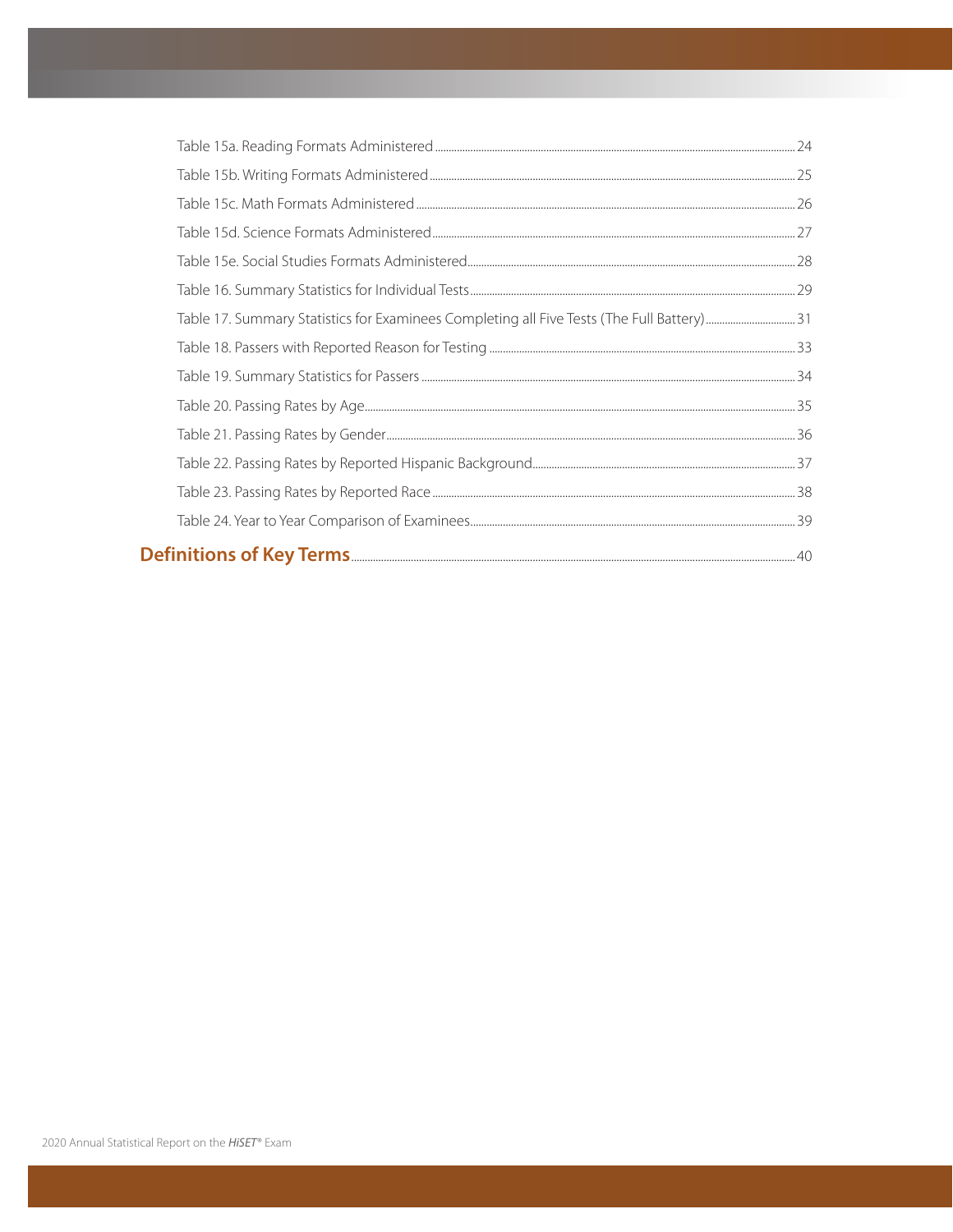## <span id="page-3-0"></span>**About HiSET**

Educational Testing Service (ETS®) and Iowa Testing Programs (ITP) co-developed the *HiSET*® Program. The HiSET is an essential part of ETS's mission to provide innovative and meaningful measurement solutions that improve teaching and learning, expand educational opportunities, and inform educational policy. Some individuals who seek a high school credential may lack the opportunity to experience a traditionally structured high school teaching and learning environment. The HiSET Program seeks to help these individuals identify, acquire, and demonstrate the knowledge and skills that they will need to succeed in postsecondary education and in the workplace.

#### **About ETS**

Founded as a non-profit in 1947, ETS advances quality and equity in education for people worldwide by creating assessments based on rigorous research. ETS serves individuals, educational institutions, and government agencies by providing customized solutions for teacher certification; English language learning; and elementary, secondary, and postsecondary education — as well as by conducting education research, analysis, and policy studies. ETS develops, administers, and scores more than 50 million tests annually including the College Board® Advanced Placement Program® (AP®) exams, the *GRE*® General and Subject Tests, the National Assessment of Educational Progress (NAEP), and the *TOEFL*® and *TOEIC*® tests — in more than 180 countries, at over 9,000 locations worldwide.

#### **About ITP**

ITP is a non-profit research, development, and outreach unit in the College of Education at the University of Iowa. ITP's mission is to pursue:

- research that improves the practice of educational measurement
- design and development of assessments for a variety of purposes and audiences including educators; federal, state, and local governments; and academic institutions
- outreach that delivers assessment results and supports the use of assessment information by local, state, national, and international audiences

#### **Test Content**

The HiSET measures knowledge and skills in five subject areas: Language Arts — Reading, Language Arts — Writing, Mathematics, Science, and Social Studies.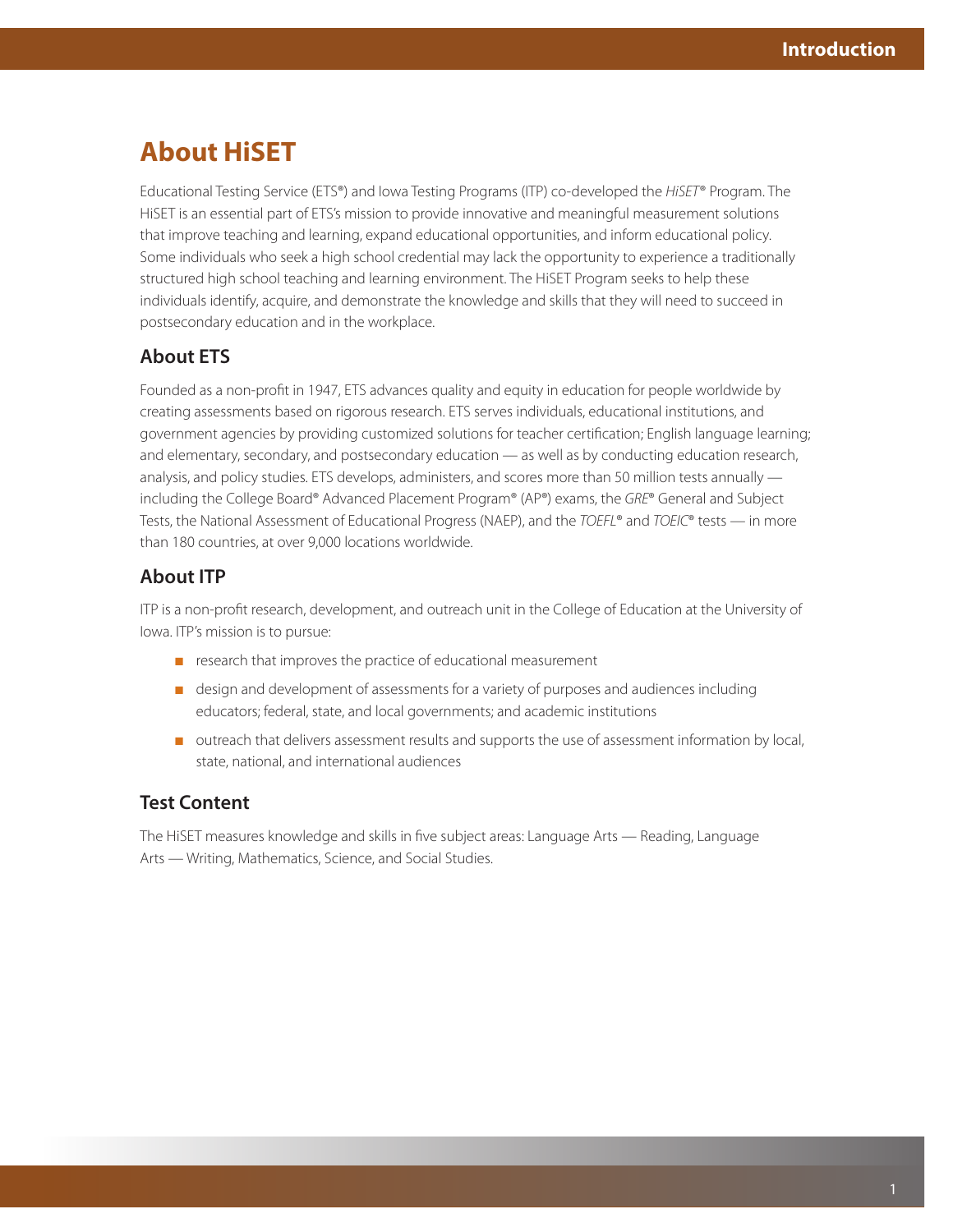## <span id="page-4-0"></span>**Overview**

The HiSET Program has been in operation since January 2014. This report provides volume and test performance information for examinees who took the HiSET between January 1, 2020 and December 31, 2020. The intent of this report is to help HiSET examinees, score users, and policy makers understand HiSET scores and to encourage appropriate score interpretation and use.

#### **The HiSET Tests**

HiSET examinees test in five content areas: Reading (Language Arts — Reading), Writing (Language Arts — Writing), Mathematics, Science, and Social Studies. The Test at a Glance documents — which are available for download on the HiSET Web site - provide descriptions of the specifications behind current HiSET forms. Each subject-area test produces a score on a 1 – 20 reporting scale. We used standard setting studies (Tannenbaum & Reese, 2014) to recommend the minimum test scores (i.e., cut scores) needed for examinees to be considered qualified enough to earn a high school equivalency certificate. The tests consist of multiple-choice items, except for a direct writing task associated with the Writing test. Table 1 displays the number of items and time limits associated with each test.

| Table 1. Number of Test Items and Time Limits |                 |                   |  |  |  |  |
|-----------------------------------------------|-----------------|-------------------|--|--|--|--|
| Content Area                                  | Number of Items | Number of Minutes |  |  |  |  |
| Language Arts — Reading                       | 50              | 65                |  |  |  |  |
| Language Arts — Reading (Spanish)             | 50              | 80                |  |  |  |  |
| Language Arts - Writing                       | $60 + e$ ssay   | 120               |  |  |  |  |
| <b>Mathematics</b>                            | 55              | 90                |  |  |  |  |
| Science                                       | 60              | 80                |  |  |  |  |
| Social Studies                                | 60              | 70                |  |  |  |  |

#### **Scoring the HiSET Tests**

With the exception of the essay portion of the Writing test, HiSET item responses receive a score of either correct or incorrect; and the sum of the correct responses becomes the raw score. There is no penalty for answering incorrectly. Raw scores on the Mathematics, Reading, Science, and Social Studies tests are converted directly to scores on the 1 – 20 reporting scale. In Writing, the scaled score from the multiplechoice section is combined with the scaled score on the essay to produce the 1 – 20 reporting scale. We based the ratings of the essay scores in the Writing test on a 6-point rating scale that ranges from "little or no skill" to "proficient skill."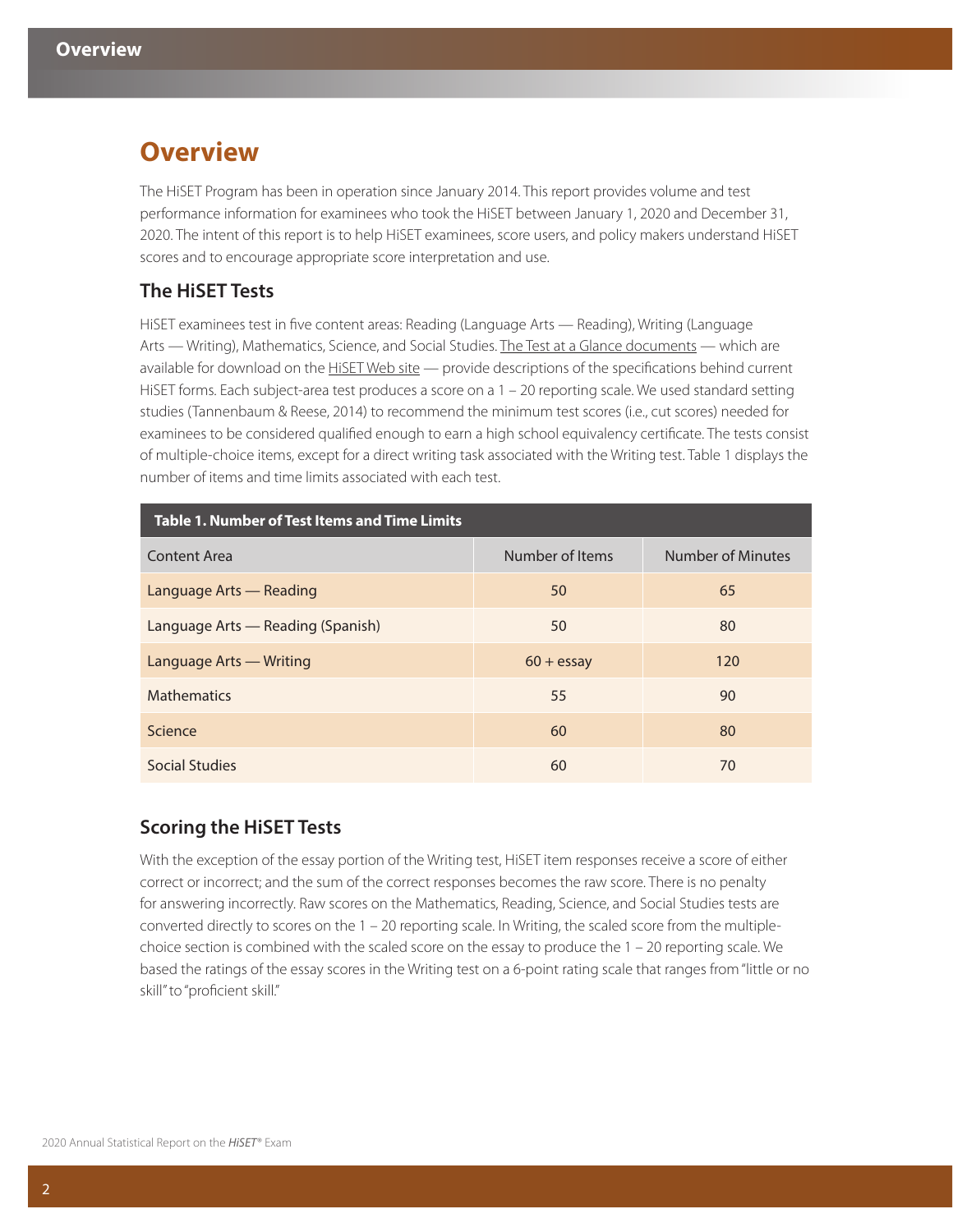#### <span id="page-5-0"></span>**Explanation of the Scaled Scores**

Each of the five tests in the HiSET battery is scored on a scale of 1 – 20. In order to pass, an examinee must do all three of the following:

- $\blacksquare$  achieve a score of at least  $8^*$  on each of the five individual tests
- score at least 2 out of 6 on the essay portion of the Writing test
- have a total combined score on all five tests of at least 45

\* Minimum passing score is based on HiSET "pass" cut score requirements. Credential issuing agencies may set their own requirements. The pass rate data calculated in this report is calculated based on the HiSET "pass" score requirement.

#### **Samples Reported**

The samples in this report sometimes refer to examinees who have taken individual tests; and sometimes the samples refer to examinees who have taken the full battery of tests. All samples unless otherwise noted are composed of both English and Spanish examinees. For battery tables, examinees should have taken all five tests in Spanish to be considered Spanish completers. Tables which include test-specific information are based on the sample of examinees that have attempted the specific test. These tables are broken into two types of samples: 1) a sample of examinees which details their first attempt to pass a specific test, and 2) a sample of examinees which encompasses all of their attempts to pass a specific test. The latter of the two includes multiple attempts by some examinees. Tables which include these samples are Tables 2, 3, 15, 16 and 24.

Tables which include information about the battery consist of only examinees that have completed all five individual HiSET tests — however, completers have not necessarily passed the battery or any individual test. Instead, a "completer" refers to an examinee that has completed the final test of their battery in 2020. This sample is broken into two subsamples for each individual test: 1) a subsample of first attempts, and 2) a subsample of best attempts (i.e., highest scores). Tables which include these samples are Tables 3, 4, 5, 6, 7, 8, 9, 10, 11, 12, 13, 14, 17, 20, 21, 22, 23 and 24. In 2020, there were 24,915 completers. For the purposes of assigning examinees to a state, a completer is considered completed only in the state in which he or she most recently tested. Tables based on "passers" include those completers who have passed the HiSET battery on a first attempt. These samples occur in Tables 4, 18, 19, 20, 21, 22, 23 and 24.

For certain identifying questions, examinees had the option to expressly indicate that they did not wish to provide a response, or to simply refrain from responding at all. Response rates reported include those who expressly indicated that they did not wish to respond. The percentages for responses reported in the tables, including those who expressly chose not to respond, sum to 100 percent.

In addition to the data reported for 2020, trend data comparing 2019, 2018, and 2017 are also included in this report and summarized in Table 24, which includes number tested, percent completed, and percent passing for 2017 to 2020.

State testing policies can be found at the following website:

#### **<http://hiset.ets.org/requirements>**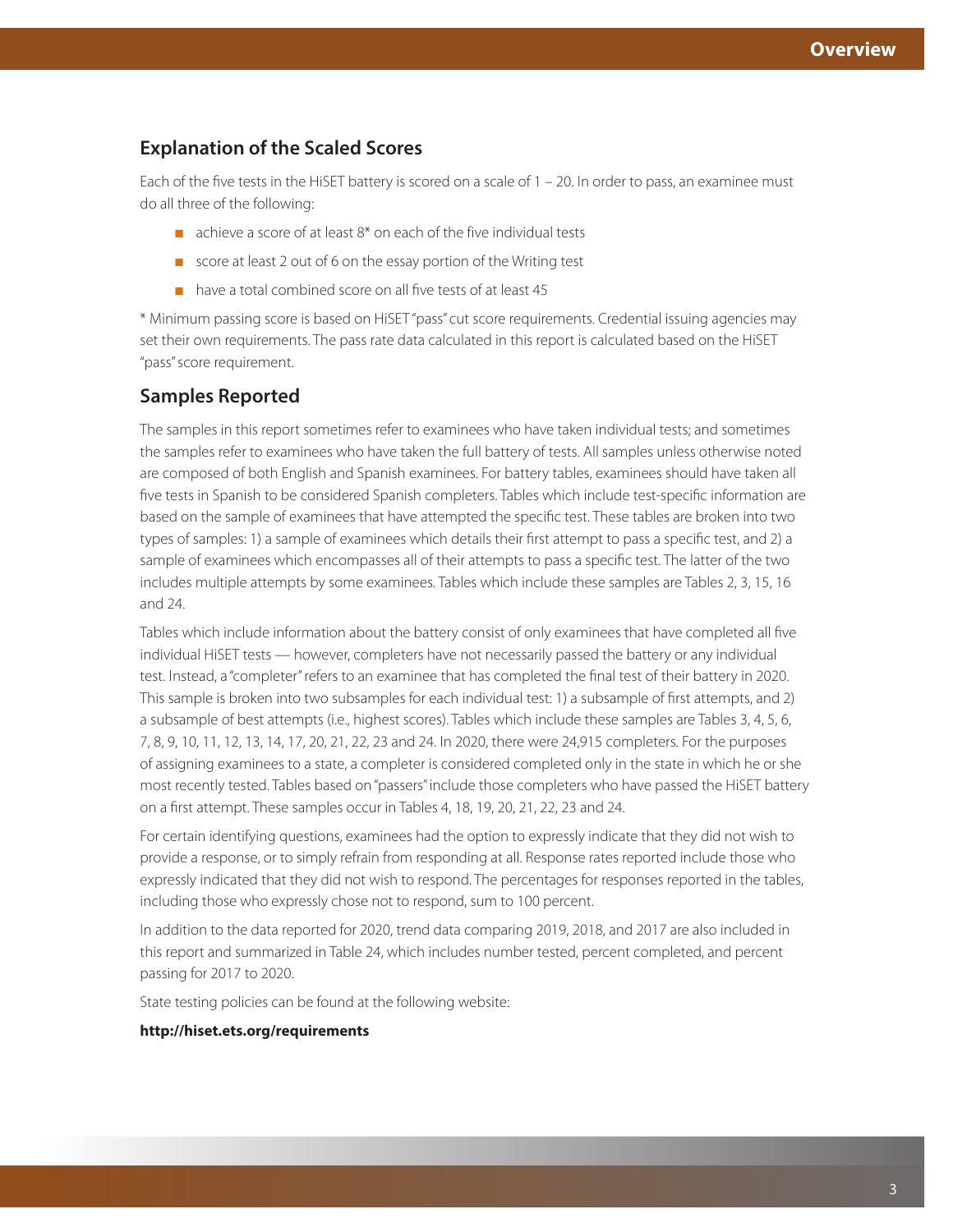#### <span id="page-6-0"></span>**The Standard Setting**

Standard-setting studies (Tannenbaum & Reese, 2014) were conducted in 2014 to recommend minimum test scores (cut scores) needed to be considered qualified-enough to earn a high school equivalency certificate. These recommendations were shared with the HiSET Governing Board along with other data to inform decisions about where to set the operational cut scores; these other sources of data included the correspondence between HiSET scores and scores on the GED and the ACT, and previous passing rates on the HiSET test. Based on a thoughtful and inclusive review and discussion, the recommended cut scores were lowered. Adjustments to recommended cut scores often occur to better align cut scores with their intended use (Geisinger & McCormick, 2010). This practice is consistent with the understanding that the process of setting standards is similar to forming a policy, where the goal is to establish a reasonable and appropriate decision-rule (Cizek & Bunch, 2007; Kane, 2001; Kane & Tannenbaum, 2013).

Kane, M.T., & Tannenbaum, R.J. (2013). The role of construct maps in standard setting. *Measurement: Interdisciplinary Research & Perspectives*, 11, 177-180.

Tannenbaum, R.J., & Reese, C.M. (2014). Recommending Passing Scores for the High School Equivalency Test (HiSET®) (RM 14-06). Princeton, NJ: Educational Testing Service.

Cizek, G. J., & Bunch, M.B. (2007). *Standard setting: A guide to establishing and evaluating performance standards on tests*. Thousand Oaks, CA: Sage.

Geisinger, K. F., & McCormick, C.A. (2010). Adopting cut scores: Post-standard-setting panel considerations for decision makers. *Educational Measurement: Issues and Practice,* 29, 38-44*.*  Kane, M. T. (2001). So much remains the same: Conception and status of validation in setting standards. In G. J. Cizek (Ed.), *Setting performance standards: Concepts, methods, and perspectives* (pp. 53-88). Mahwah, NJ: Lawrence Erlbaum.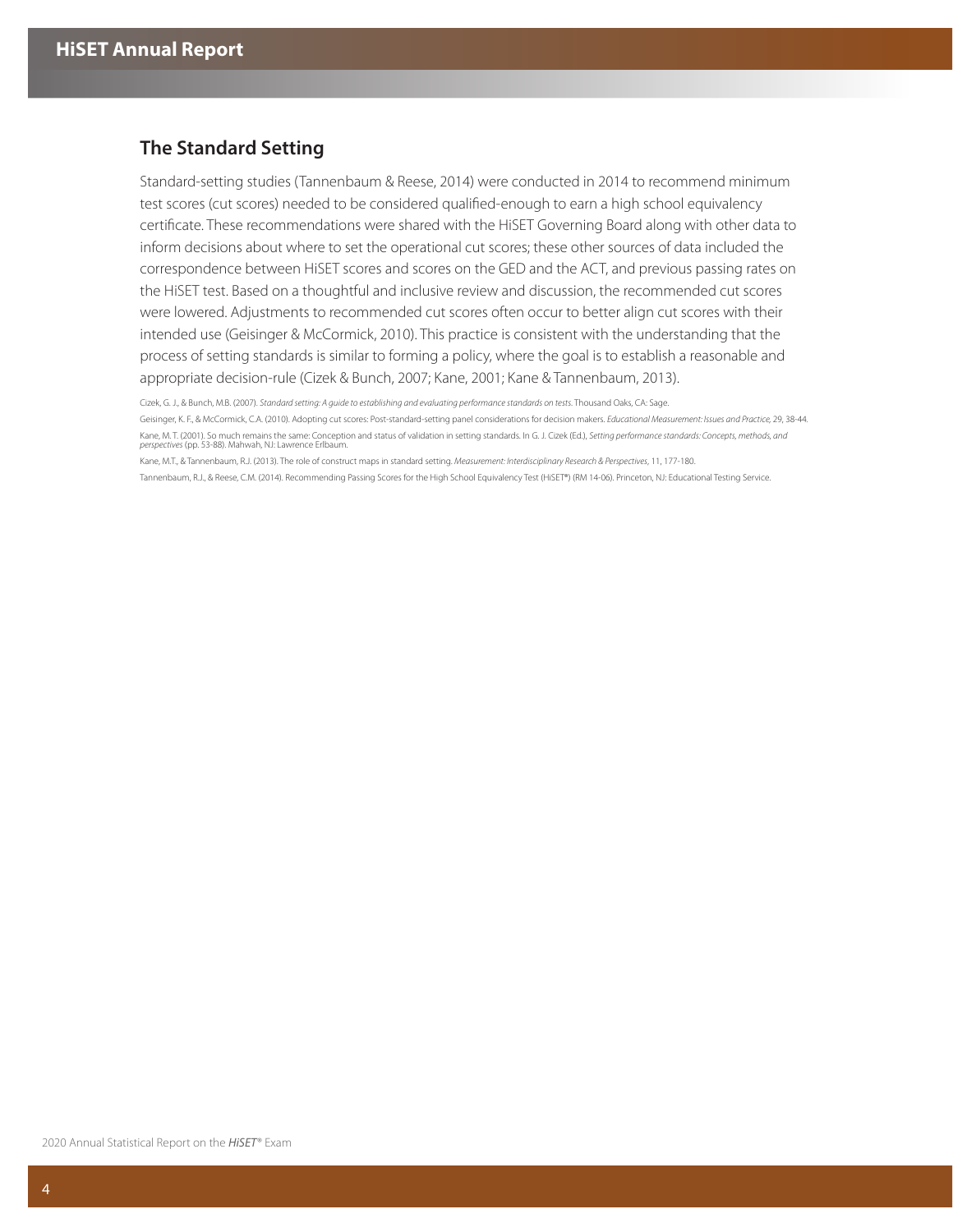<span id="page-7-0"></span>

| Table 2a. Examinees Who Took and Passed Individual Tests |                      |                                |                          |                                |                              |                                |                          |                                |                          |                                |                              |
|----------------------------------------------------------|----------------------|--------------------------------|--------------------------|--------------------------------|------------------------------|--------------------------------|--------------------------|--------------------------------|--------------------------|--------------------------------|------------------------------|
|                                                          |                      |                                | <b>Reading</b>           | <b>Writing</b>                 |                              |                                | Math                     |                                | <b>Science</b>           | <b>Social Studies</b>          |                              |
| <b>State</b>                                             | <b>Sample</b>        | <b>Number</b><br><b>Tested</b> | <b>Passing</b><br>Rate   | <b>Number</b><br><b>Tested</b> | <b>Passing</b><br>Rate       | <b>Number</b><br><b>Tested</b> | <b>Passing</b><br>Rate   | <b>Number</b><br><b>Tested</b> | <b>Passing</b><br>Rate   | <b>Number</b><br><b>Tested</b> | <b>Passing</b><br>Rate       |
| <b>AS</b>                                                | <b>First Attempt</b> | 9                              | $\overline{\phantom{a}}$ | 9                              | $\overline{a}$               | 9                              | $\overline{a}$           | 9                              | $\overline{\phantom{a}}$ | 9                              | $\overline{\phantom{a}}$     |
| <b>AS</b>                                                | <b>All Attempts</b>  | 14                             | 21.4                     | 11                             | 54.5                         | 10                             | 60.0                     | 12                             | 41.7                     | 13                             | 30.8                         |
| CA                                                       | <b>First Attempt</b> | 2,349                          | 85.4                     | 2,634                          | 87.2                         | 2,869                          | 75.4                     | 2,604                          | 90.6                     | 2,465                          | 93.4                         |
| CA                                                       | All Attempts         | 5,761                          | 67.6                     | 4,264                          | 80.4                         | 4,706                          | 67.9                     | 4,482                          | 81.5                     | 4,373                          | 85.8                         |
| CO                                                       | <b>First Attempt</b> | 72                             | 97.2                     | 85                             | 92.9                         | 92                             | 84.8                     | 78                             | 100.0                    | 82                             | 97.6                         |
| <b>CO</b>                                                | <b>All Attempts</b>  | 161                            | 84.5                     | 112                            | 89.3                         | 154                            | 77.9                     | 129                            | 93.8                     | 154                            | 89.6                         |
| GA                                                       | <b>First Attempt</b> | 5                              | $\overline{\phantom{a}}$ | 5                              | $\overline{\phantom{a}}$     | 5                              | $\overline{\phantom{0}}$ | 5                              | $\overline{\phantom{a}}$ | 5                              | -                            |
| GA                                                       | All Attempts         | 7                              | $\overline{\phantom{a}}$ | 6                              | $\qquad \qquad \blacksquare$ | 7                              | $\overline{a}$           | 6                              | $\overline{\phantom{0}}$ | 5                              | $\overline{a}$               |
| HI                                                       | <b>First Attempt</b> | 301                            | 74.1                     | 307                            | 76.9                         | 308                            | 71.8                     | 308                            | 83.1                     | 311                            | 81.7                         |
| HI                                                       | All Attempts         | 471                            | 63.1                     | 430                            | 72.6                         | 446                            | 65.0                     | 394                            | 77.9                     | 422                            | 78.7                         |
| <b>IA</b>                                                | <b>First Attempt</b> | 820                            | 95.2                     | 847                            | 95.6                         | 858                            | 93.8                     | 869                            | 98.3                     | 867                            | 97.7                         |
| IA                                                       | All Attempts         | 1,483                          | 86.9                     | 1,298                          | 91.4                         | 1,342                          | 87.3                     | 1,180                          | 95.8                     | 1,285                          | 94.4                         |
| IL.                                                      | <b>First Attempt</b> | 94                             | 75.5                     | 111                            | 76.6                         | 120                            | 73.3                     | 102                            | 83.3                     | 95                             | 86.3                         |
| IL.                                                      | All Attempts         | 296                            | 60.5                     | 192                            | 68.2                         | 228                            | 66.7                     | 207                            | 67.1                     | 216                            | 73.6                         |
| LA                                                       | <b>First Attempt</b> | 1,878                          | 81.5                     | 2,000                          | 84.3                         | 2,036                          | 74.7                     | 1,941                          | 90.8                     | 1,914                          | 90.5                         |
| LA                                                       | <b>All Attempts</b>  | 3,288                          | 68.2                     | 2,764                          | 78.5                         | 3,111                          | 66.1                     | 2,594                          | 84.8                     | 2,614                          | 84.4                         |
| <b>MA</b>                                                | <b>First Attempt</b> | 630                            | 88.3                     | 769                            | 87.3                         | 784                            | 79.1                     | 733                            | 92.4                     | 697                            | 92.4                         |
| MA                                                       | All Attempts         | 1,828                          | 63.3                     | 1,336                          | 78.3                         | 1,438                          | 67.7                     | 1,364                          | 83.0                     | 1,376                          | 83.1                         |
| <b>ME</b>                                                | <b>First Attempt</b> | 362                            | 96.1                     | 437                            | 92.7                         | 465                            | 87.1                     | 398                            | 98.2                     | 376                            | 98.7                         |
| <b>ME</b>                                                | All Attempts         | 754                            | 88.2                     | 643                            | 90.0                         | 624                            | 81.7                     | 660                            | 95.2                     | 654                            | 95.1                         |
| <b>MH</b>                                                | First Attempt        | $\mathbf{1}$                   | $\qquad \qquad -$        | $\mathbf{1}$                   | $\qquad \qquad -$            | $\mathbf{1}$                   | $\overline{\phantom{0}}$ | $\mathbf{1}$                   | $\overline{\phantom{0}}$ | $\mathbf{1}$                   | $\overline{a}$               |
| <b>MH</b>                                                | All Attempts         | $\mathbf{1}$                   | $\overline{\phantom{a}}$ | $\mathbf{1}$                   | $\overline{\phantom{m}}$     | $\mathbf{1}$                   | $\overline{\phantom{0}}$ | $\mathbf{1}$                   | $\overline{\phantom{0}}$ | $\mathbf{1}$                   | $\qquad \qquad \blacksquare$ |
| MI                                                       | <b>First Attempt</b> | 29                             | 72.4                     | 33                             | 72.7                         | 35                             | 82.9                     | 30                             | 90.0                     | 35                             | 85.7                         |
| MI                                                       | <b>All Attempts</b>  | 59                             | 62.7                     | 50                             | 72.0                         | 49                             | 69.4                     | 42                             | 85.7                     | 53                             | 79.2                         |
| <b>MO</b>                                                | <b>First Attempt</b> | 4,228                          | 87.8                     | 4,512                          | 86.4                         | 4,575                          | 81.7                     | 4,332                          | 93.5                     | 4,301                          | 92.6                         |
| <b>MO</b>                                                | All Attempts         | 6,401                          | 78.8                     | 5,934                          | 81.1                         | 6,056                          | 75.8                     | 5,617                          | 89.7                     | 5,690                          | 88.4                         |
| <b>MP</b>                                                | <b>First Attempt</b> | $\overline{7}$                 | $\qquad \qquad -$        | 8                              | $\qquad \qquad -$            | 14                             | 85.7                     | 7                              | $\overline{\phantom{0}}$ | $\overline{7}$                 | $\qquad \qquad -$            |
| <b>MP</b>                                                | All Attempts         | 19                             | 94.7                     | 19                             | 94.7                         | 17                             | 88.2                     | 18                             | 100.0                    | 20                             | 100.0                        |
| <b>MS</b>                                                | <b>First Attempt</b> | 613                            | 83.0                     | 701                            | 82.0                         | 714                            | 75.4                     | 656                            | 93.3                     | 634                            | 92.9                         |
| <b>MS</b>                                                | <b>All Attempts</b>  | 1,382                          | 62.7                     | 1,103                          | 75.2                         | 1,147                          | 66.3                     | 1,081                          | 84.5                     | 1,076                          | 82.6                         |
| <b>MT</b>                                                | <b>First Attempt</b> | 740                            | 90.9                     | 839                            | 88.4                         | 848                            | 82.8                     | 778                            | 92.0                     | 769                            | 92.7                         |
| <b>MT</b>                                                | All Attempts         | 1,174                          | 83.2                     | 1,106                          | 83.2                         | 1,199                          | 76.5                     | 1,020                          | 88.8                     | 1,059                          | 89.3                         |
| <b>NC</b>                                                | <b>First Attempt</b> | 957                            | 86.2                     | 1,166                          | 86.3                         | 1,193                          | 78.4                     | 1,083                          | 94.2                     | 1,043                          | 93.5                         |
| <b>NC</b>                                                | <b>All Attempts</b>  | 2,404                          | 64.1                     | 1,808                          | 76.7                         | 1,966                          | 67.9                     | 1,871                          | 80.9                     | 1,888                          | 83.5                         |
| <b>NH</b>                                                | <b>First Attempt</b> | 346                            | 94.5                     | 368                            | 93.2                         | 385                            | 88.6                     | 356                            | 98.3                     | 348                            | 97.4                         |
| <b>NH</b>                                                | <b>All Attempts</b>  | 494                            | 90.3                     | 467                            | 91.2                         | 467                            | 84.6                     | 442                            | 95.2                     | 463                            | 93.7                         |
| <b>NJ</b>                                                | <b>First Attempt</b> | 1,110                          | 90.7                     | 1,174                          | 88.8                         | 1,179                          | 82.6                     | 1,191                          | 93.6                     | 1,156                          | 95.3                         |
| $\mathsf{N}\mathsf{J}$                                   | All Attempts         | 1,934                          | 75.5                     | 1,673                          | 82.6                         | 1,862                          | 71.9                     | 1,633                          | 87.4                     | 1,601                          | 90.1                         |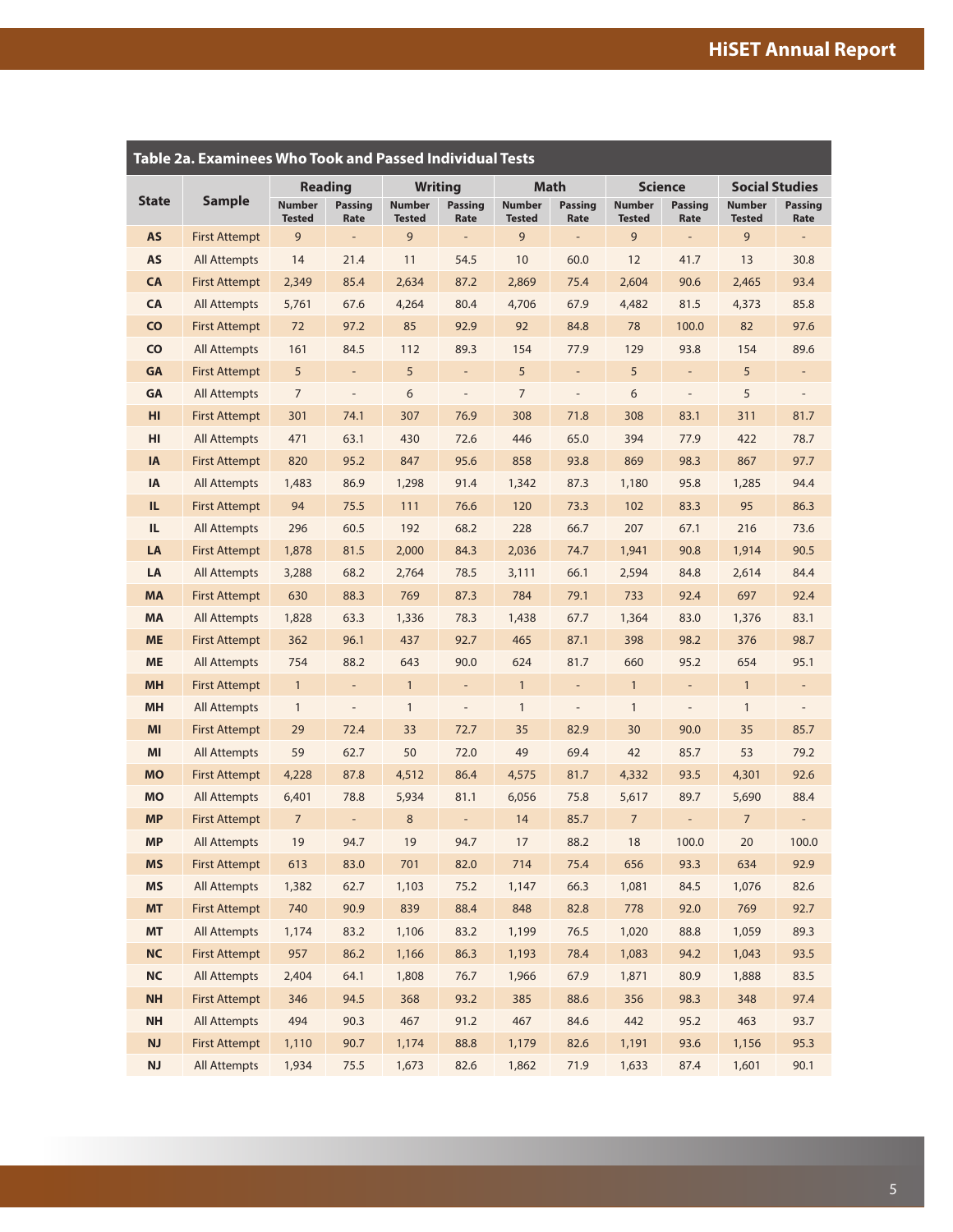| Table 2a. Examinees Who Took and Passed Individual Tests |                      |                                |                          |                                |                              |                                |                          |                                |                          |                                |                          |
|----------------------------------------------------------|----------------------|--------------------------------|--------------------------|--------------------------------|------------------------------|--------------------------------|--------------------------|--------------------------------|--------------------------|--------------------------------|--------------------------|
|                                                          |                      | <b>Reading</b>                 |                          |                                | <b>Writing</b>               |                                | <b>Math</b>              | <b>Science</b>                 |                          | <b>Social Studies</b>          |                          |
| <b>State</b>                                             | <b>Sample</b>        | <b>Number</b><br><b>Tested</b> | <b>Passing</b><br>Rate   | <b>Number</b><br><b>Tested</b> | <b>Passing</b><br>Rate       | <b>Number</b><br><b>Tested</b> | <b>Passing</b><br>Rate   | <b>Number</b><br><b>Tested</b> | <b>Passing</b><br>Rate   | <b>Number</b><br><b>Tested</b> | <b>Passing</b><br>Rate   |
| <b>NM</b>                                                | <b>First Attempt</b> | 521                            | 85.4                     | 565                            | 84.8                         | 574                            | 76.7                     | 539                            | 93.9                     | 541                            | 91.3                     |
| <b>NM</b>                                                | <b>All Attempts</b>  | 987                            | 70.4                     | 840                            | 78.0                         | 902                            | 68.0                     | 793                            | 86.8                     | 843                            | 82.1                     |
| <b>NV</b>                                                | <b>First Attempt</b> | 692                            | 86.4                     | 737                            | 84.9                         | 755                            | 77.0                     | 733                            | 92.0                     | 726                            | 91.0                     |
| <b>NV</b>                                                | <b>All Attempts</b>  | 1,095                          | 76.3                     | 1,002                          | 80.1                         | 1,091                          | 70.2                     | 960                            | 88.2                     | 988                            | 87.7                     |
| OH                                                       | <b>First Attempt</b> | 193                            | 72.0                     | 200                            | 73.0                         | 195                            | 73.3                     | 184                            | 88.6                     | 178                            | 87.6                     |
| OH                                                       | <b>All Attempts</b>  | 330                            | 62.7                     | 290                            | 67.2                         | 278                            | 68.7                     | 244                            | 85.7                     | 257                            | 82.5                     |
| <b>OK</b>                                                | <b>First Attempt</b> | 1,049                          | 85.9                     | 1,174                          | 84.9                         | 1,190                          | 76.8                     | 1,089                          | 91.4                     | 1,095                          | 92.9                     |
| <b>OK</b>                                                | <b>All Attempts</b>  | 1,868                          | 74.6                     | 1,678                          | 79.6                         | 1,683                          | 72.8                     | 1,599                          | 87.1                     | 1,619                          | 89.4                     |
| PA                                                       | <b>First Attempt</b> | 289                            | 82.0                     | 350                            | 79.7                         | 368                            | 79.9                     | 313                            | 88.8                     | 308                            | 92.5                     |
| PA                                                       | <b>All Attempts</b>  | 859                            | 63.8                     | 644                            | 71.4                         | 583                            | 71.5                     | 572                            | 78.7                     | 645                            | 81.9                     |
| <b>PW</b>                                                | <b>First Attempt</b> | $\overline{\phantom{a}}$       | $\overline{\phantom{a}}$ | 6                              | $\overline{\phantom{a}}$     | 5                              | $\overline{\phantom{a}}$ | 6                              | $\overline{\phantom{a}}$ | 6                              | $\overline{\phantom{a}}$ |
| <b>PW</b>                                                | All Attempts         | $\overline{2}$                 | $\qquad \qquad -$        | $\overline{7}$                 | $\qquad \qquad \blacksquare$ | 13                             | 69.2                     | 10                             | 90.0                     | 10                             | 90.0                     |
| <b>TN</b>                                                | <b>First Attempt</b> | 2,259                          | 84.2                     | 2,360                          | 85.8                         | 2,452                          | 78.7                     | 2,326                          | 91.6                     | 2,263                          | 91.2                     |
| <b>TN</b>                                                | <b>All Attempts</b>  | 3,723                          | 71.2                     | 3,282                          | 79.6                         | 3,547                          | 71.0                     | 3,159                          | 85.9                     | 3,155                          | 85.0                     |
| <b>TX</b>                                                | <b>First Attempt</b> | 400                            | 76.8                     | 462                            | 79.2                         | 467                            | 70.7                     | 437                            | 89.2                     | 429                            | 88.6                     |
| <b>TX</b>                                                | <b>All Attempts</b>  | 944                            | 61.8                     | 747                            | 71.6                         | 769                            | 63.6                     | 684                            | 82.2                     | 707                            | 82.9                     |
| <b>WY</b>                                                | <b>First Attempt</b> | 333                            | 90.7                     | 369                            | 93.2                         | 371                            | 89.5                     | 344                            | 96.2                     | 341                            | 94.7                     |
| <b>WY</b>                                                | <b>All Attempts</b>  | 495                            | 84.0                     | 441                            | 90.2                         | 458                            | 85.6                     | 441                            | 95.0                     | 447                            | 93.7                     |
| <b>Total</b>                                             | <b>First Attempt</b> | 20,287                         | 86.3                     | 22,229                         | 86.3                         | 22,867                         | 79.4                     | 21,452                         | 92.5                     | 21,002                         | 92.6                     |
| <b>Total</b>                                             | <b>All Attempts</b>  | 38,234                         | 72.2                     | 32,148                         | 80.2                         | 34,154                         | 71.7                     | 31,215                         | 86.2                     | 31,634                         | 86.6                     |

\*Passing rates were not reported when samples under 10.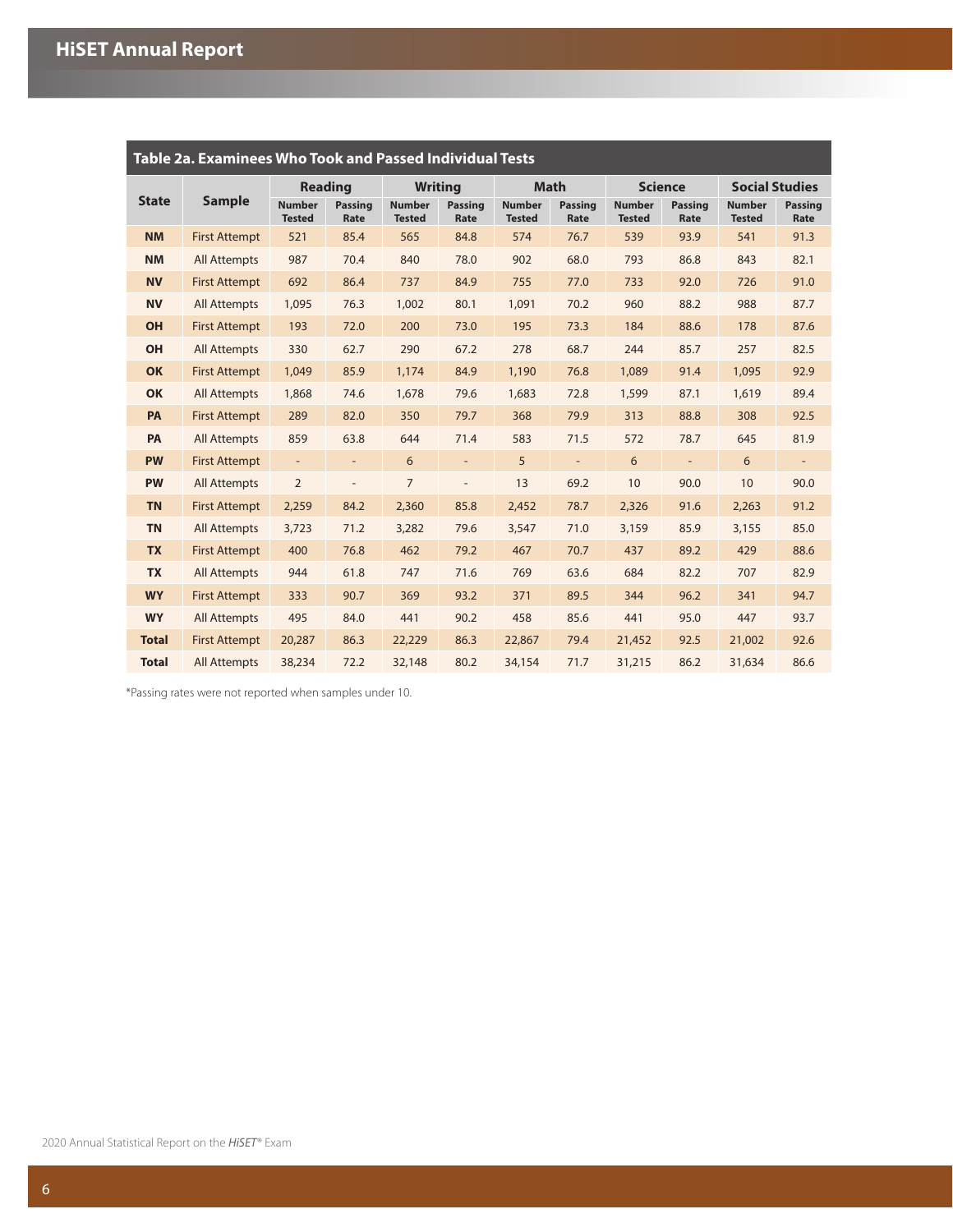<span id="page-9-0"></span>

| Table 2b. Examinees Who Took and Passed Individual Tests in Spanish |                                             |                                |                                                   |                                                          |                              |                                               |                                                          |                                                      |                                  |                                |                          |
|---------------------------------------------------------------------|---------------------------------------------|--------------------------------|---------------------------------------------------|----------------------------------------------------------|------------------------------|-----------------------------------------------|----------------------------------------------------------|------------------------------------------------------|----------------------------------|--------------------------------|--------------------------|
|                                                                     |                                             |                                | <b>Reading</b>                                    |                                                          | <b>Writing</b>               |                                               | Math                                                     | <b>Science</b>                                       |                                  | <b>Social Studies</b>          |                          |
| <b>State</b>                                                        | <b>Sample</b>                               | <b>Number</b><br><b>Tested</b> | <b>Passing</b><br>Rate                            | <b>Number</b><br><b>Tested</b>                           | <b>Passing</b><br>Rate       | <b>Number</b><br><b>Tested</b>                | <b>Passing</b><br>Rate                                   | <b>Number</b><br><b>Tested</b>                       | <b>Passing</b><br>Rate           | <b>Number</b><br><b>Tested</b> | <b>Passing</b><br>Rate   |
| CA                                                                  | <b>First Attempt</b>                        | 540                            | 81.9                                              | 627                                                      | 82.8                         | 734                                           | 71.1                                                     | 681                                                  | 85.5                             | 626                            | 93.3                     |
| CA                                                                  | <b>All Attempts</b>                         | 1,817                          | 61.5                                              | 1,239                                                    | 75.1                         | 1,324                                         | 63.4                                                     | 1,451                                                | 74.2                             | 1,341                          | 83.7                     |
| CO                                                                  | <b>First Attempt</b>                        | $\overline{\phantom{a}}$       | $\overline{\phantom{a}}$                          | $\overline{\phantom{0}}$                                 | $\qquad \qquad \blacksquare$ | $\overline{\phantom{0}}$                      | $\overline{\phantom{a}}$                                 | $\overline{\phantom{a}}$                             | $\qquad \qquad -$                | 2                              | $\overline{\phantom{a}}$ |
| CO                                                                  | <b>All Attempts</b>                         | 10                             | 60.0                                              | $\mathbf{1}$                                             | $\overline{\phantom{a}}$     | 12                                            | 58.3                                                     | $\overline{7}$                                       | $\qquad \qquad \blacksquare$     | 16                             | 75.0                     |
| HI<br>HI                                                            | <b>First Attempt</b><br><b>All Attempts</b> | $\overline{\phantom{a}}$       | $\qquad \qquad -$<br>$\qquad \qquad \blacksquare$ | $\overline{\phantom{m}}$<br>$\qquad \qquad \blacksquare$ | $\overline{a}$<br>-          | $\frac{1}{2}$<br>$\qquad \qquad \blacksquare$ | $\overline{\phantom{m}}$<br>$\qquad \qquad \blacksquare$ | $\overline{\phantom{a}}$<br>$\overline{\phantom{a}}$ | $\overline{a}$<br>$\overline{a}$ | $\mathbf{1}$<br>$\mathbf{1}$   | $\overline{\phantom{m}}$ |
| <b>IA</b>                                                           | <b>First Attempt</b>                        | $\overline{\phantom{a}}$<br>15 | 80.0                                              | 17                                                       | 100.0                        | 13                                            | 84.6                                                     | 22                                                   | 95.5                             | 22                             | 100.0                    |
| <b>IA</b>                                                           | <b>All Attempts</b>                         | 50                             | 58.0                                              | 41                                                       | 87.8                         | 32                                            | 84.4                                                     | 38                                                   | 81.6                             | 39                             | 97.4                     |
| IL.                                                                 | <b>First Attempt</b>                        | 5                              | $\overline{\phantom{a}}$                          | 6                                                        | $\overline{\phantom{0}}$     | 5                                             | $\overline{\phantom{m}}$                                 | $\mathbf{1}$                                         | $\overline{\phantom{m}}$         | $\mathbf{1}$                   |                          |
| IL.                                                                 | All Attempts                                | 10                             | 90.0                                              | 10                                                       | 60.0                         | $\overline{7}$                                | $\overline{\phantom{a}}$                                 | $\overline{7}$                                       | $\qquad \qquad -$                | $\overline{4}$                 | $\overline{\phantom{0}}$ |
| LA                                                                  | <b>First Attempt</b>                        | 15                             | 46.7                                              | 20                                                       | 65.0                         | 18                                            | 50.0                                                     | 15                                                   | 66.7                             | 12                             | 66.7                     |
| LA                                                                  | <b>All Attempts</b>                         | 53                             | 58.5                                              | 36                                                       | 63.9                         | 35                                            | 60.0                                                     | 35                                                   | 65.7                             | 32                             | 75.0                     |
| <b>MA</b>                                                           | <b>First Attempt</b>                        | 23                             | 82.6                                              | 35                                                       | 74.3                         | 40                                            | 47.5                                                     | 44                                                   | 79.5                             | 37                             | 94.6                     |
| <b>MA</b>                                                           | All Attempts                                | 204                            | 38.7                                              | 113                                                      | 59.3                         | 128                                           | 42.2                                                     | 143                                                  | 58.7                             | 141                            | 64.5                     |
| MI                                                                  | <b>First Attempt</b>                        | $\overline{\phantom{a}}$       | $\qquad \qquad \blacksquare$                      | $\qquad \qquad -$                                        | $\qquad \qquad -$            | $\qquad \qquad -$                             | $\qquad \qquad -$                                        | $\qquad \qquad \blacksquare$                         | $\qquad \qquad -$                | $\overline{\phantom{0}}$       |                          |
| MI                                                                  | <b>All Attempts</b>                         | $\overline{\phantom{a}}$       | $\overline{\phantom{a}}$                          | $\mathbf{1}$                                             | $\qquad \qquad \blacksquare$ | $\qquad \qquad \blacksquare$                  | $\overline{a}$                                           | $\mathbf{1}$                                         | $\overline{a}$                   | $\qquad \qquad \blacksquare$   |                          |
| <b>MO</b>                                                           | <b>First Attempt</b>                        | 6                              | $\overline{a}$                                    | $\overline{7}$                                           | L,                           | 6                                             | L,                                                       | 6                                                    | $\overline{a}$                   | 6                              |                          |
| <b>MO</b>                                                           | <b>All Attempts</b>                         | 18                             | 38.9                                              | 18                                                       | 38.9                         | 13                                            | 38.5                                                     | 13                                                   | 53.8                             | 12                             | 66.7                     |
| <b>MS</b>                                                           | <b>First Attempt</b>                        | $\overline{2}$                 | $\qquad \qquad -$                                 | $\mathbf{1}$                                             | $\qquad \qquad \blacksquare$ | $\mathbf{1}$                                  | $\overline{\phantom{m}}$                                 | $\overline{2}$                                       | $\overline{a}$                   | $\overline{2}$                 |                          |
| <b>MS</b>                                                           | <b>All Attempts</b>                         | 3                              | $\qquad \qquad \blacksquare$                      | $\overline{2}$                                           | $\qquad \qquad \blacksquare$ | $\overline{2}$                                | $\overline{a}$                                           | $\overline{2}$                                       | $\overline{a}$                   | $\overline{2}$                 | $\qquad \qquad -$        |
| <b>MT</b>                                                           | <b>First Attempt</b>                        | $\overline{\phantom{a}}$       | $\overline{\phantom{a}}$                          | $\overline{2}$                                           | $\qquad \qquad \blacksquare$ | $\mathbf{1}$                                  | $\overline{a}$                                           | $\overline{2}$                                       | $\overline{a}$                   | $\overline{2}$                 | $\overline{\phantom{m}}$ |
| <b>MT</b>                                                           | <b>All Attempts</b>                         | $\blacksquare$                 | $\overline{\phantom{a}}$                          | $\overline{4}$                                           | $\overline{a}$               | 3                                             | $\overline{a}$                                           | $\overline{2}$                                       | $\overline{a}$                   | $\overline{2}$                 | $\overline{\phantom{a}}$ |
| <b>NC</b>                                                           | <b>First Attempt</b>                        | 61                             | 67.2                                              | 65                                                       | 76.9                         | 65                                            | 66.2                                                     | 65                                                   | 72.3                             | 63                             | 74.6                     |
| <b>NC</b>                                                           | <b>All Attempts</b>                         | 188                            | 41.0                                              | 100                                                      | 69.0                         | 151                                           | 48.3                                                     | 135                                                  | 55.6                             | 138                            | 64.5                     |
| <b>NH</b>                                                           | <b>First Attempt</b>                        | $\overline{\phantom{a}}$       | $\qquad \qquad -$                                 | $\overline{\phantom{m}}$                                 | $\overline{\phantom{m}}$     | $\qquad \qquad -$                             | $\overline{a}$                                           | $\overline{\phantom{a}}$                             | $\overline{\phantom{m}}$         | $\qquad \qquad -$              |                          |
| <b>NH</b>                                                           | All Attempts                                | $\overline{\phantom{a}}$       | $\overline{\phantom{a}}$                          | $\blacksquare$                                           | $\Box$                       | 1                                             | $\blacksquare$                                           | $\overline{\phantom{a}}$                             | $\blacksquare$                   | 3                              | $\overline{\phantom{a}}$ |
| <b>NJ</b>                                                           | <b>First Attempt</b>                        | 12                             | 75.0                                              | 15                                                       | 40.0                         | 21                                            | 52.4                                                     | 20                                                   | 85.0                             | 15                             | 86.7                     |
| <b>NJ</b>                                                           | <b>All Attempts</b>                         | 85                             | 51.8                                              | 68                                                       | 44.1                         | 72                                            | 56.9                                                     | 51                                                   | 74.5                             | 39                             | 76.9                     |
| <b>NM</b>                                                           | <b>First Attempt</b>                        | 12                             | 83.3                                              | 14                                                       | 85.7                         | 14                                            | 78.6                                                     | 11                                                   | 81.8                             | 11                             | 81.8                     |
| <b>NM</b>                                                           | <b>All Attempts</b>                         | 39                             | 71.8                                              | 27                                                       | 63.0                         | 31                                            | 58.1                                                     | 28                                                   | 67.9                             | 30                             | 76.7                     |
| <b>NV</b>                                                           | <b>First Attempt</b>                        | 26                             | 80.8                                              | 26                                                       | 80.8                         | 27                                            | 70.4                                                     | 28                                                   | 82.1                             | 27                             | 85.2                     |
| <b>NV</b>                                                           | <b>All Attempts</b>                         | 44                             | 75.0                                              | 40                                                       | 72.5                         | 38                                            | 63.2                                                     | 36                                                   | 80.6                             | 39                             | 76.9                     |
| OH                                                                  | <b>First Attempt</b>                        | 2                              | $\overline{\phantom{a}}$                          | $\overline{2}$                                           | $\overline{\phantom{a}}$     | $\overline{2}$                                | $\qquad \qquad -$                                        | 2                                                    | $\overline{\phantom{m}}$         | 2                              | $\overline{\phantom{a}}$ |
| OH                                                                  | <b>All Attempts</b>                         | 4                              | $\overline{\phantom{a}}$                          | $\overline{2}$                                           |                              | $\overline{4}$                                | $\overline{\phantom{0}}$                                 | $\overline{\mathbf{3}}$                              | $\overline{\phantom{a}}$         | $\overline{3}$                 | ÷                        |
| OK                                                                  | <b>First Attempt</b>                        | 43                             | 86.0                                              | 45                                                       | 77.8                         | 41                                            | 70.7                                                     | 44                                                   | 77.3                             | 46                             | 87.0                     |
| OK                                                                  | <b>All Attempts</b>                         | 109                            | 58.7                                              | 121                                                      | 63.6                         | 99                                            | 59.6                                                     | 111                                                  | 61.3                             | 115                            | 73.0                     |
| PA                                                                  | <b>First Attempt</b>                        | 25                             | 84.0                                              | 27                                                       | 66.7                         | 34                                            | 85.3                                                     | 29                                                   | 79.3                             | 25                             | 88.0                     |
| PA                                                                  | <b>All Attempts</b>                         | 72                             | 54.2                                              | 68                                                       | 52.9                         | 45                                            | 77.8                                                     | 53                                                   | 66.0                             | 54                             | 74.1                     |
| <b>TN</b>                                                           | <b>First Attempt</b>                        | 28                             | 71.4                                              | 35                                                       | 71.4                         | 44                                            | 54.5                                                     | 37                                                   | 78.4                             | 30                             | 86.7                     |
| <b>TN</b>                                                           | <b>All Attempts</b>                         | 92                             | 59.8                                              | 68                                                       | 67.6                         | 89                                            | 50.6                                                     | 87                                                   | 62.1                             | 62                             | 69.4                     |
| <b>TX</b>                                                           | <b>First Attempt</b>                        | 24                             | 66.7                                              | 44                                                       | 79.5                         | 39                                            | 69.2                                                     | 31                                                   | 87.1                             | 26                             | 88.5                     |
| <b>TX</b>                                                           | <b>All Attempts</b>                         | 129                            | 50.4                                              | 115                                                      | 66.1                         | 85                                            | 64.7                                                     | 98                                                   | 75.5                             | 106                            | 68.9                     |
| <b>WY</b>                                                           | <b>First Attempt</b>                        | $\mathbf{1}$                   | $\overline{\phantom{a}}$                          | $\overline{2}$                                           | $\overline{\phantom{a}}$     | $\mathbf{1}$                                  | $\overline{\phantom{a}}$                                 | $\mathbf{1}$                                         | -                                | $\mathbf{1}$                   |                          |
| <b>WY</b>                                                           | <b>All Attempts</b>                         | $\overline{7}$                 | $\blacksquare$                                    | 3                                                        | $\Box$                       | 3                                             | $\overline{\phantom{a}}$                                 | $\mathbf{1}$                                         | $\overline{\phantom{a}}$         | $\mathbf{1}$                   | $\blacksquare$           |
| <b>Total</b>                                                        | <b>First Attempt</b>                        | 840                            | 79.3                                              | 990                                                      | 79.6                         | 1,106                                         | 69.4                                                     | 1,041                                                | 83.4                             | 957                            | 90.4                     |
| <b>Total</b>                                                        | <b>All Attempts</b>                         | 2,934                          | 57.6                                              | 2,077                                                    | 70.1                         | 2,174                                         | 60.6                                                     | 2,302                                                | 70.8                             | 2,180                          | 78.9                     |

\*Passing rates were not reported when samples under 10.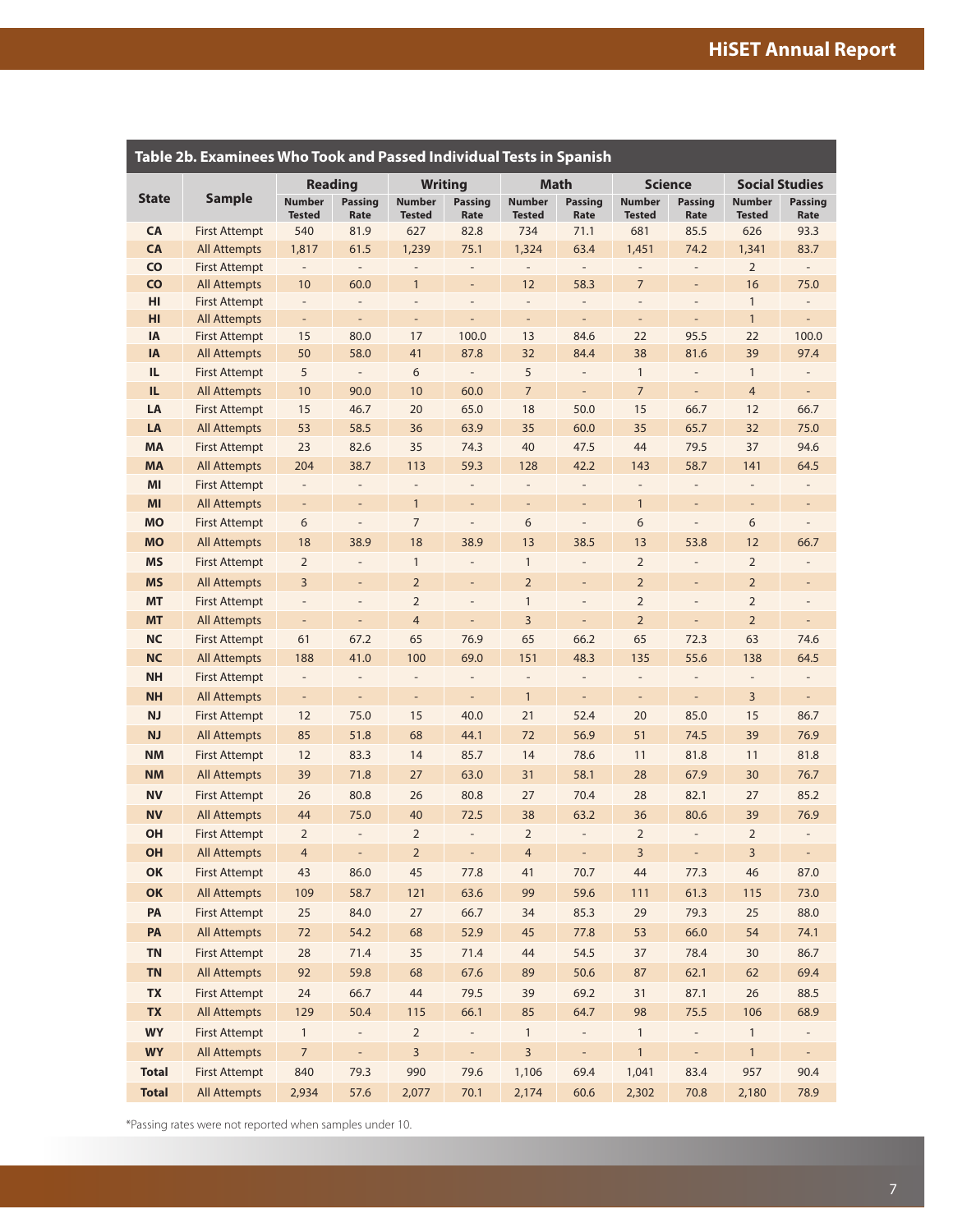<span id="page-10-0"></span>Out of the 47,773 examinees who tested, a total of 24,915 examinees had completed the full battery in 2020. The total completion rate was 52.2 percent.

| Table 3a. Number of Examinees Tested and Number of Batteries Completed in 2020 |                                |                                   |                          |  |  |  |  |
|--------------------------------------------------------------------------------|--------------------------------|-----------------------------------|--------------------------|--|--|--|--|
| <b>State</b>                                                                   | <b>Number</b><br><b>Tested</b> | <b>Number</b><br><b>Completed</b> | <b>Completion</b><br>(%) |  |  |  |  |
| <b>AS</b>                                                                      | 10                             | $\overline{9}$                    | 90.0                     |  |  |  |  |
| CA                                                                             | 7,749                          | 3,225                             | 41.6                     |  |  |  |  |
| $\overline{c}$                                                                 | 260                            | 104                               | 40.0                     |  |  |  |  |
| GA                                                                             | $\overline{7}$                 | 5                                 |                          |  |  |  |  |
| H <sub>l</sub>                                                                 | 479                            | 323                               | 67.4                     |  |  |  |  |
| IA                                                                             | 2,134                          | 1,003                             | 47.0                     |  |  |  |  |
| IL.                                                                            | 410                            | 147                               | 35.9                     |  |  |  |  |
| LA                                                                             | 3,996                          | 2,173                             | 54.4                     |  |  |  |  |
| <b>MA</b>                                                                      | 2,679                          | 927                               | 34.6                     |  |  |  |  |
| <b>ME</b>                                                                      | 1,087                          | 505                               | 46.5                     |  |  |  |  |
| <b>MH</b>                                                                      | $\mathbf{1}$                   | $\overline{1}$                    | $\blacksquare$           |  |  |  |  |
| M <sub>l</sub>                                                                 | 73                             | 41                                | 56.2                     |  |  |  |  |
| <b>MO</b>                                                                      | 7,139                          | 4,842                             | 67.8                     |  |  |  |  |
| <b>MP</b>                                                                      | 38                             | 15                                | 39.5                     |  |  |  |  |
| <b>MS</b>                                                                      | 1,748                          | 784                               | 44.9                     |  |  |  |  |
| <b>MT</b>                                                                      | 1,543                          | 892                               | 57.8                     |  |  |  |  |
| <b>NC</b>                                                                      | 3,139                          | 1,359                             | 43.3                     |  |  |  |  |
| <b>NH</b>                                                                      | 633                            | 410                               | 64.8                     |  |  |  |  |
| NJ                                                                             | 2,758                          | 1,242                             | 45.0                     |  |  |  |  |
| <b>NM</b>                                                                      | 1,211                          | 620                               | 51.2                     |  |  |  |  |
| <b>NV</b>                                                                      | 1,348                          | 802                               | 59.5                     |  |  |  |  |
| OH                                                                             | 404                            | 229                               | 56.7                     |  |  |  |  |
| OK                                                                             | 2,348                          | 1,301                             | 55.4                     |  |  |  |  |
| PA                                                                             | 1,143                          | 426                               | 37.3                     |  |  |  |  |
| <b>PW</b>                                                                      | 16                             | $\boldsymbol{6}$                  | 37.5                     |  |  |  |  |
| <b>TN</b>                                                                      | 4,333                          | 2,592                             | 59.8                     |  |  |  |  |
| <b>TX</b>                                                                      | 1,193                          | 540                               | 45.3                     |  |  |  |  |
| <b>WY</b>                                                                      | 587                            | 392                               | 66.8                     |  |  |  |  |
| <b>Total</b>                                                                   | 47,773                         | 24,915                            | 52.2                     |  |  |  |  |

\*Completion rates were not reported when samples under 10.

\*\*The number of total examinees (i.e., 47,773) is not equal to the sum of examinees for each state because 690 examinees took the tests in more than one state.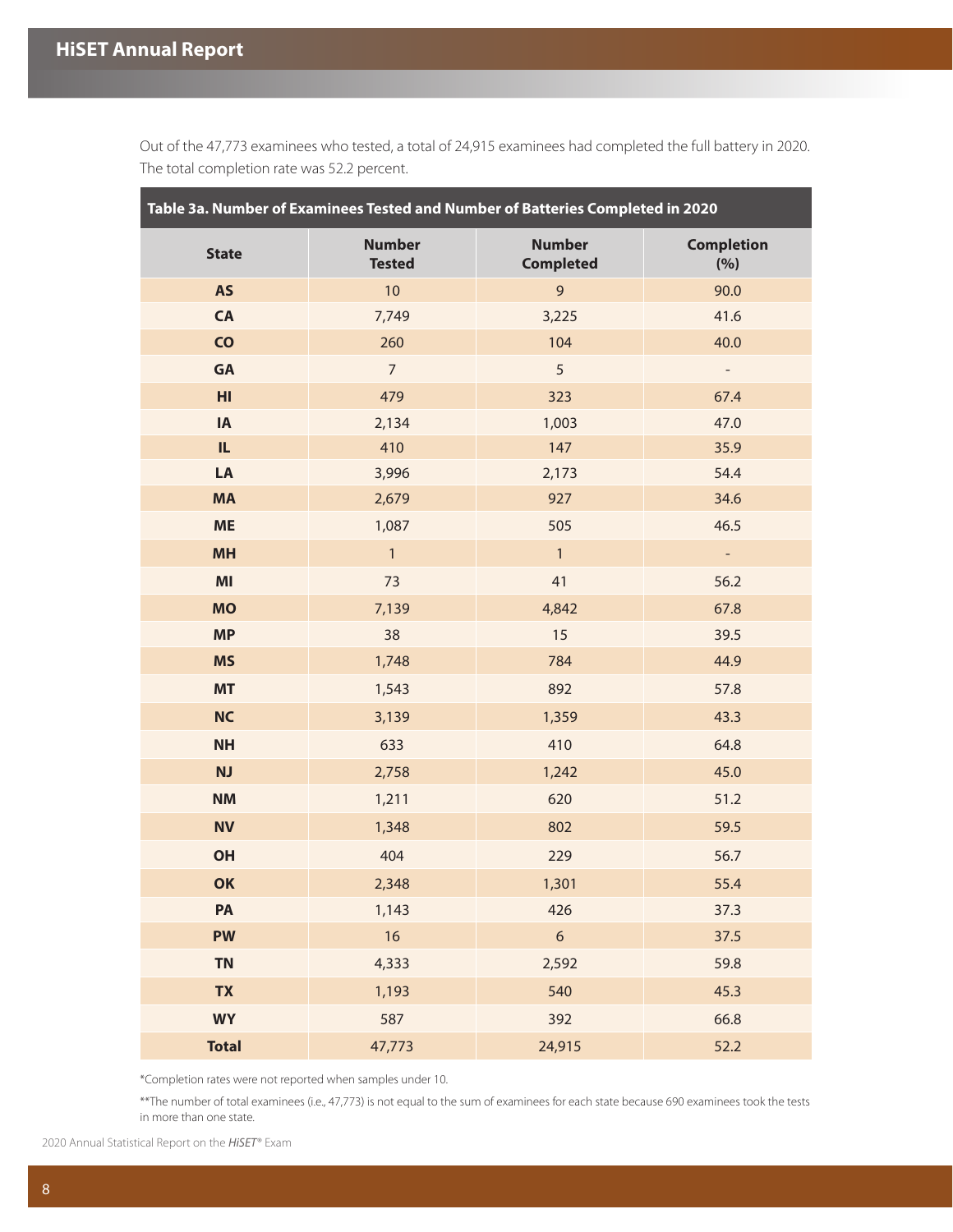<span id="page-11-0"></span>

| Table 3b. Number of Examinees Tested in Spanish and Number of Batteries Completed in<br>Spanish in 2020 |                                |                                   |                          |  |  |  |
|---------------------------------------------------------------------------------------------------------|--------------------------------|-----------------------------------|--------------------------|--|--|--|
| <b>State</b>                                                                                            | <b>Number</b><br><b>Tested</b> | <b>Number</b><br><b>Completed</b> | <b>Completion</b><br>(%) |  |  |  |
| CA                                                                                                      | 2,529                          | 865                               | 34.2                     |  |  |  |
| $\overline{c}$                                                                                          | 27                             | $\mathbf{1}$                      | 3.7                      |  |  |  |
| HI                                                                                                      | $\mathbf{1}$                   | $\blacksquare$                    | $\Box$                   |  |  |  |
| IA                                                                                                      | 86                             | 21                                | 24.4                     |  |  |  |
| IL.                                                                                                     | 15                             | 5                                 | 33.3                     |  |  |  |
| LA                                                                                                      | 73                             | 21                                | 28.8                     |  |  |  |
| <b>MA</b>                                                                                               | 283                            | 53                                | 18.7                     |  |  |  |
| MI                                                                                                      | $\mathbf{1}$                   | $\overline{\phantom{a}}$          |                          |  |  |  |
| <b>MO</b>                                                                                               | 19                             | $\,8\,$                           | 42.1                     |  |  |  |
| <b>MS</b>                                                                                               | $\overline{4}$                 | $\mathbf{1}$                      |                          |  |  |  |
| <b>MT</b>                                                                                               | $\overline{\mathbf{3}}$        | $\overline{2}$                    | ÷                        |  |  |  |
| <b>NC</b>                                                                                               | 186                            | 71                                | 38.2                     |  |  |  |
| <b>NH</b>                                                                                               | $\overline{3}$                 | $\blacksquare$                    | $\blacksquare$           |  |  |  |
| NJ                                                                                                      | 142                            | 27                                | 19.0                     |  |  |  |
| <b>NM</b>                                                                                               | 74                             | 17                                | 23.0                     |  |  |  |
| <b>NV</b>                                                                                               | 50                             | 27                                | 54.0                     |  |  |  |
| OH                                                                                                      | $6\,$                          | $\overline{2}$                    | $\mathbb{Z}^2$           |  |  |  |
| OK                                                                                                      | 207                            | 54                                | 26.1                     |  |  |  |
| PA                                                                                                      | 90                             | 35                                | 38.9                     |  |  |  |
| <b>TN</b>                                                                                               | 122                            | 48                                | 39.3                     |  |  |  |
| <b>TX</b>                                                                                               | 233                            | 59                                | 25.3                     |  |  |  |
| <b>WY</b>                                                                                               | 5                              | $\mathbbm{1}$                     |                          |  |  |  |
| <b>Total</b>                                                                                            | 4,133                          | 1,318                             | 31.9                     |  |  |  |

\*Examinees are only considered Spanish completers if all of the tests in their first battery were taken in Spanish.

\*\*Completion rates were not reported when samples under 10.

\*\*\*AS, GA, ME, MH, MP, and PW administered in Spanish but did not have any complete batteries in Spanish.

\*\*\*\*The number of total examinees (i.e., 4,133) is not equal to the sum of examinees for each state because 26 examinees took the tests in more than one state.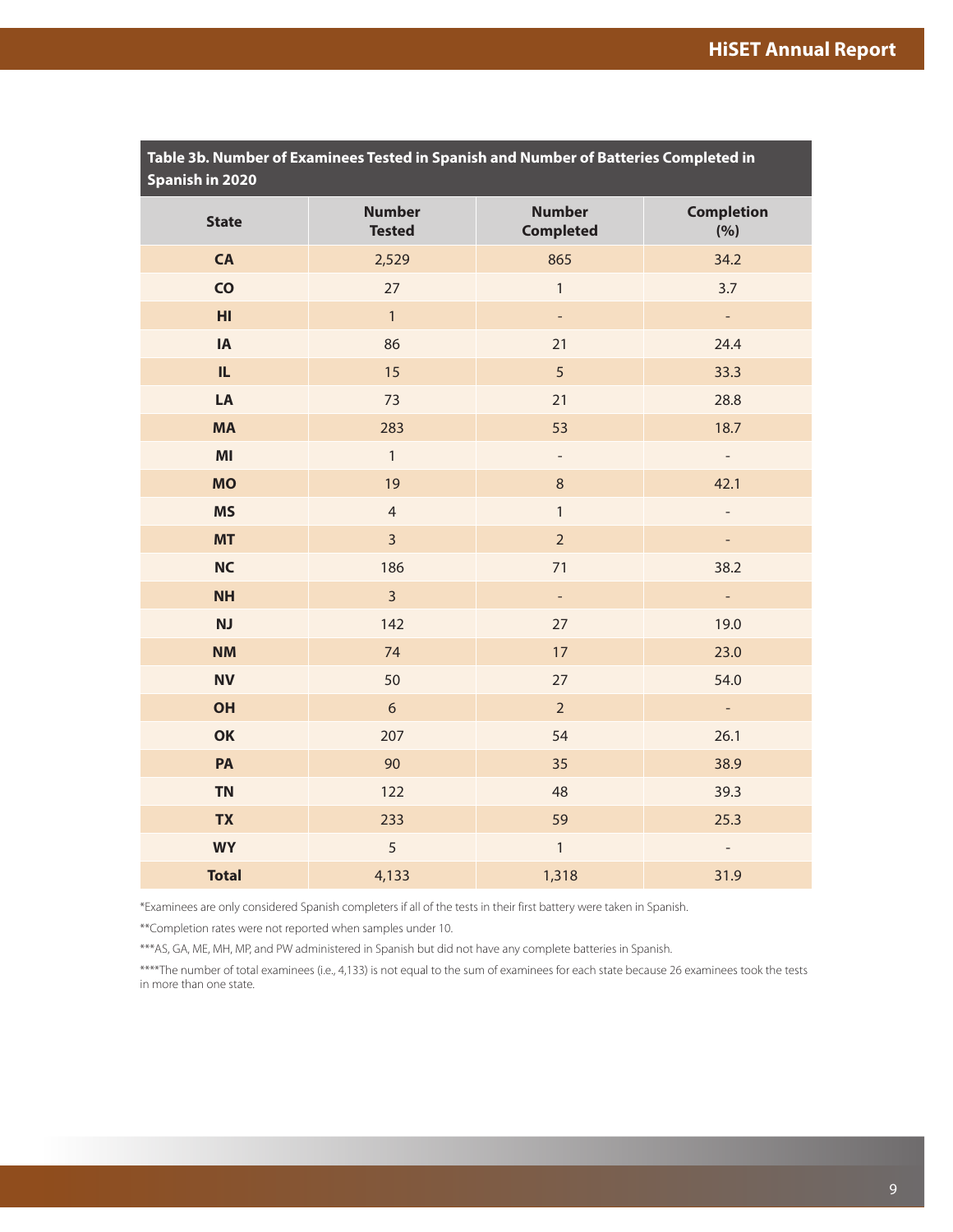<span id="page-12-0"></span>

| Table 4a. Batteries Completed and Passed in 2020 |                      |                                   |                      |                          |  |  |  |
|--------------------------------------------------|----------------------|-----------------------------------|----------------------|--------------------------|--|--|--|
| <b>State</b>                                     | <b>Sample</b>        | <b>Number</b><br><b>Completed</b> | <b>Number Passed</b> | <b>Passing Rate</b>      |  |  |  |
| <b>AS</b>                                        | <b>First Attempt</b> | 9                                 | $\mathbf{1}$         |                          |  |  |  |
| <b>AS</b>                                        | <b>Best Attempt</b>  | $\mathsf 9$                       | $\mathbf{1}$         |                          |  |  |  |
| CA                                               | <b>First Attempt</b> | 3,225                             | 1,827                | 56.7                     |  |  |  |
| CA                                               | <b>Best Attempt</b>  | 3,225                             | 2,514                | 78.0                     |  |  |  |
| $\overline{c}$                                   | <b>First Attempt</b> | 104                               | 80                   | 76.9                     |  |  |  |
| <b>CO</b>                                        | <b>Best Attempt</b>  | 104                               | 93                   | 89.4                     |  |  |  |
| GA                                               | <b>First Attempt</b> | 5                                 | $\overline{3}$       | $\overline{\phantom{a}}$ |  |  |  |
| GA                                               | <b>Best Attempt</b>  | 5                                 | $\overline{4}$       | $\overline{\phantom{a}}$ |  |  |  |
| H <sub>l</sub>                                   | <b>First Attempt</b> | 323                               | 171                  | 52.9                     |  |  |  |
| HI                                               | <b>Best Attempt</b>  | 323                               | 227                  | 70.3                     |  |  |  |
| IA                                               | <b>First Attempt</b> | 1,003                             | 822                  | 82.0                     |  |  |  |
| ${\sf IA}$                                       | <b>Best Attempt</b>  | 1,003                             | 962                  | 95.9                     |  |  |  |
| IL.                                              | <b>First Attempt</b> | 147                               | 66                   | 44.9                     |  |  |  |
| IL.                                              | <b>Best Attempt</b>  | 147                               | 97                   | 66.0                     |  |  |  |
| LA                                               | <b>First Attempt</b> | 2,173                             | 1,204                | 55.4                     |  |  |  |
| LA                                               | <b>Best Attempt</b>  | 2,173                             | 1,563                | 71.9                     |  |  |  |
| <b>MA</b>                                        | <b>First Attempt</b> | 927                               | 546                  | 58.9                     |  |  |  |
| <b>MA</b>                                        | <b>Best Attempt</b>  | 927                               | 725                  | 78.2                     |  |  |  |
| <b>ME</b>                                        | <b>First Attempt</b> | 505                               | 391                  | 77.4                     |  |  |  |
| <b>ME</b>                                        | <b>Best Attempt</b>  | 505                               | 462                  | 91.5                     |  |  |  |
| <b>MH</b>                                        | <b>First Attempt</b> | $\mathbf{1}$                      | $\mathbf{1}$         | $\overline{\phantom{a}}$ |  |  |  |
| MH                                               | <b>Best Attempt</b>  | $\mathbf{1}$                      | $\mathbf{1}$         |                          |  |  |  |
| MI                                               | <b>First Attempt</b> | 41                                | 23                   | 56.1                     |  |  |  |
| MI                                               | <b>Best Attempt</b>  | 41                                | 28                   | 68.3                     |  |  |  |
| <b>MO</b>                                        | <b>First Attempt</b> | 4,842                             | 3,189                | 65.9                     |  |  |  |
| <b>MO</b>                                        | <b>Best Attempt</b>  | 4,842                             | 4,061                | 83.9                     |  |  |  |
| <b>MP</b>                                        | <b>First Attempt</b> | 15                                | 11                   | 73.3                     |  |  |  |
| <b>MP</b>                                        | <b>Best Attempt</b>  | 15                                | 14                   | 93.3                     |  |  |  |
| <b>MS</b>                                        | <b>First Attempt</b> | 784                               | 421                  | 53.7                     |  |  |  |
| <b>MS</b>                                        | <b>Best Attempt</b>  | 784                               | 595                  | 75.9                     |  |  |  |
| <b>MT</b>                                        | <b>First Attempt</b> | 892                               | 628                  | 70.4                     |  |  |  |
| <b>MT</b>                                        | <b>Best Attempt</b>  | 892                               | 738                  | 82.7                     |  |  |  |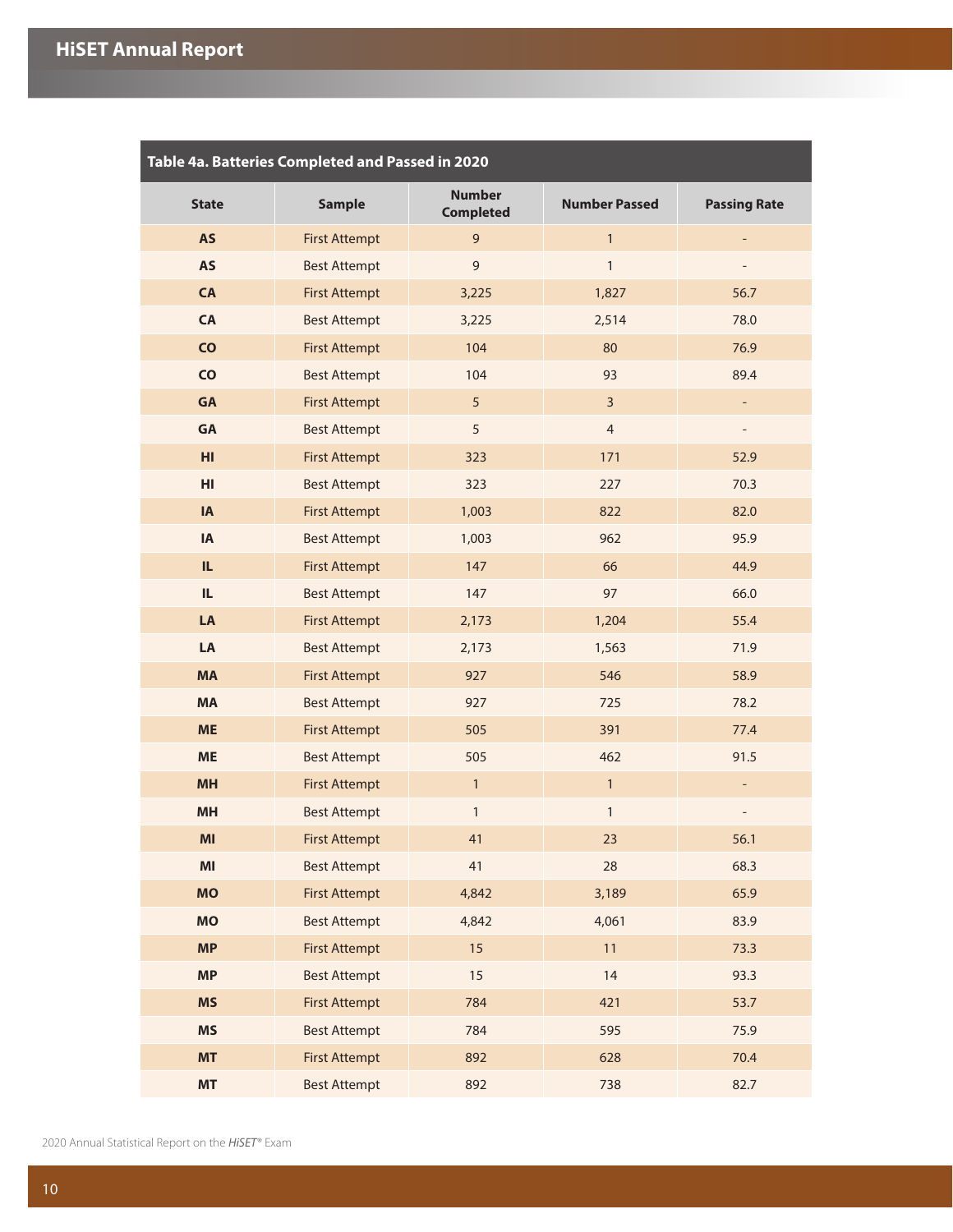| Table 4a. Batteries Completed and Passed in 2020 |                      |                                   |                      |                          |  |  |  |
|--------------------------------------------------|----------------------|-----------------------------------|----------------------|--------------------------|--|--|--|
| <b>State</b>                                     | <b>Sample</b>        | <b>Number</b><br><b>Completed</b> | <b>Number Passed</b> | <b>Passing Rate</b>      |  |  |  |
| <b>NC</b>                                        | <b>First Attempt</b> | 1,359                             | 816                  | 60.0                     |  |  |  |
| <b>NC</b>                                        | <b>Best Attempt</b>  | 1,359                             | 1,093                | 80.4                     |  |  |  |
| <b>NH</b>                                        | <b>First Attempt</b> | 410                               | 317                  | 77.3                     |  |  |  |
| <b>NH</b>                                        | <b>Best Attempt</b>  | 410                               | 361                  | 88.0                     |  |  |  |
| <b>NJ</b>                                        | <b>First Attempt</b> | 1,242                             | 841                  | 67.7                     |  |  |  |
| NJ                                               | <b>Best Attempt</b>  | 1,242                             | 1,062                | 85.5                     |  |  |  |
| <b>NM</b>                                        | <b>First Attempt</b> | 620                               | 357                  | 57.6                     |  |  |  |
| <b>NM</b>                                        | <b>Best Attempt</b>  | 620                               | 493                  | 79.5                     |  |  |  |
| <b>NV</b>                                        | <b>First Attempt</b> | 802                               | 496                  | 61.8                     |  |  |  |
| <b>NV</b>                                        | <b>Best Attempt</b>  | 802                               | 614                  | 76.6                     |  |  |  |
| OH                                               | <b>First Attempt</b> | 229                               | 128                  | 55.9                     |  |  |  |
| <b>OH</b>                                        | <b>Best Attempt</b>  | 229                               | 159                  | 69.4                     |  |  |  |
| OK                                               | <b>First Attempt</b> | 1,301                             | 767                  | 59.0                     |  |  |  |
| OK                                               | <b>Best Attempt</b>  | 1,301                             | 1,049                | 80.6                     |  |  |  |
| PA                                               | <b>First Attempt</b> | 426                               | 233                  | 54.7                     |  |  |  |
| PA                                               | <b>Best Attempt</b>  | 426                               | 339                  | 79.6                     |  |  |  |
| <b>PW</b>                                        | <b>First Attempt</b> | $\sqrt{6}$                        | $\overline{3}$       | $\overline{\phantom{a}}$ |  |  |  |
| <b>PW</b>                                        | <b>Best Attempt</b>  | $\sqrt{6}$                        | 5                    | $\overline{\phantom{a}}$ |  |  |  |
| <b>TN</b>                                        | <b>First Attempt</b> | 2,592                             | 1,557                | 60.1                     |  |  |  |
| <b>TN</b>                                        | <b>Best Attempt</b>  | 2,592                             | 2,058                | 79.4                     |  |  |  |
| <b>TX</b>                                        | <b>First Attempt</b> | 540                               | 269                  | 49.8                     |  |  |  |
| <b>TX</b>                                        | <b>Best Attempt</b>  | 540                               | 390                  | 72.2                     |  |  |  |
| <b>WY</b>                                        | <b>First Attempt</b> | 392                               | 304                  | 77.6                     |  |  |  |
| <b>WY</b>                                        | <b>Best Attempt</b>  | 392                               | 351                  | 89.5                     |  |  |  |
| <b>Total</b>                                     | <b>First Attempt</b> | 24,915                            | 15,472               | 62.1                     |  |  |  |
| <b>Total</b>                                     | <b>Best Attempt</b>  | 24,915                            | 20,059               | 80.5                     |  |  |  |

\*Passing rates were not reported when samples under 10.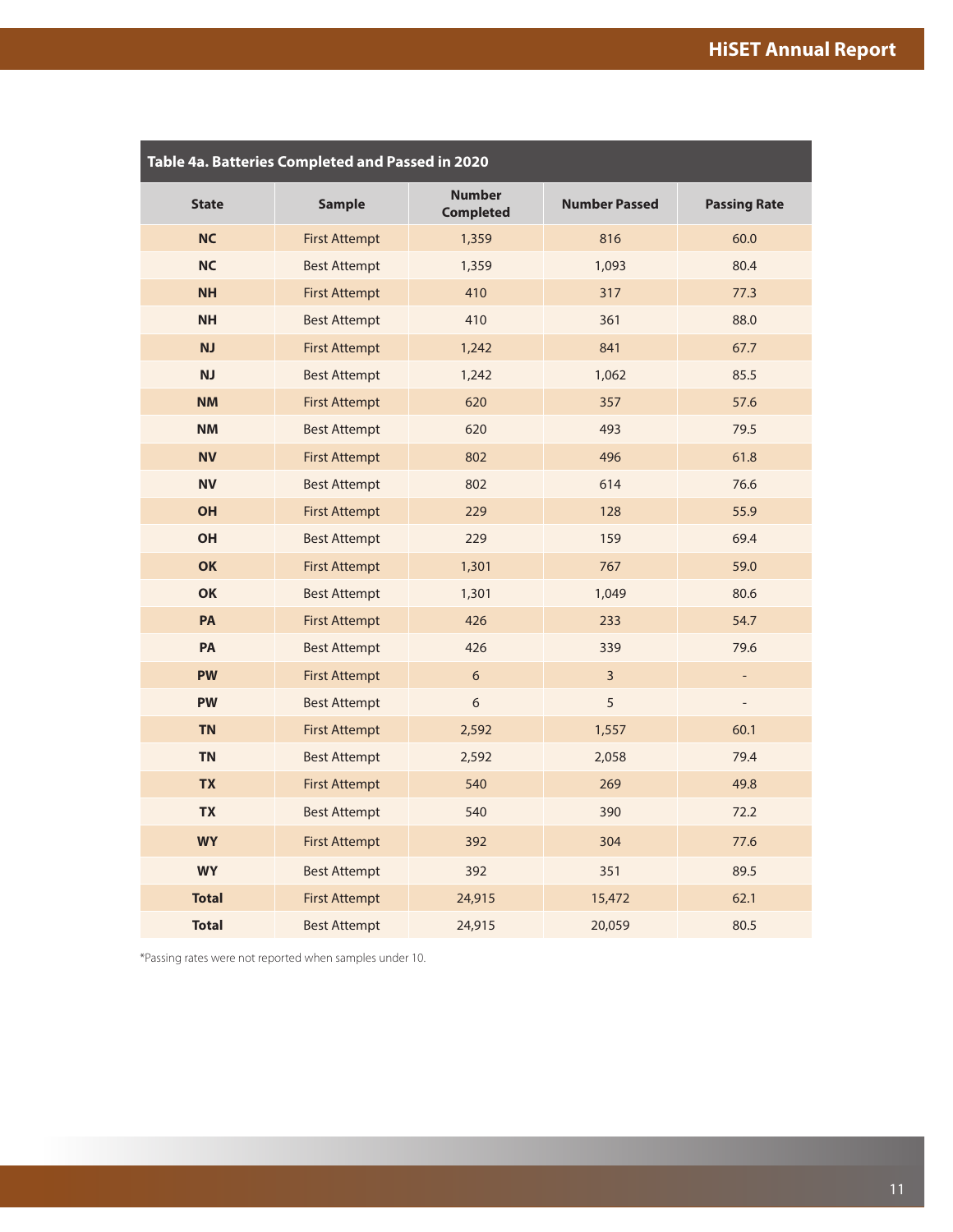<span id="page-14-0"></span>

| Table 4b. Batteries Completed in Spanish and Passed in Spanish in 2020 |                      |                                   |                      |                          |  |  |  |  |  |  |
|------------------------------------------------------------------------|----------------------|-----------------------------------|----------------------|--------------------------|--|--|--|--|--|--|
| <b>State</b>                                                           | <b>Sample</b>        | <b>Number</b><br><b>Completed</b> | <b>Number Passed</b> | <b>Passing Rate</b>      |  |  |  |  |  |  |
| <b>CA</b>                                                              | <b>First Attempt</b> | 865                               | 411                  | 47.5                     |  |  |  |  |  |  |
| <b>CA</b>                                                              | <b>Best Attempt</b>  | 872                               | 656                  | 75.2                     |  |  |  |  |  |  |
| $\overline{c}$                                                         | <b>First Attempt</b> | $\mathbf{1}$                      | $\mathbf{1}$         |                          |  |  |  |  |  |  |
| CO                                                                     | <b>Best Attempt</b>  | $\mathbf{1}$                      | $\mathbf{1}$         |                          |  |  |  |  |  |  |
| <b>IA</b>                                                              | <b>First Attempt</b> | 21                                | 13                   | 61.9                     |  |  |  |  |  |  |
| <b>IA</b>                                                              | <b>Best Attempt</b>  | 20                                | 18                   | 90.0                     |  |  |  |  |  |  |
| IL.                                                                    | <b>First Attempt</b> | 5                                 | $\overline{4}$       | $\overline{\phantom{a}}$ |  |  |  |  |  |  |
| IL.                                                                    | <b>Best Attempt</b>  | 5                                 | 5                    | $\overline{\phantom{a}}$ |  |  |  |  |  |  |
| LA                                                                     | <b>First Attempt</b> | 21                                | 5                    | 23.8                     |  |  |  |  |  |  |
| LA                                                                     | <b>Best Attempt</b>  | 21                                | 11                   | 52.4                     |  |  |  |  |  |  |
| <b>MA</b>                                                              | <b>First Attempt</b> | 53                                | 12                   | 22.6                     |  |  |  |  |  |  |
| <b>MA</b>                                                              | <b>Best Attempt</b>  | 54                                | 34                   | 63.0                     |  |  |  |  |  |  |
| <b>MO</b>                                                              | <b>First Attempt</b> | $\,8\,$                           | $\overline{2}$       | $\overline{\phantom{a}}$ |  |  |  |  |  |  |
| <b>MO</b>                                                              | <b>Best Attempt</b>  | $\,8\,$                           | 3                    | $\overline{\phantom{0}}$ |  |  |  |  |  |  |
| <b>MS</b>                                                              | <b>First Attempt</b> | $\mathbf{1}$                      | $\mathbf{1}$         | $\overline{a}$           |  |  |  |  |  |  |
| <b>MS</b>                                                              | <b>Best Attempt</b>  | $\mathbf{1}$                      | $\mathbf{1}$         |                          |  |  |  |  |  |  |
| <b>MT</b>                                                              | <b>First Attempt</b> | $\overline{2}$                    | $\pmb{0}$            |                          |  |  |  |  |  |  |
| <b>MT</b>                                                              | <b>Best Attempt</b>  | $\overline{2}$                    | $\mathbf{1}$         |                          |  |  |  |  |  |  |
| <b>NC</b>                                                              | <b>First Attempt</b> | 71                                | 24                   | 33.8                     |  |  |  |  |  |  |
| <b>NC</b>                                                              | <b>Best Attempt</b>  | 72                                | 45                   | 62.5                     |  |  |  |  |  |  |
| <b>NJ</b>                                                              | <b>First Attempt</b> | 27                                | 5                    | 18.5                     |  |  |  |  |  |  |
| <b>NJ</b>                                                              | <b>Best Attempt</b>  | 27                                | 17                   | 63.0                     |  |  |  |  |  |  |
| <b>NM</b>                                                              | <b>First Attempt</b> | 17                                | 11                   | 64.7                     |  |  |  |  |  |  |
| <b>NM</b>                                                              | <b>Best Attempt</b>  | 17                                | 15                   | 88.2                     |  |  |  |  |  |  |
| <b>NV</b>                                                              | <b>First Attempt</b> | 27                                | 15                   | 55.6                     |  |  |  |  |  |  |
| <b>NV</b>                                                              | <b>Best Attempt</b>  | 28                                | 18                   | 64.3                     |  |  |  |  |  |  |
| <b>OH</b>                                                              | <b>First Attempt</b> | $\overline{2}$                    | $\overline{2}$       | $\blacksquare$           |  |  |  |  |  |  |
| <b>OH</b>                                                              | <b>Best Attempt</b>  | $\overline{2}$                    | $\overline{2}$       | $\overline{\phantom{0}}$ |  |  |  |  |  |  |
| OK                                                                     | <b>First Attempt</b> | 54                                | 23                   | 42.6                     |  |  |  |  |  |  |
| OK                                                                     | <b>Best Attempt</b>  | 55                                | 34                   | 61.8                     |  |  |  |  |  |  |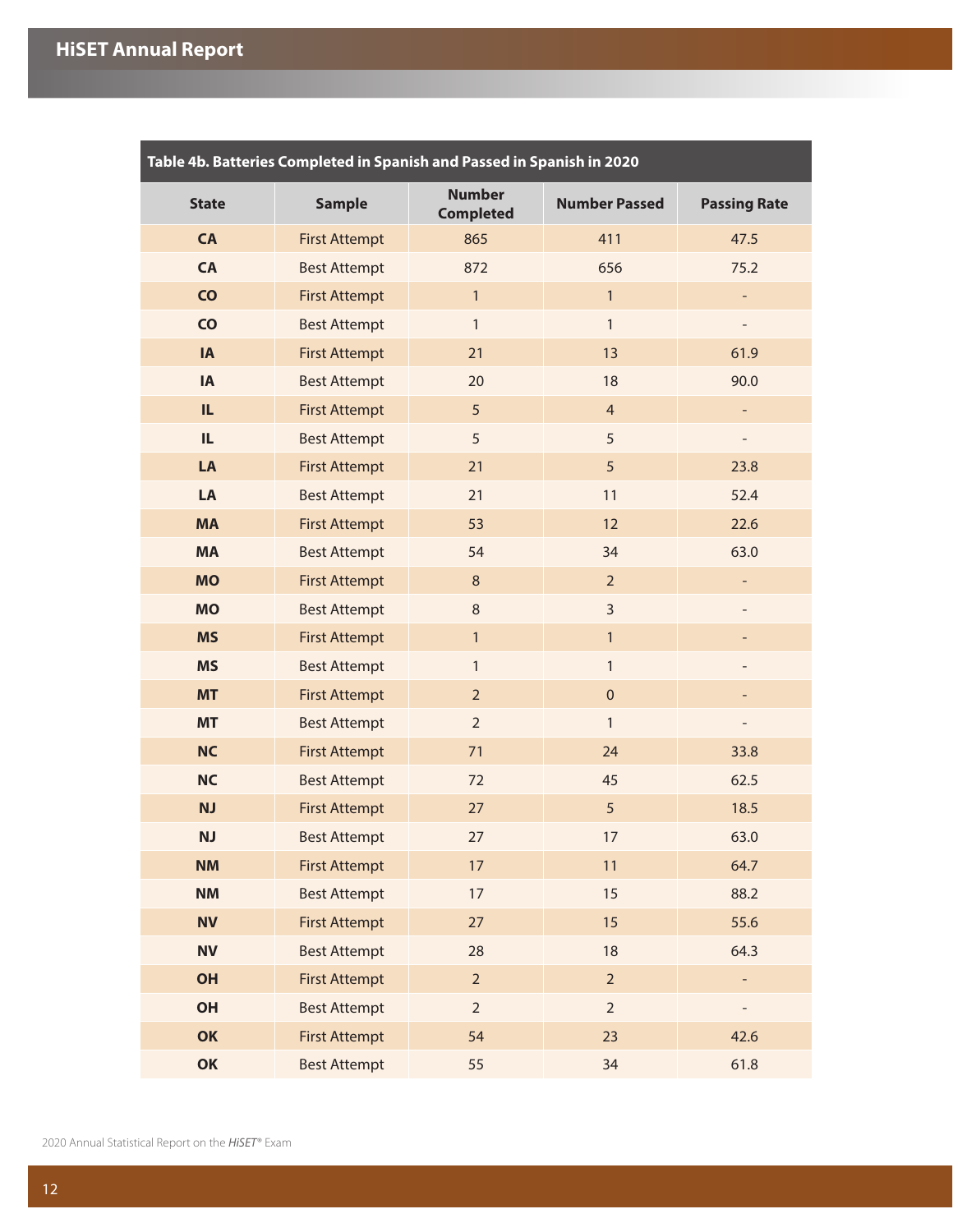| Table 4b. Batteries Completed in Spanish and Passed in Spanish in 2020 |                      |                                   |                      |                     |  |  |  |  |  |  |
|------------------------------------------------------------------------|----------------------|-----------------------------------|----------------------|---------------------|--|--|--|--|--|--|
| <b>State</b>                                                           | <b>Sample</b>        | <b>Number</b><br><b>Completed</b> | <b>Number Passed</b> | <b>Passing Rate</b> |  |  |  |  |  |  |
| <b>PA</b>                                                              | <b>First Attempt</b> | 35                                | 17                   | 48.6                |  |  |  |  |  |  |
| <b>PA</b>                                                              | <b>Best Attempt</b>  | 35                                | 28                   | 80.0                |  |  |  |  |  |  |
| <b>TN</b>                                                              | <b>First Attempt</b> | 48                                | 16                   | 33.3                |  |  |  |  |  |  |
| <b>TN</b>                                                              | <b>Best Attempt</b>  | 48                                | 31                   | 64.6                |  |  |  |  |  |  |
| <b>TX</b>                                                              | <b>First Attempt</b> | 59                                | 25                   | 42.4                |  |  |  |  |  |  |
| <b>TX</b>                                                              | <b>Best Attempt</b>  | 58                                | 40                   | 69.0                |  |  |  |  |  |  |
| <b>WY</b>                                                              | First Attempt        | $\mathbf{1}$                      | $\Omega$             |                     |  |  |  |  |  |  |
| <b>WY</b>                                                              | <b>Best Attempt</b>  | $\overline{2}$                    | 1                    |                     |  |  |  |  |  |  |
| <b>Total</b>                                                           | <b>First Attempt</b> | 1,318                             | 587                  | 44.5                |  |  |  |  |  |  |
| <b>Total</b>                                                           | <b>Best Attempt</b>  | 1,328                             | 961                  | 72.4                |  |  |  |  |  |  |

\*Examinees are only considered Spanish completers if all of the tests in their first or best battery were taken in Spanish.

\*\*Passing rates were not reported when samples under 10.

\*\*\*AS, GA, HI, ME, MH, MI, MP, NH, and PW administered in Spanish but did not have any complete batteries in Spanish.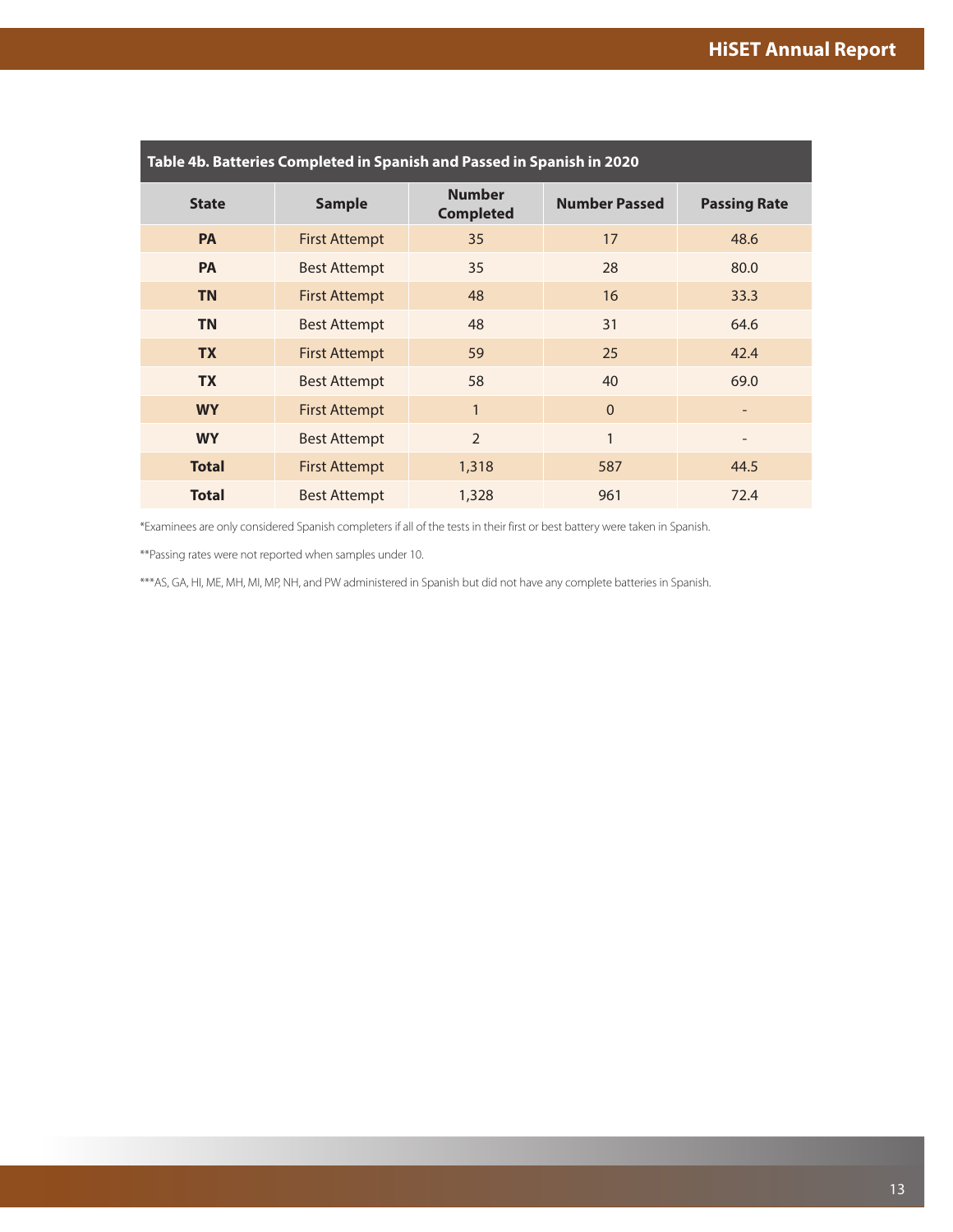<span id="page-16-0"></span>Examinees who reported being under age 16 or above age 90 were removed from the sample. The average age of the total group was 26.0 years. Examinees who were 16 to 18 years old accounted for 27.1 percent of all examinees; examinees who were 19 to 24 years old accounted for 31.3 percent of all examinees; examinees who were 25 to 34 years old accounted for 22.5 percent of all examinees; and examinees who were 35 years old or older accounted for 19 percent of the total group. For this table, actual ages are always rounded down to the nearest whole year (e.g., 24 years and 8 months is rounded down to 24 years).

| Table 5. Means, Standard Deviations, and Percentage of Examinees by Age Group, by States, and Total |               |                    |                  |                        |                      |        |                  |                          |                                                     |                          |                          |  |
|-----------------------------------------------------------------------------------------------------|---------------|--------------------|------------------|------------------------|----------------------|--------|------------------|--------------------------|-----------------------------------------------------|--------------------------|--------------------------|--|
| <b>State</b>                                                                                        | <b>Number</b> | Age<br><b>Mean</b> | Age<br><b>SD</b> | <b>16 to 18</b><br>(%) | (%)                  | (%)    | (%)              | (%)                      | 19 to 24 25 to 29 30 to 34 35 to 39 40 to 49<br>(%) | 50 to 59<br>(%)          | $60+$<br>(%)             |  |
| <b>AS</b>                                                                                           | 9             | 29.3               | 11.1             | 11.1                   | 33.3                 | 11.1   | 11.1             | $\omega_{\rm c}$         | 33.3                                                | $\equiv$                 | $\equiv$                 |  |
| <b>CA</b>                                                                                           | 3,225         | 31.0               | 10.9             | 8.3                    | 27.5                 | 14.2   | 16.2             | 11.8                     | 15.1                                                | 5.6                      | 1.2                      |  |
| CO                                                                                                  | 104           | 24.3               | 9.4              | 28.8                   | 39.4                 | 9.6    | 7.7              | 6.7                      | 3.8                                                 | 2.9                      | 1.0                      |  |
| GA                                                                                                  | 5             | 18.8               | 2.4              | 80.0                   | 20.0                 | $\sim$ | $\omega_{\rm c}$ | $\omega_{\rm c}$         | $\overline{\phantom{a}}$                            | $\sim$                   | $\blacksquare$           |  |
| HI                                                                                                  | 323           | 22.5               | 8.9              | 55.7                   | 21.4                 | 5.0    | 7.1              | 3.4                      | 5.3                                                 | 1.9                      | 0.3                      |  |
| IA                                                                                                  | 1,003         | 25.0               | 8.0              | 22.0                   | 37.9                 | 15.8   | 11.3             | 6.3                      | 5.5                                                 | 1.2                      | 0.1                      |  |
| IL.                                                                                                 | 147           | 27.2               | 10.9             | 23.1                   | 32.0                 | 11.6   | 10.9             | 8.8                      | 8.2                                                 | 3.4                      | 2.0                      |  |
| LA                                                                                                  | 2,173         | 25.0               | 9.4              | 32.5                   | 28.8                 | 11.8   | 10.9             | 6.7                      | 6.7                                                 | 2.1                      | 0.5                      |  |
| <b>MA</b>                                                                                           | 927           | 27.0               | 9.3              | 15.2                   | 36.5                 | 15.7   | 13.7             | 7.7                      | 8.0                                                 | 2.7                      | 0.5                      |  |
| <b>ME</b>                                                                                           | 505           | 23.2               | 7.2              | 27.7                   | 45.7                 | 9.3    | 6.7              | 6.3                      | 3.4                                                 | 0.8                      |                          |  |
| <b>MH</b>                                                                                           | $\mathbf{1}$  | 18.0               | $\equiv$         | 100.0                  | $\frac{1}{\sqrt{2}}$ | $\pm$  | $\pm$            | $\omega_{\parallel}$     | $\overline{\phantom{a}}$                            | ÷                        | $\overline{\phantom{a}}$ |  |
| MI                                                                                                  | 41            | 27.3               | 9.4              | 12.2                   | 31.7                 | 19.5   | 19.5             | 9.8                      | 4.9                                                 | $\blacksquare$           | 2.4                      |  |
| <b>MO</b>                                                                                           | 4,842         | 23.0               | 8.5              | 45.9                   | 28.4                 | 7.4    | 6.7              | 4.6                      | 5.2                                                 | 1.6                      | 0.3                      |  |
| <b>MP</b>                                                                                           | 15            | 22.7               | 5.8              | 13.3                   | 66.7                 | 13.3   | $\equiv$         | $\overline{\phantom{a}}$ | 6.7                                                 | $\overline{\phantom{a}}$ | $\overline{\phantom{a}}$ |  |
| <b>MS</b>                                                                                           | 784           | 25.5               | 9.4              | 28.4                   | 31.0                 | 12.8   | 10.2             | 6.9                      | 8.3                                                 | 2.2                      | 0.3                      |  |
| <b>MT</b>                                                                                           | 891           | 22.2               | 7.8              | 46.4                   | 31.0                 | 7.6    | 6.5              | 4.0                      | 2.8                                                 | 1.3                      | 0.3                      |  |
| <b>NC</b>                                                                                           | 1,359         | 26.1               | 10.1             | 27.7                   | 30.2                 | 11.8   | 11.3             | 6.7                      | 8.8                                                 | 2.9                      | 0.7                      |  |
| <b>NH</b>                                                                                           | 410           | 21.9               | 7.9              | 48.0                   | 32.7                 | 5.4    | 5.4              | 3.2                      | 4.1                                                 | 1.0                      | 0.2                      |  |
| NJ                                                                                                  | 1,242         | 25.8               | 9.6              | 23.8                   | 35.8                 | 11.7   | 9.7              | 9.3                      | 6.8                                                 | 2.4                      | 0.5                      |  |
| <b>NM</b>                                                                                           | 620           | 25.4               | 9.0              | 24.5                   | 36.9                 | 11.6   | 10.8             | 6.9                      | 6.6                                                 | 2.3                      | 0.3                      |  |
| <b>NV</b>                                                                                           | 802           | 25.7               | 10.0             | 29.7                   | 30.8                 | 11.7   | 9.9              | 6.5                      | 7.9                                                 | 3.2                      | 0.4                      |  |
| OH                                                                                                  | 229           | 29.2               | 9.2              | $7.0$                  | 28.8                 | 27.5   | 11.4             | 10.5                     | 10.9                                                | 3.5                      | 0.4                      |  |
| OK                                                                                                  | 1,301         | 30.0               | 9.8              | 7.1                    | 29.0                 | 18.6   | 15.2             | 13.8                     | 11.5                                                | 4.0                      | 0.8                      |  |
| PA                                                                                                  | 425           | 31.4               | 11.0             | 7.5                    | 27.3                 | 15.1   | 16.7             | 8.0                      | 18.1                                                | 6.6                      | 0.7                      |  |
| <b>PW</b>                                                                                           | 6             | 21.5               | 3.7              | $\omega$               | 83.3                 | 16.7   | $\omega_{\rm c}$ | ÷,                       | $\omega_{\rm c}$                                    | ÷,                       | $\mathbb{Z}^2$           |  |
| <b>TN</b>                                                                                           | 2,592         | 27.0               | 9.9              | 18.6                   | 36.1                 | 13.1   | 11.0             | 8.4                      | 8.8                                                 | 3.7                      | 0.3                      |  |
| <b>TX</b>                                                                                           | 540           | 26.5               | 10.7             | 25.6                   | 33.5                 | 9.8    | 8.7              | 8.0                      | 10.4                                                | 3.1                      | 0.9                      |  |
| <b>WY</b>                                                                                           | 392           | 24.3               | 8.9              | 33.9                   | 31.1                 | 12.8   | 10.2             | 4.8                      | 4.8                                                 | 1.5                      | 0.8                      |  |
| total                                                                                               | 24,913        | 26.0               | 9.9              | 27.1                   | 31.3                 | 11.8   | 10.7             | 7.5                      | 8.2                                                 | 2.8                      | 0.5                      |  |

\*Percentages were not reported when samples under 10.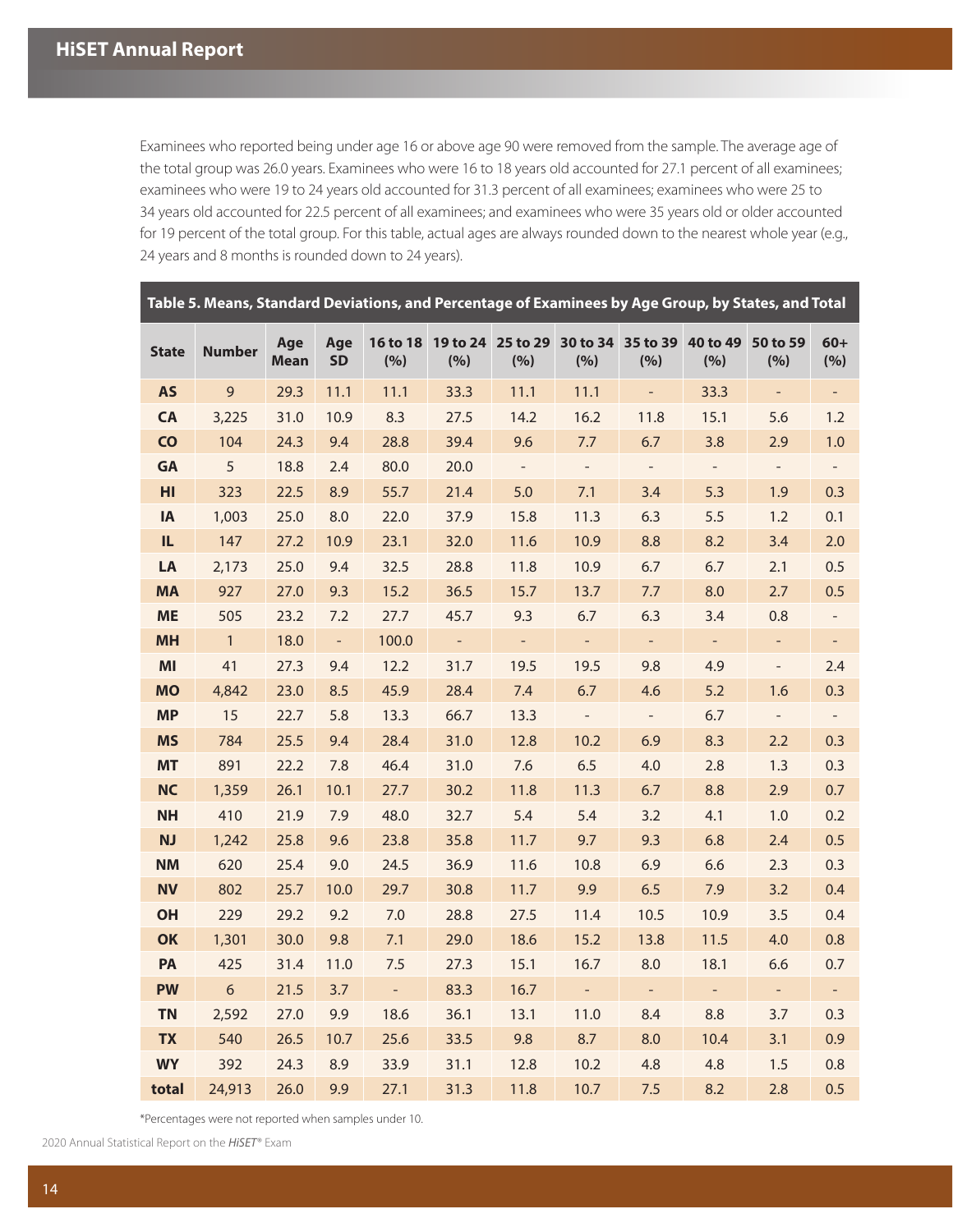<span id="page-17-0"></span>Of the 24,915 examinees who reported gender (i.e., female or male), 54.0 percent reported as male, and 46.0 percent reported as female.

| Table 6. Percentage of Examinees by Gender, by States, and Total |                 |                          |                |  |  |  |  |  |  |
|------------------------------------------------------------------|-----------------|--------------------------|----------------|--|--|--|--|--|--|
| <b>State</b>                                                     | <b>Number</b>   | Male (%)                 | Female (%)     |  |  |  |  |  |  |
| <b>AS</b>                                                        | $\overline{9}$  |                          | ۳.             |  |  |  |  |  |  |
| CA                                                               | 3,225           | 44.8                     | 55.2           |  |  |  |  |  |  |
| $\mathsf{CO}$                                                    | 104             | 50.0                     | 50.0           |  |  |  |  |  |  |
| GA                                                               | 5               | $\overline{\phantom{a}}$ | $\blacksquare$ |  |  |  |  |  |  |
| H <sub>II</sub>                                                  | 323             | 57.9                     | 42.1           |  |  |  |  |  |  |
| IA                                                               | 1,003           | 54.9                     | 45.1           |  |  |  |  |  |  |
| IL.                                                              | 147             | 43.5                     | 56.5           |  |  |  |  |  |  |
| LA                                                               | 2,173           | 58.4                     | 41.6           |  |  |  |  |  |  |
| <b>MA</b>                                                        | 927             | 52.8                     | 47.2           |  |  |  |  |  |  |
| <b>ME</b>                                                        | 505             | 54.7                     | 45.3           |  |  |  |  |  |  |
| <b>MH</b>                                                        | $\mathbf{1}$    | $\omega$                 | $\omega$       |  |  |  |  |  |  |
| MI                                                               | 41              | 41.5                     | 58.5           |  |  |  |  |  |  |
| <b>MO</b>                                                        | 4,842           | 58.2                     | 41.8           |  |  |  |  |  |  |
| <b>MP</b>                                                        | 15              | 46.7                     | 53.3           |  |  |  |  |  |  |
| <b>MS</b>                                                        | 784             | 47.6                     | 52.4           |  |  |  |  |  |  |
| <b>MT</b>                                                        | 892             | 56.6                     | 43.4           |  |  |  |  |  |  |
| <b>NC</b>                                                        | 1,359           | 53.3                     | 46.7           |  |  |  |  |  |  |
| <b>NH</b>                                                        | 410             | 56.3                     | 43.7           |  |  |  |  |  |  |
| <b>NJ</b>                                                        | 1,242           | 47.3                     | 52.7           |  |  |  |  |  |  |
| NM                                                               | 620             | 55.2                     | 44.8           |  |  |  |  |  |  |
| <b>NV</b>                                                        | 802             | 60.7                     | 39.3           |  |  |  |  |  |  |
| OH                                                               | 229             | 59.8                     | 40.2           |  |  |  |  |  |  |
| OK                                                               | 1,301           | 57.6                     | 42.4           |  |  |  |  |  |  |
| PA                                                               | 426             | 41.3                     | 58.7           |  |  |  |  |  |  |
| <b>PW</b>                                                        | $6\overline{6}$ | $\sim$                   | $\mathbb{Z}^2$ |  |  |  |  |  |  |
| <b>TN</b>                                                        | 2,592           | 55.6                     | 44.4           |  |  |  |  |  |  |
| <b>TX</b>                                                        | 540             | 52.4                     | 47.6           |  |  |  |  |  |  |
| <b>WY</b>                                                        | 392             | 59.7                     | 40.3           |  |  |  |  |  |  |
| <b>Total</b>                                                     | 24,915          | 54.0                     | 46.0           |  |  |  |  |  |  |

\*Percentages were not reported when samples under 10.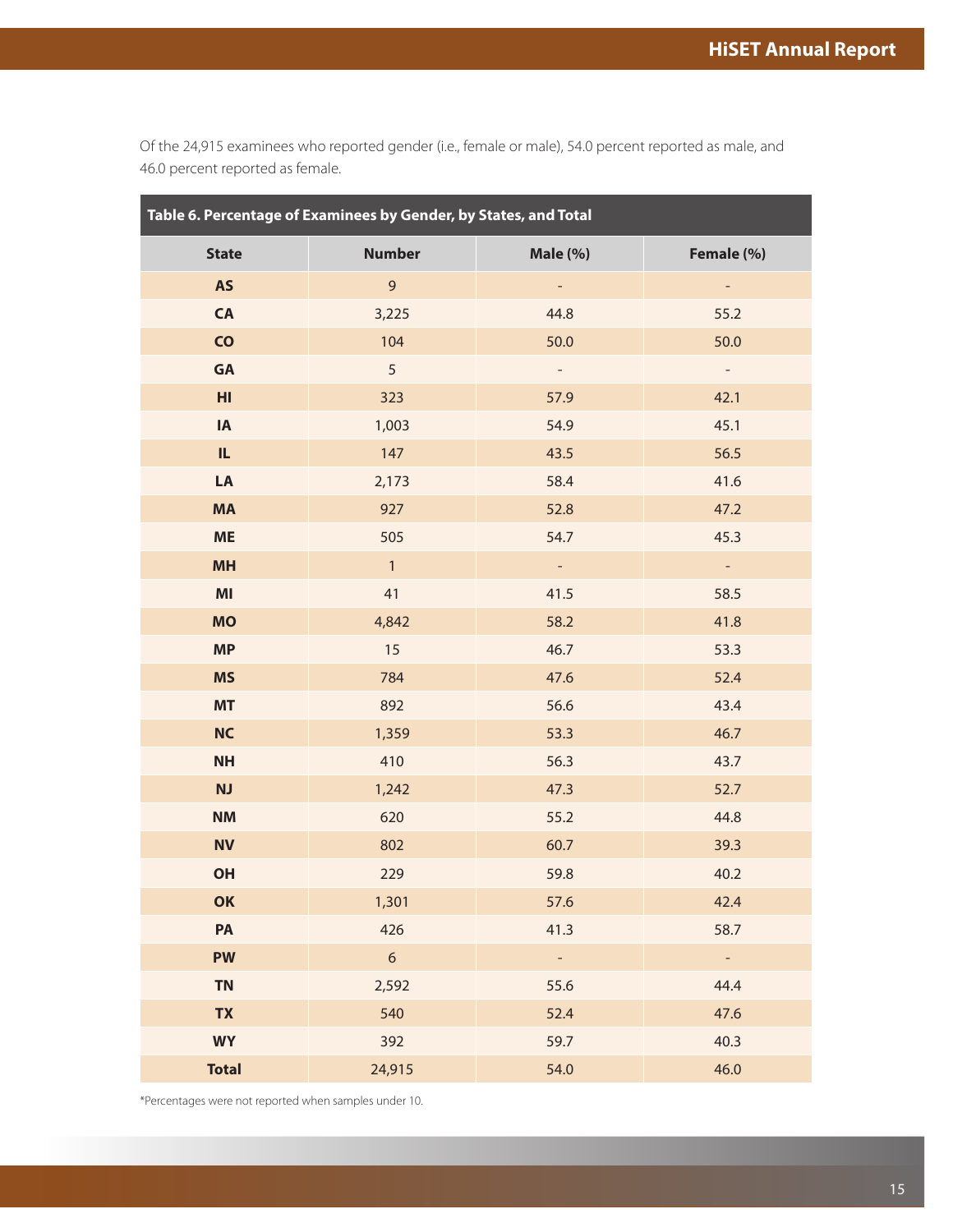<span id="page-18-0"></span>Of the 24,723 examinees who self-reported background, 66.9% percent self-reported as non-Hispanic, 18.3% percent reported as Hispanic, and 14.9% percent indicated that they did not wish to report whether or not they were Hispanic.

| Table 7. Completers with Reported Hispanic Background |                |                                |                            |                        |                                              |  |  |  |  |  |
|-------------------------------------------------------|----------------|--------------------------------|----------------------------|------------------------|----------------------------------------------|--|--|--|--|--|
| <b>State Tested</b>                                   | <b>Number</b>  | <b>Response</b><br>Rate<br>(%) | <b>Non-Hispanic</b><br>(%) | <b>Hispanic</b><br>(%) | <b>Chose Not to</b><br><b>Respond</b><br>(%) |  |  |  |  |  |
| <b>AS</b>                                             | 9              | $\omega_{\rm{eff}}$            | $\sim$                     | $\omega_{\rm c}$       | $\sim$                                       |  |  |  |  |  |
| <b>CA</b>                                             | 3,206          | 99.4                           | 23.5                       | 56.0                   | 20.5                                         |  |  |  |  |  |
| $\overline{c}$                                        | 104            | 100.0                          | 68.3                       | 22.1                   | 9.6                                          |  |  |  |  |  |
| <b>GA</b>                                             | 5              | $\equiv$                       | $\mathcal{L}^{\pm}$        | $\mathbb{L}^2$         | $\equiv$                                     |  |  |  |  |  |
| H <sub>l</sub>                                        | 323            | 100.0                          | 67.8                       | 10.8                   | 21.4                                         |  |  |  |  |  |
| IA                                                    | 1,002          | 99.9                           | 82.9                       | 11.6                   | 5.5                                          |  |  |  |  |  |
| IL.                                                   | 147            | 100.0                          | 59.2                       | 16.3                   | 24.5                                         |  |  |  |  |  |
| LA                                                    | 2,169          | 99.8                           | 80.9                       | 4.7                    | 14.3                                         |  |  |  |  |  |
| <b>MA</b>                                             | 904            | 97.5                           | 54.9                       | 26.9                   | 18.3                                         |  |  |  |  |  |
| <b>ME</b>                                             | 494            | 97.8                           | 88.3                       | 2.8                    | 8.9                                          |  |  |  |  |  |
| <b>MH</b>                                             | $\overline{1}$ | $\equiv$                       | $\equiv$                   | $\blacksquare$         | $\equiv$                                     |  |  |  |  |  |
| MI                                                    | 41             | 100.0                          | 80.5                       | 12.2                   | 7.3                                          |  |  |  |  |  |
| <b>MO</b>                                             | 4,808          | 99.3                           | 69.4                       | 4.6                    | 26.0                                         |  |  |  |  |  |
| <b>MP</b>                                             | 15             | 100.0                          | 86.7                       | 0.0                    | 13.3                                         |  |  |  |  |  |
| <b>MS</b>                                             | 778            | 99.2                           | 91.0                       | 3.1                    | 5.9                                          |  |  |  |  |  |
| <b>MT</b>                                             | 877            | 98.3                           | 83.8                       | 5.5                    | 10.7                                         |  |  |  |  |  |
| <b>NC</b>                                             | 1,352          | 99.5                           | 68.7                       | 16.0                   | 15.3                                         |  |  |  |  |  |
| <b>NH</b>                                             | 410            | 100.0                          | 83.4                       | 4.4                    | 12.2                                         |  |  |  |  |  |
| <b>NJ</b>                                             | 1,239          | 99.8                           | 69.5                       | 22.1                   | 8.4                                          |  |  |  |  |  |
| <b>NM</b>                                             | 620            | 100.0                          | 44.5                       | 41.3                   | 14.2                                         |  |  |  |  |  |
| <b>NV</b>                                             | 798            | 99.5                           | 56.1                       | 35.1                   | 8.8                                          |  |  |  |  |  |
| OH                                                    | 229            | 100.0                          | 77.3                       | 4.4                    | 18.3                                         |  |  |  |  |  |
| OK                                                    | 1,289          | 99.1                           | 78.6                       | 18.2                   | 3.2                                          |  |  |  |  |  |
| PA                                                    | 426            | 100.0                          | 68.5                       | 24.2                   | 7.3                                          |  |  |  |  |  |
| <b>PW</b>                                             | $6\phantom{a}$ | $\omega_{\rm c}$               | $\omega_{\rm c}$           | $\omega$               | $\mathbb{Z}^2$                               |  |  |  |  |  |
| <b>TN</b>                                             | 2,591          | 100.0                          | 87.1                       | 6.4                    | 6.5                                          |  |  |  |  |  |
| <b>TX</b>                                             | 540<br>100.0   |                                | 36.1                       | 50.0                   | 13.9                                         |  |  |  |  |  |
| <b>WY</b>                                             | 340            | 86.7                           | 70.6                       | 13.2                   | 16.2                                         |  |  |  |  |  |
| <b>Total</b>                                          | 24,723         | 99.2                           | 66.9                       | 18.3                   | 14.9                                         |  |  |  |  |  |

\*Percentages were not reported when samples under 10.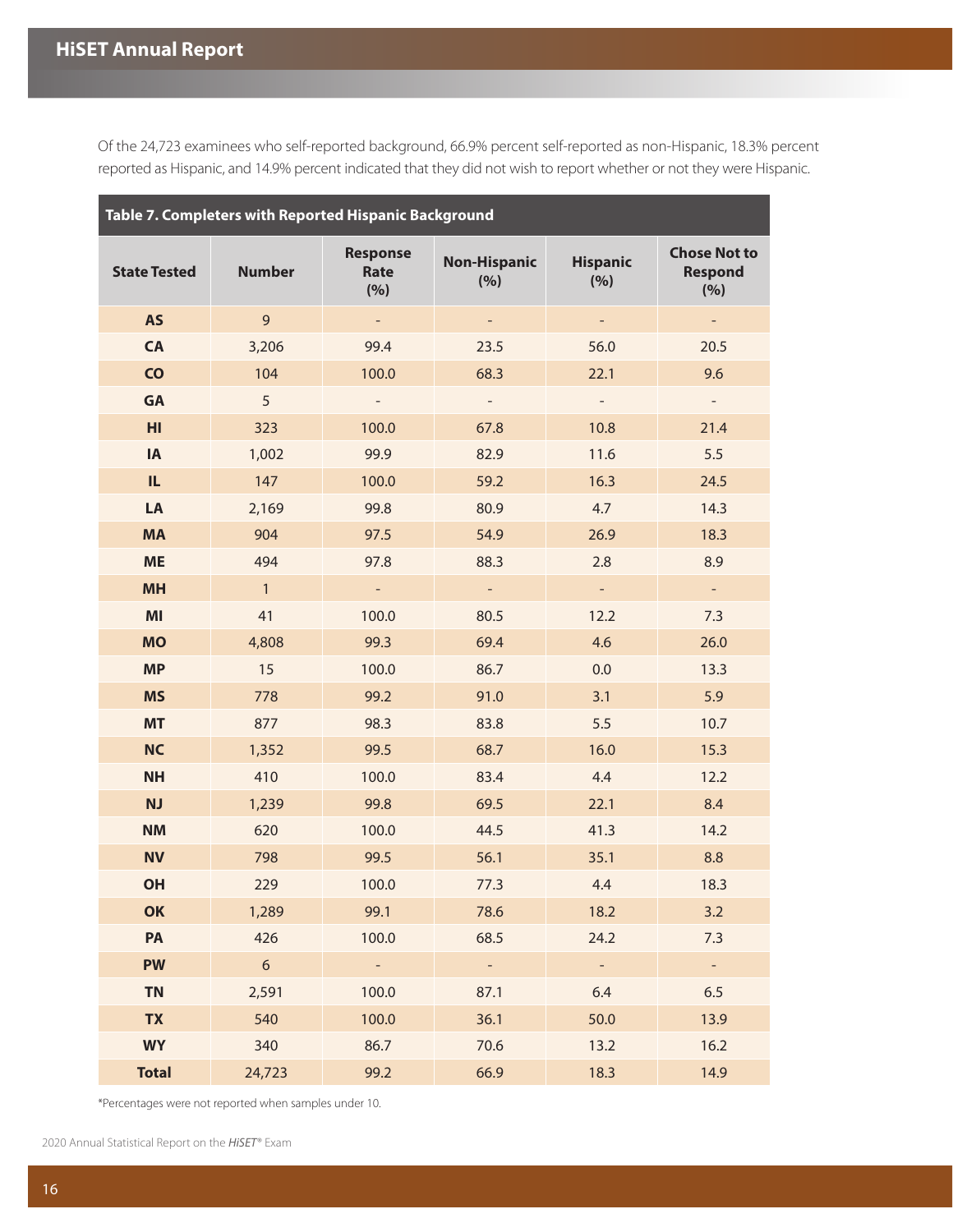<span id="page-19-0"></span>Of the 24,724 examinees who self-reported race, 57.6 percent reported as White, 14.9 percent reported as African American, and 15.1 percent expressly indicated that they did not wish to provide any racial classification. Examinees who indicated being Hispanic had the option of separately reporting a racial identification indicated in this table. The underlying survey question on which this table is based did not include a Hispanic category, which may have led Hispanic examinees to choose "Other" or to not respond either by expressly indicating a desire not to choose a category or by not choosing any option whatsoever.

| Table 8. Completers with Reported Race by States and Total |               |                                |                                  |                             |                                          |                                          |                          |                          |                                                 |  |  |  |
|------------------------------------------------------------|---------------|--------------------------------|----------------------------------|-----------------------------|------------------------------------------|------------------------------------------|--------------------------|--------------------------|-------------------------------------------------|--|--|--|
| <b>State</b>                                               | <b>Number</b> | <b>Response</b><br>Rate<br>(%) | <b>American</b><br>Indian<br>(%) | <b>Asian</b><br>(%)         | <b>African</b><br><b>American</b><br>(%) | <b>Pacific</b><br><b>Islander</b><br>(%) | White<br>(%)             | <b>Other</b><br>(%)      | <b>Chose</b><br>Not to<br><b>Respond</b><br>(%) |  |  |  |
| <b>AS</b>                                                  | 9             | $\mathcal{L}^{\pm}$            | $\Box$                           | $\blacksquare$              | $\overline{\phantom{a}}$                 | ÷,                                       | $\sim$                   | $\blacksquare$           | $\omega_{\rm c}$                                |  |  |  |
| <b>CA</b>                                                  | 3,206         | 99.4                           | 3.2                              | 4.4                         | 5.8                                      | 1.5                                      | 34.9                     | 27.8                     | 28.4                                            |  |  |  |
| <b>CO</b>                                                  | 104           | 100.0                          | 8.7                              | 2.9                         | 3.8                                      | 1.9                                      | 76.0                     | 13.5                     | 11.5                                            |  |  |  |
| GA                                                         | 5             | $\blacksquare$                 | $\overline{\phantom{a}}$         | $\overline{\phantom{a}}$    | $\overline{\phantom{a}}$                 | $\overline{\phantom{a}}$                 | $\overline{\phantom{a}}$ | $\overline{\phantom{a}}$ | $\sim$                                          |  |  |  |
| HI                                                         | 323           | 100.0                          | 4.3                              | 28.5                        | 4.3                                      | 54.2                                     | 28.5                     | 20.1                     | 13.3                                            |  |  |  |
| <b>IA</b>                                                  | 1,003         | 100.0                          | 3.3                              | 2.0                         | 10.7                                     | 0.3                                      | 79.6                     | 5.1                      | 4.9                                             |  |  |  |
| IL.                                                        | 147           | 100.0                          | 3.4                              | 2.7                         | 37.4                                     | 1.4                                      | 31.3                     | 5.4                      | 24.5                                            |  |  |  |
| LA                                                         | 2,169         | 99.8                           | 2.2                              | 0.6                         | 28.4                                     | 0.3                                      | 56.1                     | 3.6                      | 12.6                                            |  |  |  |
| <b>MA</b>                                                  | 904           | 97.5                           | 2.0                              | 4.5                         | 14.3                                     | 0.7                                      | 49.8                     | 15.8                     | 20.7                                            |  |  |  |
| <b>ME</b>                                                  | 494           | 97.8                           | 4.3                              | 0.8                         | 4.3                                      | 0.2                                      | 85.2                     | 2.8                      | 6.5                                             |  |  |  |
| <b>MH</b>                                                  | $\mathbf{1}$  | $\mathcal{L}^{\pm}$            | $\mathcal{L}_{\mathcal{A}}$      | $\sim$                      | $\mathcal{L}_{\mathcal{A}}$              | $\mathcal{L}_{\mathcal{A}}$              | $\omega_{\rm c}$         | $\omega_{\rm c}$         | $\omega_{\rm c}$                                |  |  |  |
| MI                                                         | 41            | 100.0                          | 2.4                              | 4.9                         | 17.1                                     | 0.0                                      | 61.0                     | 9.8                      | 9.8                                             |  |  |  |
| <b>MO</b>                                                  | 4,808         | 99.3                           | 2.0                              | 0.8                         | 11.7                                     | 0.4                                      | 59.8                     | 3.9                      | 25.5                                            |  |  |  |
| <b>MP</b>                                                  | 15            | 100.0                          | 0.0                              | 26.7                        | 0.0                                      | 73.3                                     | 6.7                      | 0.0                      | 0.0                                             |  |  |  |
| <b>MS</b>                                                  | 778           | 99.2                           | 2.2                              | 0.9                         | 25.2                                     | 0.1                                      | 70.4                     | 2.3                      | 3.6                                             |  |  |  |
| <b>MT</b>                                                  | 877           | 98.3                           | 16.4                             | 0.7                         | 1.8                                      | 0.7                                      | 73.7                     | 4.2                      | 8.4                                             |  |  |  |
| <b>NC</b>                                                  | 1,352         | 99.5                           | 1.6                              | 0.8                         | 23.2                                     | 0.1                                      | 52.9                     | 11.8                     | 14.3                                            |  |  |  |
| <b>NH</b>                                                  | 410           | 100.0                          | 1.2                              | 2.4                         | 3.7                                      | 0.7                                      | 83.4                     | 3.4                      | 9.8                                             |  |  |  |
| <b>NJ</b>                                                  | 1,239         | 99.8                           | 2.2                              | 3.1                         | 19.3                                     | 0.6                                      | 59.4                     | 13.6                     | 9.0                                             |  |  |  |
| <b>NM</b>                                                  | 620           | 100.0                          | 22.1                             | 1.1                         | 5.8                                      | 1.5                                      | 47.6                     | 15.8                     | 13.9                                            |  |  |  |
| <b>NV</b>                                                  | 798           | 99.5                           | 6.3                              | 3.6                         | 15.9                                     | 2.3                                      | 51.9                     | 20.4                     | 10.5                                            |  |  |  |
| OH                                                         | 229           | 100.0                          | 2.2                              | 6.1                         | 29.3                                     | 0.0                                      | 57.6                     | 5.2                      | 6.6                                             |  |  |  |
| OK                                                         | 1,289         | 99.1                           | 20.6                             | 1.2                         | 15.4                                     | 0.6                                      | 58.7                     | 8.5                      | 3.3                                             |  |  |  |
| PA                                                         | 426           | 100.0                          | 0.9                              | 4.5                         | 31.5                                     | 2.1                                      | 39.4                     | 16.4                     | 8.9                                             |  |  |  |
| <b>PW</b>                                                  | 6             | $\Box$                         | $\mathcal{L}^{\pm}$              | $\mathcal{L}_{\mathcal{A}}$ | $\mathcal{L}^{\pm}$                      | $\Box$                                   | $\mathbb{Z}^+$           | $\Box$                   | $\mathbb{Z}^{\mathbb{Z}}$                       |  |  |  |
| <b>TN</b>                                                  | 2,591         | 100.0                          | 1.5                              | 1.5                         | 19.4                                     | 0.2                                      | 71.3                     | 3.1                      | 6.4                                             |  |  |  |
| <b>TX</b>                                                  | 540           | 100.0                          | 2.8                              | 2.2                         | 20.4                                     | 0.6                                      | 47.2                     | 25.0                     | 6.9                                             |  |  |  |
| <b>WY</b>                                                  | 340           | 86.7                           | 7.1                              | 0.6                         | 5.6                                      | 0.6                                      | 72.4                     | 6.5                      | 15.9                                            |  |  |  |
| <b>Total</b>                                               | 24,724        | 99.2                           | 4.5                              | 2.3                         | 14.9                                     | 1.5                                      | 57.6                     | 10.3                     | 15.1                                            |  |  |  |

\*Percentages were not reported when samples under 10.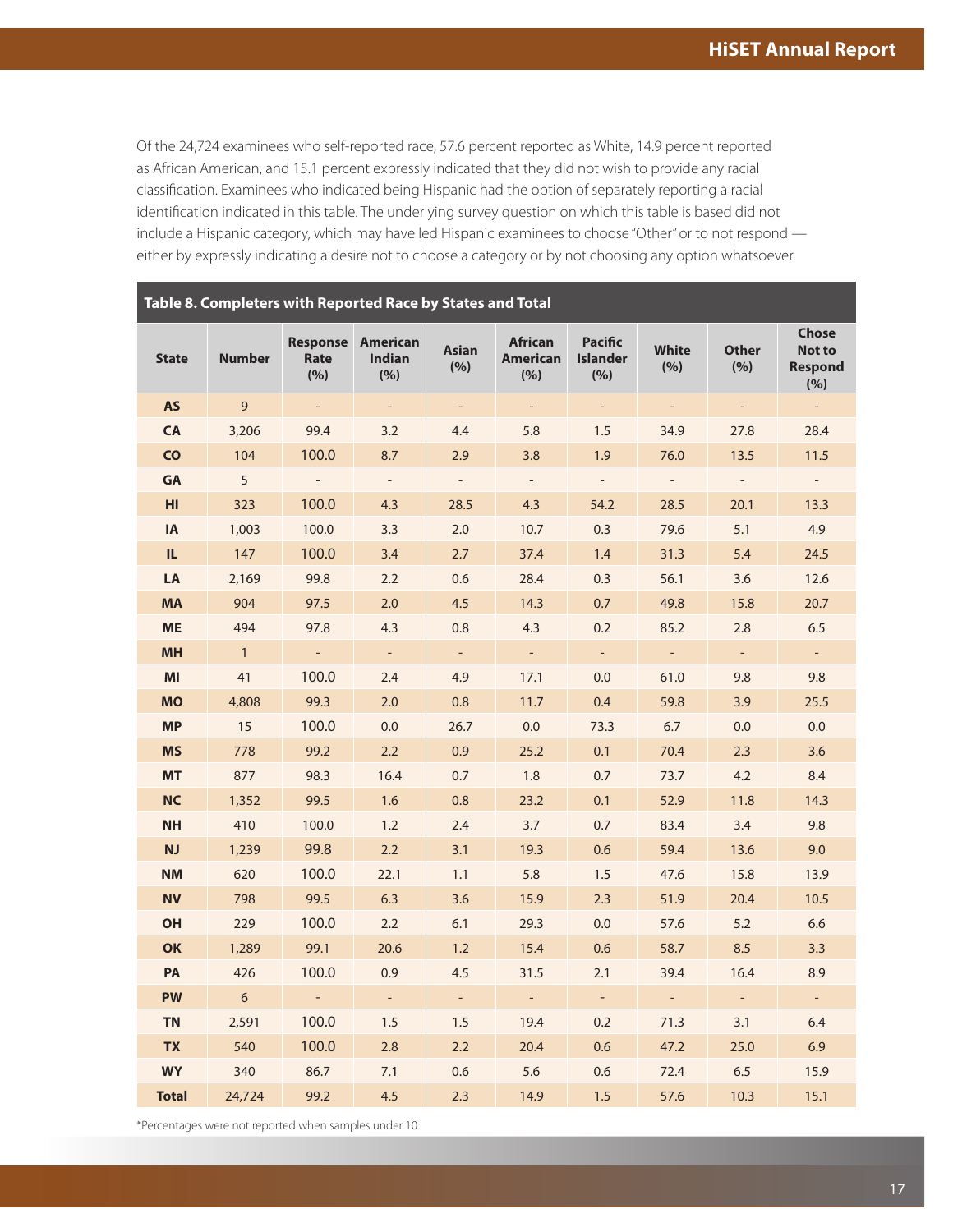| Table 9. Completers with Reported Education Level by States and Total |                |                                    |                          |                          |                          |                          |                          |                          |                          |                    |  |
|-----------------------------------------------------------------------|----------------|------------------------------------|--------------------------|--------------------------|--------------------------|--------------------------|--------------------------|--------------------------|--------------------------|--------------------|--|
| <b>State</b>                                                          | <b>Number</b>  | <b>Response</b><br><b>Rate (%)</b> | 5th<br>(%)               | 6th<br>(%)               | 7th<br>(%)               | 8th<br>(%)               | 9th<br>(%)               | 10th<br>(%)              | 11th<br>(%)              | <b>12th</b><br>(%) |  |
| <b>AS</b>                                                             | $\,8\,$        |                                    | $\overline{\phantom{a}}$ | ÷                        | $\overline{\phantom{0}}$ | $\overline{\phantom{a}}$ | $\overline{\phantom{a}}$ | $\overline{\phantom{a}}$ | $\overline{\phantom{0}}$ |                    |  |
| <b>CA</b>                                                             | 1,924          | 59.7                               | 0.6                      | 1.0                      | 1.0                      | 4.2                      | 11.2                     | 19.6                     | 38.3                     | 24.1               |  |
| CO                                                                    | 90             | 86.5                               | 1.1                      | 1.1                      | 0.0                      | 3.3                      | 7.8                      | 16.7                     | 53.3                     | 16.7               |  |
| <b>GA</b>                                                             | $\overline{4}$ | $\overline{\phantom{a}}$           | $\overline{\phantom{a}}$ | $\overline{\phantom{a}}$ | $\overline{\phantom{a}}$ | $\blacksquare$           | $\overline{\phantom{a}}$ | $\qquad \qquad -$        | $\overline{\phantom{a}}$ |                    |  |
| H <sub>l</sub>                                                        | 222            | 68.7                               | 0.9                      | 0.5                      | 1.8                      | 7.7                      | 18.0                     | 27.9                     | 35.6                     | 7.7                |  |
| <b>IA</b>                                                             | 682            | 68.0                               | 0.3                      | 0.3                      | 0.9                      | 6.0                      | 11.7                     | 29.3                     | 45.6                     | 5.9                |  |
| IL.                                                                   | 106            | 72.1                               | 0.9                      | 0.9                      | 1.9                      | 7.5                      | 12.3                     | 25.5                     | 40.6                     | 10.4               |  |
| LA                                                                    | 1,315          | 60.5                               | 0.2                      | 1.1                      | 1.9                      | 7.6                      | 17.0                     | 29.8                     | 32.5                     | 9.9                |  |
| <b>MA</b>                                                             | 615            | 66.3                               | 0.5                      | 0.3                      | 0.5                      | 7.6                      | 18.5                     | 27.6                     | 33.3                     | 11.5               |  |
| <b>ME</b>                                                             | 321            | 63.6                               | 0.6                      | 0.0                      | 1.2                      | 6.9                      | 14.3                     | 25.5                     | 43.3                     | 8.1                |  |
| <b>MH</b>                                                             | $\mathbf{1}$   | $\omega$                           | $\mathbb{Z}^d$           | $\blacksquare$           | ÷,                       | $\omega$                 | $\equiv$                 | $\mathbb{Z}^2$           | $\blacksquare$           | $\Box$             |  |
| MI                                                                    | 34             | 82.9                               | 0.0                      | 2.9                      | 0.0                      | 0.0                      | 2.9                      | 29.4                     | 38.2                     | 26.5               |  |
| <b>MO</b>                                                             | 2,519          | 52.0                               | 0.5                      | 0.4                      | 0.4                      | 4.4                      | 11.8                     | 26.6                     | 47.2                     | 8.6                |  |
| <b>MP</b>                                                             | 14             | 93.3                               | 0.0                      | 0.0                      | 0.0                      | 21.4                     | 21.4                     | 14.3                     | 28.6                     | 14.3               |  |
| <b>MS</b>                                                             | 535            | 68.2                               | 0.2                      | 1.1                      | 2.6                      | 12.0                     | 21.5                     | 29.5                     | 26.9                     | 6.2                |  |
| <b>MT</b>                                                             | 577            | 64.7                               | 1.6                      | 0.9                      | 1.0                      | 7.5                      | 14.2                     | 29.6                     | 35.0                     | 10.2               |  |
| <b>NC</b>                                                             | 852            | 62.7                               | 0.5                      | 1.2                      | 1.1                      | 10.0                     | 22.2                     | 29.3                     | 29.2                     | 6.6                |  |
| <b>NH</b>                                                             | 324            | 79.0                               | 0.3                      | 0.6                      | 0.0                      | 6.2                      | 14.8                     | 31.8                     | 39.2                     | 7.1                |  |
| <b>NJ</b>                                                             | 1,087          | 87.5                               | 0.4                      | 0.7                      | 0.7                      | 5.5                      | 13.1                     | 29.0                     | 36.3                     | 14.3               |  |
| <b>NM</b>                                                             | 476            | 76.8                               | 0.8                      | 0.8                      | 1.5                      | 5.9                      | 16.0                     | 29.0                     | 35.1                     | 10.9               |  |
| <b>NV</b>                                                             | 493            | 61.5                               | 0.6                      | 0.4                      | 0.6                      | 2.6                      | 13.8                     | 20.3                     | 40.4                     | 21.3               |  |
| OH                                                                    | 121            | 52.8                               | 0.8                      | 0.0                      | 0.0                      | 4.1                      | 11.6                     | 29.8                     | 46.3                     | 7.4                |  |
| OK                                                                    | 797            | 61.3                               | 0.6                      | 1.1                      | $\vert$ 1.5 $\vert$      |                          | $11.7$ 19.3              | 25.8                     | 33.2                     | 6.6                |  |
| PA                                                                    | 285            | 66.9                               | 0.0                      | 1.1                      | 0.4                      | 5.6                      | 19.6                     | 25.3                     | 39.3                     | 8.8                |  |
| <b>PW</b>                                                             | 6 <sup>1</sup> | $\sim 10$                          | $\sim$                   | $\omega_{\rm c}$         | $\omega_{\rm{eff}}$      | $\sim$ $-$               | $\sim 10^{-1}$           | $\sim$ $-$               | $\sim 10^{-1}$           | $\pm$              |  |
| <b>TN</b>                                                             | 911            | 35.1                               | 0.3                      | 0.7                      | 1.3                      | 4.8                      | 11.7                     | 26.7                     | 44.8                     | 9.7                |  |
| <b>TX</b>                                                             | 342            | 63.3                               | 0.6                      | 0.6                      | 1.5                      | 5.8                      | 17.5                     | 24.9                     | 34.8                     | 14.3               |  |
| <b>WY</b>                                                             | 246            | 62.8                               | 0.4                      | 1.2                      | 0.4                      | 3.7                      | 19.1                     | 30.5                     | 37.8                     | 6.9                |  |
| <b>Total</b>                                                          | 14,907         | 59.8                               | 0.5                      | 0.8                      | 1.0                      | 6.3                      | 14.7                     | 26.6                     | 38.5                     | 11.6               |  |

<span id="page-20-0"></span>Only 59.8 percent (14,907) of all examinees reported their education level. Of the examinees reporting, the majority (91.4 percent) had some high school — that is, 9th through 12th grade — education.

\*Percentages were not reported when samples under 10.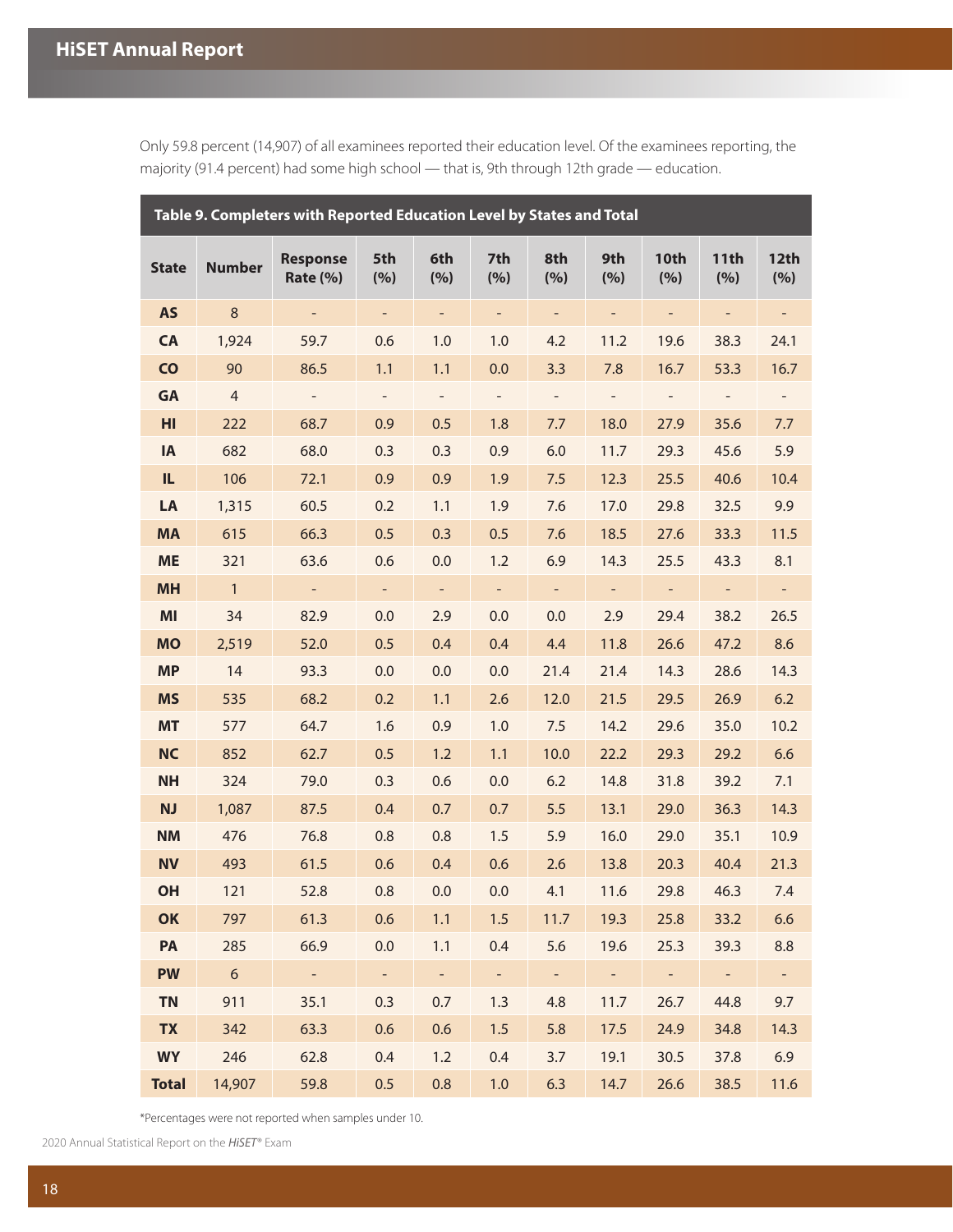<span id="page-21-0"></span>56.4 percent (14,059) of all the examinees reported their mother's education level. The mothers of approximately 14.2 percent of reporting examinees had some high school education, 27.9 percent had a high school education, and more than 16.6 percent had at least some college education.

| Table 10. Completers with Reported Mother's Education Level by States and Total |                 |                                |                                          |                                                     |                                     |                                      |                                             |                                           |                                                                            |                                     |  |
|---------------------------------------------------------------------------------|-----------------|--------------------------------|------------------------------------------|-----------------------------------------------------|-------------------------------------|--------------------------------------|---------------------------------------------|-------------------------------------------|----------------------------------------------------------------------------|-------------------------------------|--|
| <b>State</b>                                                                    | <b>Number</b>   | <b>Response</b><br>Rate<br>(%) | Grade<br><b>School</b><br>or Less<br>(%) | <b>Some</b><br><b>High</b><br><b>School</b><br>(% ) | <b>High</b><br><b>School</b><br>(%) | <b>Some</b><br><b>College</b><br>(%) | <b>Associate's</b><br><b>Degree</b><br>(% ) | <b>Bachelor's</b><br><b>Degree</b><br>(%) | <b>Some</b><br><b>Graduate</b><br><b>School or</b><br><b>Higher</b><br>(%) | <b>Do Not</b><br><b>Know</b><br>(%) |  |
| <b>AS</b>                                                                       | $\,8\,$         | $\overline{\phantom{a}}$       | $\equiv$                                 | $\blacksquare$                                      | $\overline{\phantom{a}}$            | $\equiv$                             | $\equiv$                                    | $\blacksquare$                            | $\overline{\phantom{a}}$                                                   | $\blacksquare$                      |  |
| <b>CA</b>                                                                       | 1,918           | 59.5                           | 18.0                                     | 15.4                                                | 21.6                                | 13.4                                 | 3.2                                         | 6.2                                       | 3.0                                                                        | 19.2                                |  |
| <b>CO</b>                                                                       | 85              | 81.7                           | 7.1                                      | 11.8                                                | 36.5                                | 17.6                                 | 2.4                                         | 12.9                                      | 2.4                                                                        | 9.4                                 |  |
| <b>GA</b>                                                                       | 5               | $\frac{1}{2}$                  | $\overline{\phantom{a}}$                 |                                                     | $\overline{\phantom{a}}$            | $\overline{\phantom{a}}$             | $\equiv$                                    | $\overline{\phantom{a}}$                  | $\overline{\phantom{a}}$                                                   | $\overline{\phantom{a}}$            |  |
| HI                                                                              | 217             | 67.2                           | 1.8                                      | 6.9                                                 | 30.0                                | 12.0                                 | 4.6                                         | 7.8                                       | 6.0                                                                        | 30.9                                |  |
| IA                                                                              | 653             | 65.1                           | 5.7                                      | 8.9                                                 | 26.3                                | 19.4                                 | 6.4                                         | 9.0                                       | 4.0                                                                        | 20.2                                |  |
| IL.                                                                             | 104             | 70.7                           | 6.7                                      | 14.4                                                | 26.9                                | 13.5                                 | 3.8                                         | 7.7                                       | 3.8                                                                        | 23.1                                |  |
| LA                                                                              | 1,173           | 54.0                           | 3.5                                      | 14.7                                                | 31.4                                | 18.2                                 | 4.8                                         | 6.8                                       | 4.9                                                                        | 15.6                                |  |
| <b>MA</b>                                                                       | 575             | 62.0                           | 5.7                                      | 14.8                                                | 26.1                                | 13.9                                 | 6.3                                         | 8.2                                       | 6.8                                                                        | 18.3                                |  |
| <b>ME</b>                                                                       | 296             | 58.6                           | 1.0                                      | 8.1                                                 | 34.1                                | 19.6                                 | 8.8                                         | 10.5                                      | 6.4                                                                        | 11.5                                |  |
| <b>MH</b>                                                                       | $\mathbf{1}$    | $\equiv$                       | $\equiv$                                 | $\blacksquare$                                      | $\equiv$                            | $\equiv$                             | $\equiv$                                    | $\equiv$                                  | $\blacksquare$                                                             | $\pm$                               |  |
| MI                                                                              | 34              | 82.9                           | 5.9                                      | 8.8                                                 | 38.2                                | 20.6                                 | 5.9                                         | 8.8                                       | 8.8                                                                        | 2.9                                 |  |
| <b>MO</b>                                                                       | 2,405           | 49.7                           | 2.7                                      | 15.6                                                | 30.1                                | 17.3                                 | 5.7                                         | 9.4                                       | 5.2                                                                        | 14.0                                |  |
| <b>MP</b>                                                                       | 14              | 93.3                           | 7.1                                      | 7.1                                                 | 35.7                                | 21.4                                 | 0.0                                         | 7.1                                       | 0.0                                                                        | 21.4                                |  |
| <b>MS</b>                                                                       | 443             | 56.5                           | 3.4                                      | 15.6                                                | 27.5                                | 19.9                                 | 6.3                                         | 6.5                                       | 4.1                                                                        | 16.7                                |  |
| <b>MT</b>                                                                       | 525             | 58.9                           | 2.5                                      | 12.2                                                | 27.4                                | 18.5                                 | 5.3                                         | 9.9                                       | 7.4                                                                        | 16.8                                |  |
| <b>NC</b>                                                                       | 800             | 58.9                           | 5.9                                      | 16.4                                                | 26.3                                | 17.1                                 | 6.9                                         | 5.3                                       | 4.0                                                                        | 18.3                                |  |
| <b>NH</b>                                                                       | 309             | 75.4                           | 1.6                                      | 10.0                                                | 25.6                                | 16.2                                 | 6.8                                         | 8.7                                       | 16.5                                                                       | 14.6                                |  |
| <b>NJ</b>                                                                       | 1,062           | 85.5                           | 3.7                                      | 12.8                                                | 27.7                                | 19.3                                 | 6.3                                         | 12.1                                      | 6.3                                                                        | 11.8                                |  |
| <b>NM</b>                                                                       | 461             | 74.4                           | 5.6                                      | 13.2                                                | 24.3                                | 15.2                                 | 9.5                                         | 7.8                                       | 6.1                                                                        | 18.2                                |  |
| <b>NV</b>                                                                       | 461             | 57.5                           | 6.5                                      | 16.1                                                | 30.6                                | 17.6                                 | 3.3                                         | 5.6                                       | 4.1                                                                        | 16.3                                |  |
| OH                                                                              | 122             | 53.3                           | 2.5                                      | 14.8                                                | 32.0                                | 20.5                                 | 4.9                                         | 7.4                                       | 1.6                                                                        | 16.4                                |  |
| OK                                                                              | 727             | 55.9                           | 8.1                                      | 15.5                                                | 28.2                                | 16.6                                 | 6.1                                         | 5.2                                       | 4.1                                                                        | 16.1                                |  |
| PA                                                                              | 276             | 64.8                           | 7.6                                      | 22.1                                                | 30.4                                | 13.0                                 | 3.6                                         | 6.5                                       | 2.5                                                                        | 14.1                                |  |
| <b>PW</b>                                                                       | $6\overline{6}$ | $\omega_{\rm c}$               | $\pm$                                    | $\pm$                                               | $\omega_{\rm c}$                    | $\omega_{\rm c}$                     | $\equiv$                                    | $\equiv$                                  | $\omega$                                                                   | $\pm$                               |  |
| <b>TN</b>                                                                       | 807             | 31.1                           | 4.7                                      | 13.3                                                | 31.4                                | 14.4                                 | 5.8                                         | 8.9                                       | 4.0                                                                        | 17.6                                |  |
| <b>TX</b>                                                                       | 340             | 63.0                           | 12.6                                     | 12.4                                                | 25.0                                | 13.8                                 | 8.2                                         | 7.1                                       | 6.2                                                                        | 14.7                                |  |
| <b>WY</b>                                                                       | 232             | 59.2                           | 2.2                                      | 15.5                                                | 29.7                                | 13.8                                 | 7.8                                         | 3.4                                       | 3.4                                                                        | 24.1                                |  |
| <b>Total</b>                                                                    | 14,059          | 56.4                           | 6.3                                      | 14.2                                                | 27.9                                | 16.6                                 | 5.6                                         | 7.9                                       | 5.0                                                                        | 16.5                                |  |

\*Percentages were not reported when samples under 10.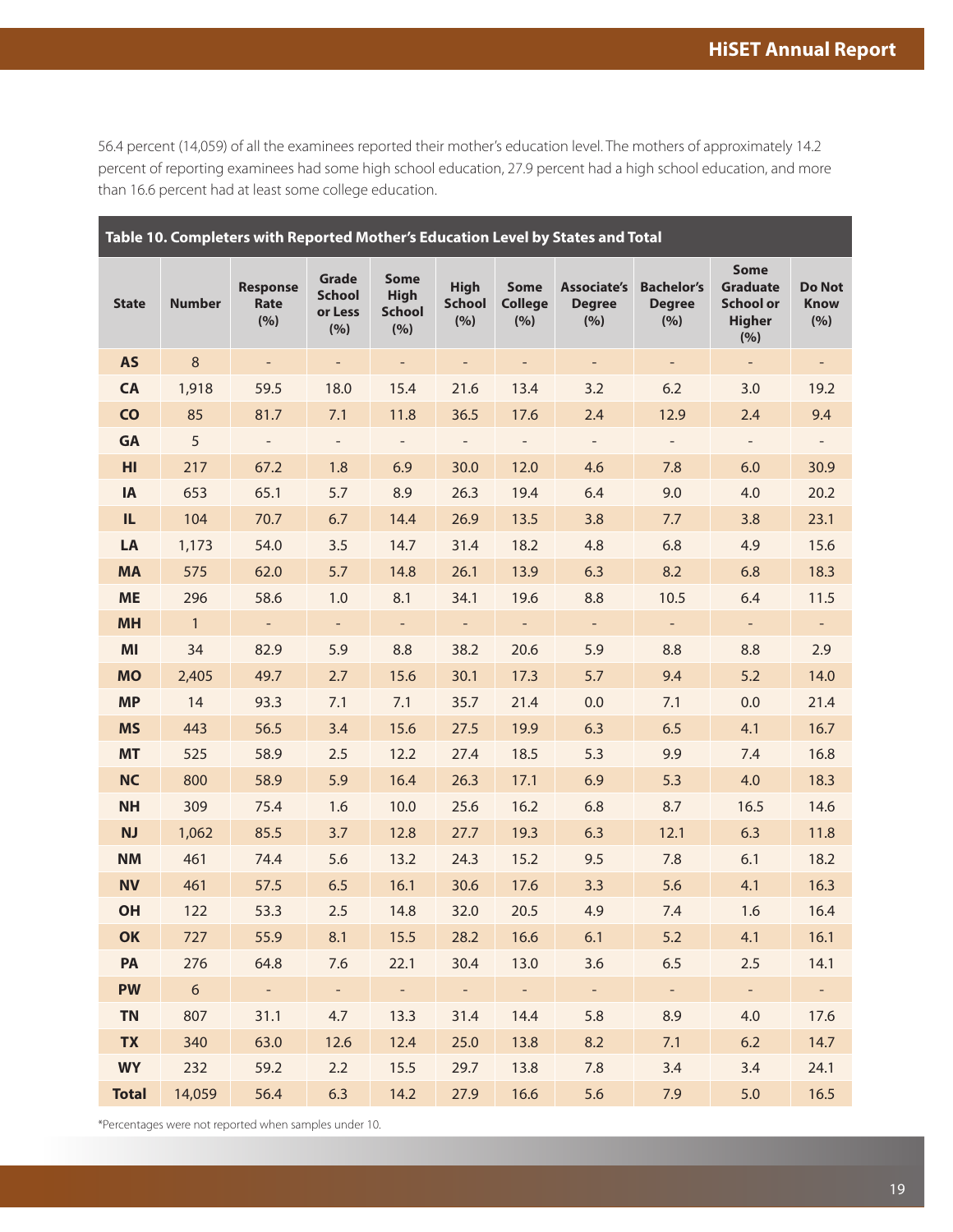<span id="page-22-0"></span>56.3 percent (14,020) of all the examinees reported their father's education level. The fathers of approximately 12.7 percent of reporting examinees had some high school education, 30.2 percent had a high school education, and more than 10.9 percent had at least some college education.

| Table 11. Completers with Reported Father's Education Level by States and Total |                |                                |                                          |                                                    |                                     |                                      |                                            |                                           |                                                                     |                                     |  |
|---------------------------------------------------------------------------------|----------------|--------------------------------|------------------------------------------|----------------------------------------------------|-------------------------------------|--------------------------------------|--------------------------------------------|-------------------------------------------|---------------------------------------------------------------------|-------------------------------------|--|
| <b>State</b>                                                                    | <b>Number</b>  | <b>Response</b><br>Rate<br>(%) | Grade<br><b>School</b><br>or Less<br>(%) | <b>Some</b><br><b>High</b><br><b>School</b><br>(%) | <b>High</b><br><b>School</b><br>(%) | <b>Some</b><br><b>College</b><br>(%) | <b>Associate's</b><br><b>Degree</b><br>(%) | <b>Bachelor's</b><br><b>Degree</b><br>(%) | <b>Some</b><br><b>Graduate</b><br><b>School or</b><br>Higher<br>(%) | <b>Do Not</b><br><b>Know</b><br>(%) |  |
| <b>AS</b>                                                                       | $\,8\,$        | $\equiv$                       | $\equiv$                                 | $\overline{\phantom{a}}$                           | $\equiv$                            | $\overline{\phantom{a}}$             | $\sim$                                     | ۰,                                        | $\equiv$                                                            | $\overline{\phantom{a}}$            |  |
| <b>CA</b>                                                                       | 1,913          | 59.3                           | 18.0                                     | 11.8                                               | 21.0                                | 10.2                                 | 1.8                                        | 5.8                                       | 3.8                                                                 | 27.7                                |  |
| <b>CO</b>                                                                       | 86             | 82.7                           | 5.8                                      | 14.0                                               | 31.4                                | 12.8                                 | 5.8                                        | 10.5                                      | 5.8                                                                 | 14.0                                |  |
| <b>GA</b>                                                                       | 5              | $\sim$                         | $\blacksquare$                           | $\overline{\phantom{a}}$                           | $\overline{\phantom{a}}$            | $\overline{\phantom{a}}$             | $\equiv$                                   | $\blacksquare$                            | $\overline{\phantom{a}}$                                            | $\sim$                              |  |
| HI                                                                              | 216            | 66.9                           | 1.9                                      | 5.6                                                | 36.1                                | 8.3                                  | 3.2                                        | 6.0                                       | 2.3                                                                 | 36.6                                |  |
| IA                                                                              | 652            | 65.0                           | 6.1                                      | 10.0                                               | 31.3                                | 10.7                                 | 3.2                                        | 4.9                                       | 3.8                                                                 | 29.9                                |  |
| IL.                                                                             | 103            | 70.1                           | 8.7                                      | 11.7                                               | 26.2                                | 10.7                                 | 1.9                                        | 6.8                                       | 2.9                                                                 | 31.1                                |  |
| LA                                                                              | 1,167          | 53.7                           | 5.3                                      | 13.9                                               | 34.6                                | 9.9                                  | 2.5                                        | 4.9                                       | 3.6                                                                 | 25.4                                |  |
| <b>MA</b>                                                                       | 573            | 61.8                           | 7.0                                      | 12.7                                               | 29.5                                | 8.2                                  | 2.6                                        | 8.0                                       | 4.2                                                                 | 27.7                                |  |
| <b>ME</b>                                                                       | 294            | 58.2                           | 3.7                                      | 11.9                                               | 39.8                                | 11.6                                 | 1.7                                        | 7.5                                       | 3.7                                                                 | 20.1                                |  |
| <b>MH</b>                                                                       | $\mathbf{1}$   | $\omega_{\rm c}$               | $\omega_{\rm c}$                         | $\sim$                                             | $\mathcal{L}_{\mathcal{A}}$         | $\omega$                             | $\omega$                                   | $\sim$                                    | $\omega_{\rm c}$                                                    | $\omega_{\rm c}$                    |  |
| MI                                                                              | 34             | 82.9                           | 2.9                                      | 8.8                                                | 58.8                                | 5.9                                  | 2.9                                        | 8.8                                       | 2.9                                                                 | 8.8                                 |  |
| <b>MO</b>                                                                       | 2,406          | 49.7                           | 4.2                                      | 14.0                                               | 33.5                                | 10.9                                 | 3.8                                        | 6.3                                       | 4.4                                                                 | 22.9                                |  |
| <b>MP</b>                                                                       | 14             | 93.3                           | 7.1                                      | 0.0                                                | 35.7                                | 14.3                                 | 0.0                                        | 7.1                                       | 7.1                                                                 | 28.6                                |  |
| <b>MS</b>                                                                       | 443            | 56.5                           | 4.7                                      | 14.7                                               | 30.5                                | 10.8                                 | 2.5                                        | 1.8                                       | 4.1                                                                 | 30.9                                |  |
| <b>MT</b>                                                                       | 518            | 58.1                           | 3.5                                      | 9.3                                                | 27.4                                | 16.8                                 | 4.1                                        | 7.3                                       | 7.3                                                                 | 24.3                                |  |
| <b>NC</b>                                                                       | 795            | 58.5                           | 6.8                                      | 14.6                                               | 32.5                                | 10.1                                 | 3.9                                        | 4.2                                       | 2.8                                                                 | 25.3                                |  |
| <b>NH</b>                                                                       | 306            | 74.6                           | 2.6                                      | 11.4                                               | 34.0                                | 11.4                                 | 3.3                                        | 8.8                                       | 7.5                                                                 | 20.9                                |  |
| <b>NJ</b>                                                                       | 1,060          | 85.3                           | 4.6                                      | 11.9                                               | 30.8                                | 12.4                                 | 4.1                                        | 9.9                                       | 6.2                                                                 | 20.2                                |  |
| <b>NM</b>                                                                       | 464            | 74.8                           | 5.6                                      | 12.7                                               | 26.9                                | 10.8                                 | 5.0                                        | 5.2                                       | 5.8                                                                 | 28.0                                |  |
| <b>NV</b>                                                                       | 460            | 57.4                           | 7.6                                      | 13.5                                               | 24.3                                | 12.4                                 | 3.3                                        | 6.3                                       | 5.0                                                                 | 27.6                                |  |
| OH                                                                              | 122            | 53.3                           | 3.3                                      | 13.1                                               | 36.1                                | 12.3                                 | 1.6                                        | 5.7                                       | 3.3                                                                 | 24.6                                |  |
| OK                                                                              | 726            | 55.8                           | 8.0                                      | 13.8                                               | 31.0                                | 11.0                                 | 2.5                                        | 3.9                                       | 4.3                                                                 | 25.6                                |  |
| <b>PA</b>                                                                       | 274            | 64.3                           | 6.2                                      | 19.0                                               | 33.6                                | 6.9                                  | 2.6                                        | 5.1                                       | 3.3                                                                 | 23.4                                |  |
| <b>PW</b>                                                                       | 6 <sup>6</sup> | $\sim 10^{-10}$                | $\sim$                                   | $\sim 10^{-1}$                                     | $\sim 10^{-1}$                      | $\sim 10^{-1}$                       | $\omega_{\rm c}$                           | $\sim$                                    | $\sim$ $-$                                                          | $\sim$ $\sim$                       |  |
| <b>TN</b>                                                                       | 801            | 30.9                           | 5.2                                      | 11.6                                               | 32.8                                | 11.0                                 | 2.7                                        | 7.7                                       | 2.5                                                                 | 26.3                                |  |
| <b>TX</b>                                                                       | 342            | 63.3                           | 12.6                                     | 10.5                                               | 22.2                                | 13.7                                 | 3.5                                        | 5.6                                       | 5.3                                                                 | 26.6                                |  |
| <b>WY</b>                                                                       | 231            | 58.9                           | 1.7                                      | 10.8                                               | 30.3                                | 9.5                                  | 1.7                                        | 2.6                                       | 5.6                                                                 | 37.7                                |  |
| <b>Total</b>                                                                    | 14,020         | 56.3                           | 7.1                                      | 12.7                                               | 30.2                                | 10.9                                 | 3.1                                        | 6.1                                       | 4.3                                                                 | 25.6                                |  |

\*Percentages were not reported when samples under 10.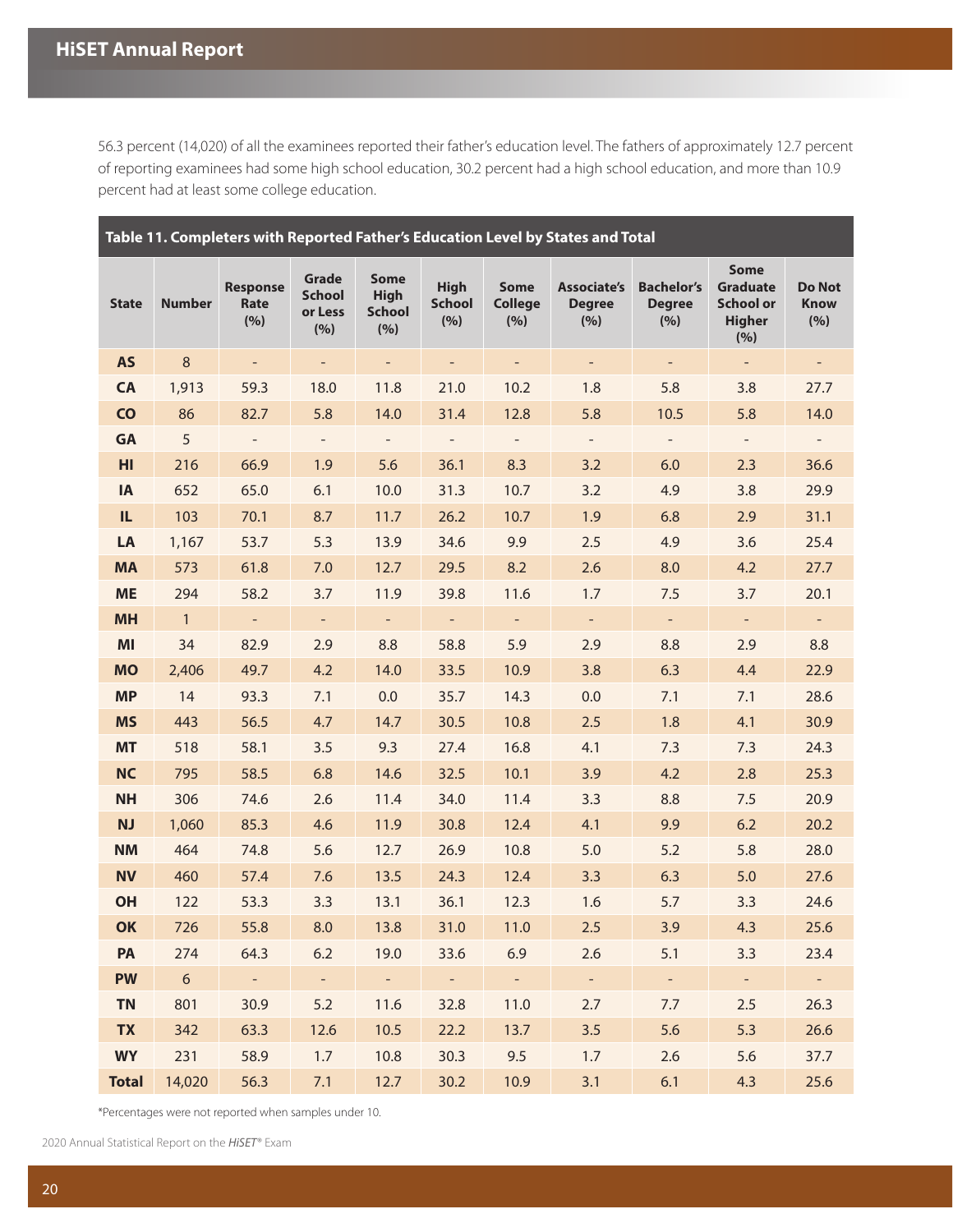<span id="page-23-0"></span>63.3 percent (15,762) of all examinees reported their employment status. Of the examinees reporting, 20.1 percent were part-time, 26.3 percent were full-time, 31.6 percent were unemployed, and 22.0 percent were not in the labor force.

| Table 12. Completers with Reported Employment Status by States and Total |                |                                |                         |                         |                          |                                            |  |  |  |  |  |
|--------------------------------------------------------------------------|----------------|--------------------------------|-------------------------|-------------------------|--------------------------|--------------------------------------------|--|--|--|--|--|
| <b>State</b>                                                             | <b>Number</b>  | <b>Response</b><br>Rate<br>(%) | <b>Part-Time</b><br>(%) | <b>Full-Time</b><br>(%) | <b>Unemployed</b><br>(%) | <b>Not In</b><br><b>Labor Force</b><br>(%) |  |  |  |  |  |
| <b>AS</b>                                                                | $\overline{9}$ | $\equiv$                       | $\equiv$                | $\blacksquare$          | ÷                        | $\equiv$                                   |  |  |  |  |  |
| <b>CA</b>                                                                | 2,096          | 65.0                           | 16.8                    | 27.9                    | 36.0                     | 19.3                                       |  |  |  |  |  |
| <b>CO</b>                                                                | 93             | 89.4                           | 25.8                    | 24.7                    | 33.3                     | 16.1                                       |  |  |  |  |  |
| GA                                                                       | 5              |                                |                         |                         |                          |                                            |  |  |  |  |  |
| HI                                                                       | 240            | 74.3                           | 13.3                    | 13.8                    | 33.3                     | 39.6                                       |  |  |  |  |  |
| IA                                                                       | 712            | 71.0                           | 20.4                    | 31.6                    | 28.8                     | 19.2                                       |  |  |  |  |  |
| IL.                                                                      | 111            | 75.5                           | 27.0                    | 24.3                    | 30.6                     | 18.0                                       |  |  |  |  |  |
| LA                                                                       | 1,365          | 62.8                           | 13.8                    | 23.4                    | 30.8                     | 31.9                                       |  |  |  |  |  |
| <b>MA</b>                                                                | 636            | 68.6                           | 21.2                    | 28.5                    | 33.6                     | 16.7                                       |  |  |  |  |  |
| <b>ME</b>                                                                | 346            | 68.5                           | 26.6                    | 21.1                    | 34.4                     | 17.9                                       |  |  |  |  |  |
| <b>MH</b>                                                                | $\mathbf{1}$   | $\equiv$                       | $\equiv$                | $\equiv$                | $\equiv$                 | $\pm$                                      |  |  |  |  |  |
| MI                                                                       | 37             | 90.2                           | 10.8                    | 24.3                    | 37.8                     | 27.0                                       |  |  |  |  |  |
| <b>MO</b>                                                                | 2,599          | 53.7                           | 31.3                    | 25.7                    | 27.1                     | 15.9                                       |  |  |  |  |  |
| <b>MP</b>                                                                | 14             | 93.3                           | 0.0                     | 28.6                    | 35.7                     | 35.7                                       |  |  |  |  |  |
| <b>MS</b>                                                                | 557            | 71.0                           | 17.8                    | 19.0                    | 33.8                     | 29.4                                       |  |  |  |  |  |
| <b>MT</b>                                                                | 607            | 68.0                           | 22.6                    | 28.3                    | 30.1                     | 18.9                                       |  |  |  |  |  |
| <b>NC</b>                                                                | 918            | 67.5                           | 17.2                    | 25.9                    | 32.5                     | 24.4                                       |  |  |  |  |  |
| <b>NH</b>                                                                | 333            | 81.2                           | 29.7                    | 26.1                    | 29.1                     | 15.0                                       |  |  |  |  |  |
| <b>NJ</b>                                                                | 1,120          | 90.2                           | 20.6                    | 27.4                    | 33.2                     | 18.8                                       |  |  |  |  |  |
| <b>NM</b>                                                                | 486            | 78.4                           | 17.9                    | 21.0                    | 35.2                     | 25.9                                       |  |  |  |  |  |
| <b>NV</b>                                                                | 522            | 65.1                           | 16.1                    | 26.8                    | 40.8                     | 16.3                                       |  |  |  |  |  |
| OH                                                                       | 140            | 61.1                           | 12.9                    | 35.0                    | 32.1                     | 20.0                                       |  |  |  |  |  |
| OK                                                                       | 863            | 66.3                           | 10.9                    | 24.8                    | 24.0                     | 40.3                                       |  |  |  |  |  |
| <b>PA</b>                                                                | 300            | 70.4                           | 20.0                    | 32.3                    | 31.0                     | 16.7                                       |  |  |  |  |  |
| <b>PW</b>                                                                | 6              | $\omega$                       | $\omega$                | $\mathbb{L}^+$          | $\omega$                 | $\omega$                                   |  |  |  |  |  |
| <b>TN</b>                                                                | 1,007          | 38.9                           | 16.9                    | 30.8                    | 30.2                     | 22.1                                       |  |  |  |  |  |
| <b>TX</b>                                                                | 389            | 72.0                           | 13.4                    | 28.8                    | 32.9                     | 24.9                                       |  |  |  |  |  |
| <b>WY</b>                                                                | 250            | 63.8                           | 21.6                    | 24.4                    | 34.4                     | 19.6                                       |  |  |  |  |  |
| <b>Total</b>                                                             | 15,762         | 63.3                           | 20.1                    | 26.3                    | 31.6                     | 22.0                                       |  |  |  |  |  |

\*Percentages were not reported when samples under 10.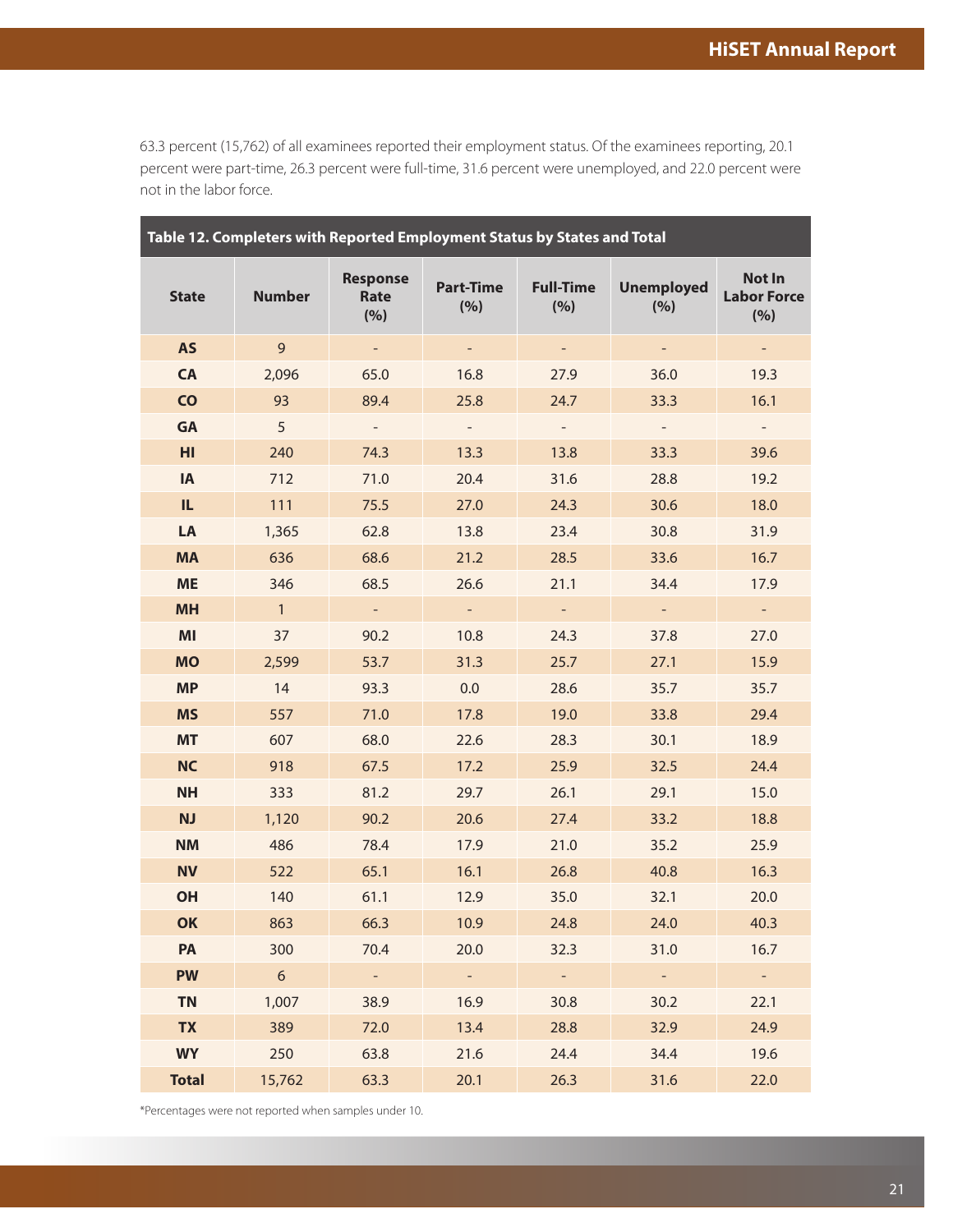<span id="page-24-0"></span>Examinees were asked to choose the one best reason from a provided list for taking the test. The list in the table below contains: Technical School (TECH), Two-Year College (2-Yr College), Four-Year College (4-Yr College), Get a Job, Keep Current Job, Role Model (RM), Satisfaction (SAT), Public Assist, Military (MIL), Early Release, Court Order, and Other. 56.8 percent (14,149) of all examinees reported their reasons for taking the test. For those who provided reasons ,46.6 percent of the examines were taking the test to further their education, whether to enter a technical program, a two-year college, or a four-year college; 14.8 percent were taking the test to get a job; and 2.2 percent were taking the test to keep their current job.

#### **Table 13. Completers with Reported Reasons for Taking the Test by States and Total**

| <b>State</b> | <b>Number</b> | <b>Response</b><br>Rate<br>(%) | <b>TECH</b><br>(%)       | $2-Yr$<br><b>College</b><br>(%) | 4-Yr<br><b>College</b><br>(%) | Get a<br>Job<br>(%) | <b>Keep</b><br><b>Current</b><br>Job(%) | <b>Role</b><br><b>Model</b><br>(%) | <b>SAT</b><br>(%)        | <b>Public</b><br><b>Assist</b><br>(%) | <b>MIL</b><br>(%)        | <b>Early</b><br><b>Release</b><br>(%) | Court<br><b>Order</b><br>(%) | Other<br>(%)             |
|--------------|---------------|--------------------------------|--------------------------|---------------------------------|-------------------------------|---------------------|-----------------------------------------|------------------------------------|--------------------------|---------------------------------------|--------------------------|---------------------------------------|------------------------------|--------------------------|
| <b>AS</b>    | 8             | $\equiv$                       | $\Box$                   | $\equiv$                        | ÷,                            | $\blacksquare$      | $\blacksquare$                          | $\blacksquare$                     | $\overline{a}$           | $\equiv$                              | $\overline{\phantom{a}}$ | $\Box$                                | $\equiv$                     | $\overline{\phantom{a}}$ |
| CA           | 1,925         | 59.7                           | 17.1                     | 17.7                            | 17.0                          | 17.4                | 2.0                                     | 2.9                                | 14.4                     | 0.3                                   | 3.1                      | 0.9                                   | 0.2                          | 7.0                      |
| <b>CO</b>    | 86            | 82.7                           | 22.1                     | 12.8                            | 8.1                           | 12.8                | 2.3                                     | 4.7                                | 22.1                     | 0.0                                   | 3.5                      | 1.2                                   | 0.0                          | 10.5                     |
| <b>GA</b>    | 5             | $\sim$                         | $\overline{\phantom{a}}$ | $\overline{\phantom{a}}$        | $\overline{\phantom{a}}$      | $\sim$              | $\overline{\phantom{a}}$                | $\overline{\phantom{a}}$           | $\overline{\phantom{a}}$ | $\overline{\phantom{a}}$              | $\overline{\phantom{a}}$ | $\overline{\phantom{a}}$              | $\blacksquare$               | $\equiv$                 |
| HI           | 216           | 66.9                           | 7.4                      | 13.4                            | 15.3                          | 13.4                | 0.9                                     | 4.6                                | 18.5                     | 0.0                                   | 5.1                      | 2.3                                   | 3.7                          | 15.3                     |
| <b>IA</b>    | 660           | 65.8                           | 10.9                     | 17.6                            | 12.9                          | 17.1                | 1.8                                     | 5.5                                | 21.5                     | 0.2                                   | 3.0                      | 0.2                                   | 0.8                          | 8.6                      |
| IL.          | 103           | 70.1                           | 14.6                     | 22.3                            | 14.6                          | 13.6                | 2.9                                     | 1.0                                | 19.4                     | 0.0                                   | 3.9                      | 0.0                                   | 2.9                          | 4.9                      |
| LA           | 1,169         | 53.8                           | 21.1                     | 16.9                            | 13.2                          | 14.5                | 1.5                                     | 4.3                                | 15.2                     | 0.0                                   | 4.4                      | 0.7                                   | 1.5                          | 6.7                      |
| <b>MA</b>    | 572           | 61.7                           | 15.6                     | 17.1                            | 23.1                          | 13.6                | 1.6                                     | 3.1                                | 16.4                     | 0.2                                   | 2.8                      | 0.5                                   | 0.2                          | 5.8                      |
| <b>ME</b>    | 298           | 59.0                           | 11.1                     | 16.1                            | 16.4                          | 19.5                | 1.3                                     | 4.0                                | 18.8                     | 0.3                                   | 4.4                      | 1.3                                   | 0.0                          | 6.7                      |
| <b>MH</b>    | $\mathbf{1}$  | $\blacksquare$                 | ÷,                       | $\qquad \qquad -$               | $\overline{\phantom{a}}$      | $\equiv$            | $\blacksquare$                          | $\blacksquare$                     |                          | ÷                                     | $\overline{\phantom{a}}$ | $\Box$                                | $\equiv$                     |                          |
| MI           | 34            | 82.9                           | 23.5                     | 8.8                             | 20.6                          | 14.7                | 8.8                                     | 0.0                                | 11.8                     | 0.0                                   | 2.9                      | 0.0                                   | 2.9                          | 5.9                      |
| <b>MO</b>    | 2,434         | 50.3                           | 14.2                     | 14.7                            | 13.1                          | 13.7                | 2.9                                     | 3.6                                | 18.0                     | 0.1                                   | 4.1                      | 2.4                                   | $2.2\phantom{0}$             | 11.0                     |
| <b>MP</b>    | 14            | 93.3                           | 0.0                      | 21.4                            | 42.9                          | 7.1                 | 0.0                                     | 7.1                                | 21.4                     | 0.0                                   | 0.0                      | 0.0                                   | 0.0                          | 0.0                      |
| <b>MS</b>    | 472           | 60.2                           | 14.0                     | 30.7                            | 13.3                          | 10.6                | 0.4                                     | 3.2                                | 14.2                     | 0.0                                   | 3.8                      | 0.6                                   | 2.1                          | 7.0                      |
| <b>MT</b>    | 530           | 59.4                           | 11.3                     | 10.0                            | 16.4                          | 18.3                | 2.3                                     | 2.8                                | 20.4                     | 0.6                                   | 4.7                      | 0.4                                   | 1.7                          | 11.1                     |
| <b>NC</b>    | 792           | 58.3                           | 12.5                     | 20.7                            | 11.7                          | 13.5                | 1.8                                     | 4.8                                | 23.4                     | 0.4                                   | 3.5                      | 0.3                                   | 0.3                          | 7.2                      |
| <b>NH</b>    | 308           | 75.1                           | 15.3                     | 14.3                            | 14.6                          | 14.3                | 3.6                                     | 1.3                                | 17.5                     | 0.0                                   | 3.2                      | 3.2                                   | 0.3                          | 12.3                     |
| <b>NJ</b>    | 1,058         | 85.2                           | 15.5                     | 18.1                            | 21.3                          | 11.3                | 2.6                                     | 2.3                                | 15.7                     | 0.1                                   | 4.2                      | 0.6                                   | 0.7                          | 7.8                      |
| <b>NM</b>    | 464           | 74.8                           | 10.6                     | 12.5                            | 16.6                          | 14.0                | 1.5                                     | 3.9                                | 20.0                     | 0.0                                   | 5.0                      | 1.9                                   | 1.7                          | 12.3                     |
| <b>NV</b>    | 465           | 58.0                           | 12.7                     | 11.6                            | 14.2                          | 18.9                | 1.7                                     | 3.7                                | 17.4                     | 0.4                                   | 5.6                      | 2.6                                   | 1.3                          | 9.9                      |
| <b>OH</b>    | 122           | 53.3                           | 18.0                     | 13.9                            | 13.1                          | 18.9                | 4.1                                     | 4.1                                | 18.0                     | 0.0                                   | 2.5                      | 0.0                                   | 2.5                          | 4.9                      |
| <b>OK</b>    | 726           | 55.8                           | 18.2                     | 9.8                             | 12.5                          | 14.9                | 2.6                                     | 5.9                                | 21.3                     | 0.4                                   | 3.0                      | 2.2                                   | 2.1                          | 7.0                      |
| PA           | 275           | 64.6                           | 10.5                     | 17.5                            | 19.6                          | 14.5                | 2.5                                     | 2.9                                | 20.7                     | 0.0                                   | 3.3                      | 0.4                                   | 2.2                          | 5.8                      |
| <b>PW</b>    | $6\,$         | $\pm$                          | $\equiv$                 | $\equiv$                        | $\equiv$                      | $\equiv$            | $\equiv$                                | $\blacksquare$                     | $\blacksquare$           | $\equiv$                              | $\equiv$                 | $\equiv$                              | $\equiv$                     | $\equiv$                 |
| <b>TN</b>    | 837           | 32.3                           | 19.1                     | 16.6                            | 14.9                          | 14.2                | 2.6                                     | 3.6                                | 15.5                     | 0.0                                   | 3.7                      | 0.5                                   | 1.2                          | 8.0                      |
| <b>TX</b>    | 337           | 62.4                           | 13.4                     | 20.2                            | 14.5                          | 15.1                | 5.3                                     | 5.3                                | 15.1                     | 0.3                                   | 3.9                      | 0.6                                   | 0.9                          | 5.3                      |
| <b>WY</b>    | 232           | 59.2                           | 11.2                     | 13.8                            | 9.5                           | 10.8                | 1.7                                     | 4.3                                | 28.9                     | 0.4                                   | 3.9                      | 0.0                                   | 4.3                          | 11.2                     |
| <b>Total</b> | 14,149        | 56.8                           | 15.1                     | 16.3                            | 15.2                          | 14.8                | 2.2                                     | 3.7                                | 17.7                     | 0.2                                   | 3.8                      | 1.2                                   | 1.3                          | 8.5                      |

\*Percentages were not reported when samples under 10.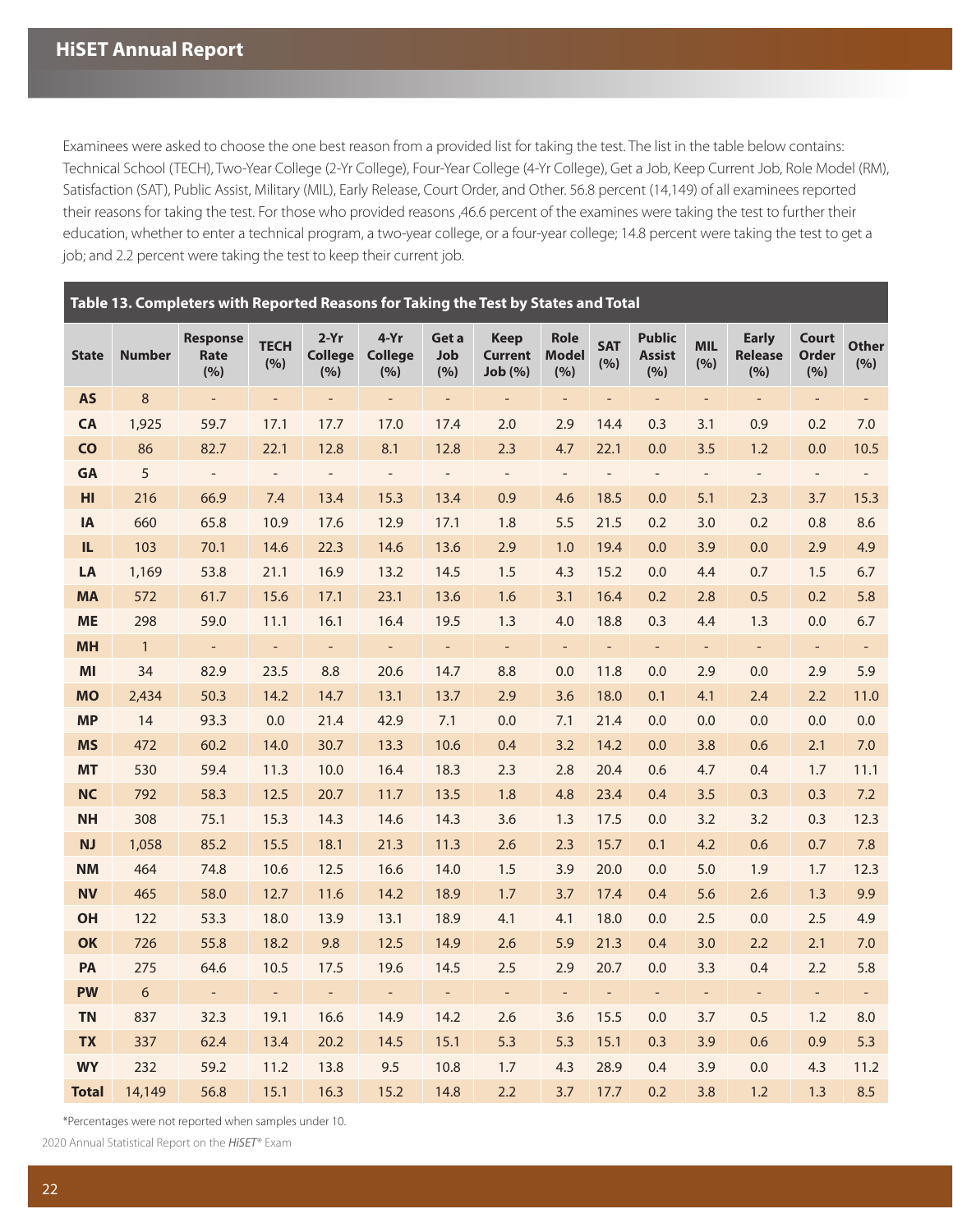<span id="page-25-0"></span>An examinee could choose multiple responses for this question simultaneously. 56.2 percent (14,003) of all examinees reported how they prepared for the test. Of the examinees reporting, the majority attended test preparation classes and/or were tutored (53.2 percent), followed by using an online or internet resource (36.8 percent), and buying a hard copy test preparation book (24.2 percent).

| Table 14. Completers with Reported Ways of Preparing for the Test by States and Total |                 |                                |                                        |                |                                           |                          |                              |                                         |  |  |  |  |
|---------------------------------------------------------------------------------------|-----------------|--------------------------------|----------------------------------------|----------------|-------------------------------------------|--------------------------|------------------------------|-----------------------------------------|--|--|--|--|
| <b>State</b>                                                                          | <b>Number</b>   | <b>Response</b><br>Rate<br>(%) | <b>Hard Copy</b><br><b>Book</b><br>(%) | eBook<br>(%)   | <b>Computer</b><br><b>Software</b><br>(%) | <b>Online</b><br>(%)     | Prep.<br><b>Class</b><br>(%) | <b>Did Not</b><br><b>Prepare</b><br>(%) |  |  |  |  |
| <b>AS</b>                                                                             | $\,8\,$         | $\overline{\phantom{a}}$       | $\omega_{\rm c}$                       | $\blacksquare$ | $\equiv$                                  | $\overline{\phantom{a}}$ | $\equiv$                     | ÷                                       |  |  |  |  |
| <b>CA</b>                                                                             | 1,900           | 58.9                           | 27.1                                   | 2.6            | 1.8                                       | 36.8                     | 57.4                         | 13.1                                    |  |  |  |  |
| $\overline{c}$                                                                        | 85              | 81.7                           | 25.9                                   | 4.7            | 0.0                                       | 31.8                     | 45.9                         | 23.5                                    |  |  |  |  |
| GA                                                                                    | 5               | $\mathcal{L}_{\mathcal{A}}$    | $\mathcal{L}_{\mathcal{A}}$            | $\equiv$       | $\equiv$                                  | $\overline{\phantom{a}}$ | $\overline{\phantom{a}}$     | $\omega_{\rm c}$                        |  |  |  |  |
| H <sub>II</sub>                                                                       | 216             | 66.9                           | 41.2                                   | 3.2            | 1.4                                       | 30.6                     | 51.4                         | 14.8                                    |  |  |  |  |
| IA                                                                                    | 653             | 65.1                           | 17.9                                   | 0.8            | 0.8                                       | 32.6                     | 61.9                         | 17.9                                    |  |  |  |  |
| IL.                                                                                   | 102             | 69.4                           | 21.6                                   | 1.0            | 1.0                                       | 38.2                     | 49.0                         | 21.6                                    |  |  |  |  |
| LA                                                                                    | 1,157           | 53.2                           | 25.3                                   | 1.5            | 1.0                                       | 34.9                     | 56.5                         | 14.4                                    |  |  |  |  |
| <b>MA</b>                                                                             | 562             | 60.6                           | 21.9                                   | 2.7            | 0.9                                       | 34.2                     | 52.7                         | 18.1                                    |  |  |  |  |
| <b>ME</b>                                                                             | 293             | 58.0                           | 19.1                                   | 1.0            | 0.7                                       | 25.3                     | 56.7                         | 23.5                                    |  |  |  |  |
| <b>MH</b>                                                                             | $\mathbf{1}$    | $\equiv$                       | $\pm$                                  | ۳.             | $\pm$                                     | $\equiv$                 | $\equiv$                     | $\sim$                                  |  |  |  |  |
| MI                                                                                    | 34              | 82.9                           | 35.3                                   | 2.9            | 2.9                                       | 20.6                     | 17.6                         | 32.4                                    |  |  |  |  |
| <b>MO</b>                                                                             | 2,428           | 50.1                           | 26.3                                   | 2.5            | 2.4                                       | 45.0                     | 44.0                         | 16.3                                    |  |  |  |  |
| <b>MP</b>                                                                             | 12              | 80.0                           | 0.0                                    | 0.0            | 0.0                                       | 16.7                     | 41.7                         | 41.7                                    |  |  |  |  |
| <b>MS</b>                                                                             | 474             | 60.5                           | 24.9                                   | 1.3            | 2.3                                       | 34.2                     | 68.6                         | 10.3                                    |  |  |  |  |
| <b>MT</b>                                                                             | 517             | 58.0                           | 22.2                                   | 1.0            | 1.7                                       | 35.4                     | 42.0                         | 21.9                                    |  |  |  |  |
| <b>NC</b>                                                                             | 782             | 57.5                           | 21.4                                   | 1.2            | 2.2                                       | 37.1                     | 57.4                         | 12.3                                    |  |  |  |  |
| <b>NH</b>                                                                             | 307             | 74.9                           | 22.8                                   | 1.6            | 0.7                                       | 32.6                     | 40.1                         | 20.8                                    |  |  |  |  |
| <b>NJ</b>                                                                             | 1,043           | 84.0                           | 21.9                                   | 2.3            | 1.0                                       | 43.2                     | 39.1                         | 19.9                                    |  |  |  |  |
| <b>NM</b>                                                                             | 453             | 73.1                           | 21.0                                   | 1.8            | 1.5                                       | 31.1                     | 57.2                         | 15.9                                    |  |  |  |  |
| <b>NV</b>                                                                             | 457             | 57.0                           | 20.6                                   | 4.4            | 2.4                                       | 41.6                     | 47.3                         | 16.6                                    |  |  |  |  |
| OH                                                                                    | 120             | 52.4                           | 23.3                                   | 0.8            | 0.0                                       | 42.5                     | 62.5                         | 10.8                                    |  |  |  |  |
| OK                                                                                    | 719             | 55.3                           | 25.2                                   | 1.7            | 12.0                                      | 32.1                     | 70.9                         | 9.5                                     |  |  |  |  |
| <b>PA</b>                                                                             | 273             | 64.1                           | 24.2                                   | 0.7            | 0.0                                       | 20.5                     | 70.7                         | 10.6                                    |  |  |  |  |
| <b>PW</b>                                                                             | $6\overline{6}$ | $\omega_{\rm c}$               | $\omega_{\rm c}$                       | ÷,             | $\omega$                                  | $\omega_{\rm c}$         | $\sim$                       | $\omega_{\rm c}$                        |  |  |  |  |
| <b>TN</b>                                                                             | 830             | 32.0                           | 23.0                                   | 1.9            | 1.9                                       | 33.9                     | 56.6                         | 13.3                                    |  |  |  |  |
| <b>TX</b>                                                                             | 336             | 62.2                           | 23.8                                   | 2.7            | 1.5                                       | 39.9                     | 49.1                         | 14.9                                    |  |  |  |  |
| <b>WY</b>                                                                             | 230             | 58.7                           | 24.8                                   | 1.7            | 3.5                                       | 27.0                     | 62.2                         | 14.8                                    |  |  |  |  |
| <b>Total</b>                                                                          | 14,003          | 56.2                           | 24.2                                   | 2.0            | 2.2                                       | 36.8                     | 53.2                         | 15.5                                    |  |  |  |  |

\*Percentages were not reported when samples under 10.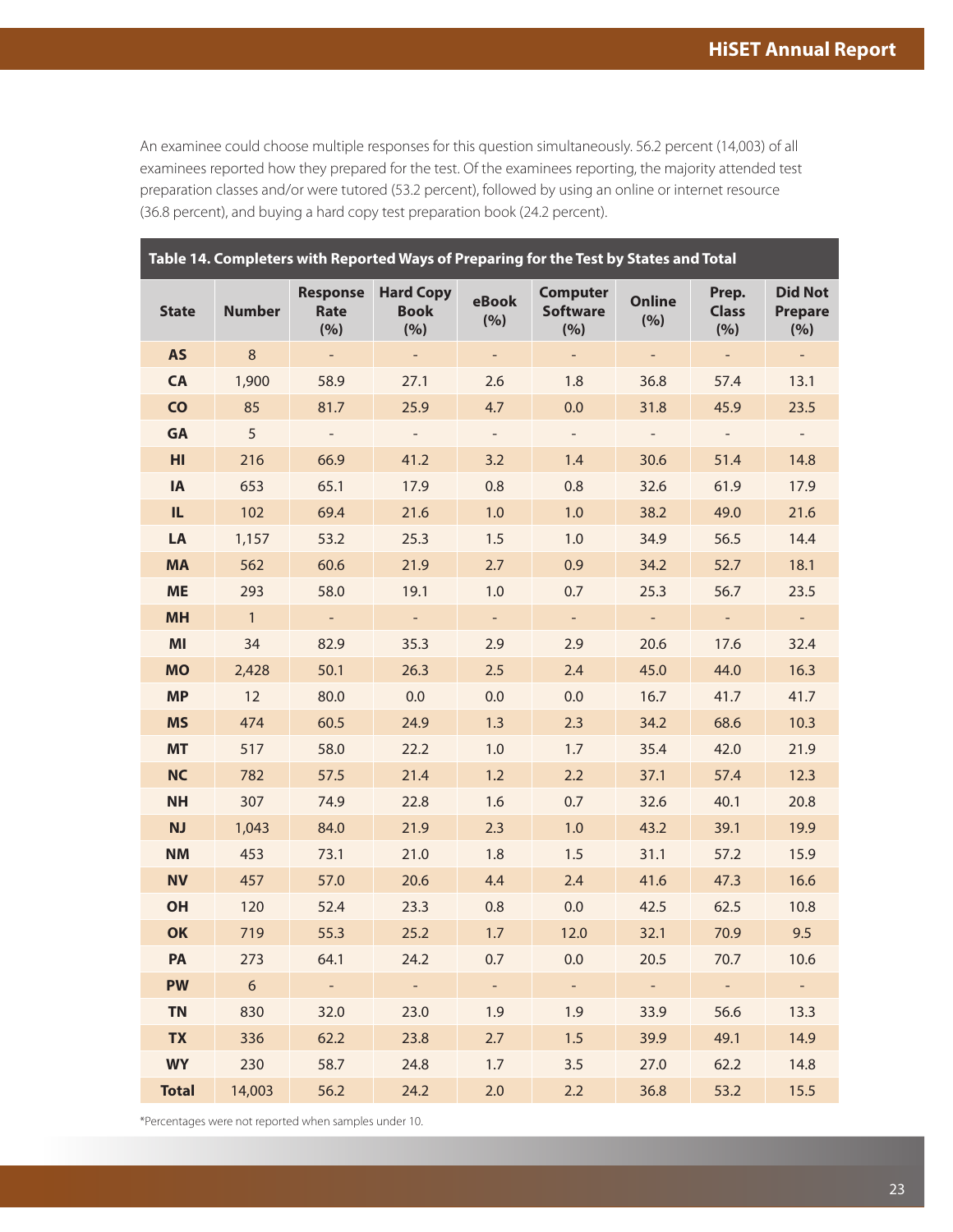<span id="page-26-0"></span>Across tests, there were more computer-based tests administered overall. Very few formats to provide additional accessibility were administered.

| Table 15a. Reading Formats Administered |                |                        |                     |                     |                             |                  |                                          |  |  |  |  |  |
|-----------------------------------------|----------------|------------------------|---------------------|---------------------|-----------------------------|------------------|------------------------------------------|--|--|--|--|--|
| <b>State</b>                            | <b>Number</b>  | Computer-<br>Based (%) | Paper-<br>Based (%) | <b>Braille (%)</b>  | <b>Reader</b><br>Script (%) | (%)              | <b>Large Print Cassette or</b><br>CD (%) |  |  |  |  |  |
| <b>AS</b>                               | 14             | $\mathbf 0$            | 14                  | $\pmb{0}$           | $\mathbf 0$                 | $\mathbf 0$      | $\pmb{0}$                                |  |  |  |  |  |
| CA                                      | 5,761          | 3193                   | 2568                | $\boldsymbol{0}$    | $\mathbf 0$                 | $\mathbf 0$      | $\mathbf 0$                              |  |  |  |  |  |
| CO                                      | 161            | 92                     | 68                  | $\pmb{0}$           | $\mathbf 0$                 | $\pmb{0}$        | $\mathbf{1}$                             |  |  |  |  |  |
| GA                                      | $\overline{7}$ | $\overline{7}$         | $\mathbf 0$         | $\boldsymbol{0}$    | $\mathbf 0$                 | $\mathbf 0$      | $\mathbf 0$                              |  |  |  |  |  |
| H <sub>II</sub>                         | 471            | 356                    | 115                 | $\pmb{0}$           | $\mathbf 0$                 | $\mathbf 0$      | $\pmb{0}$                                |  |  |  |  |  |
| IA                                      | 1,483          | 1450                   | 33                  | $\boldsymbol{0}$    | $\mathbf 0$                 | $\boldsymbol{0}$ | $\mathbf 0$                              |  |  |  |  |  |
| IL.                                     | 296            | 174                    | 122                 | $\pmb{0}$           | $\mathbf 0$                 | $\mathbf 0$      | $\pmb{0}$                                |  |  |  |  |  |
| LA                                      | 3,288          | 2643                   | 633                 | $\boldsymbol{0}$    | $\mathbf 0$                 | $\boldsymbol{0}$ | 12                                       |  |  |  |  |  |
| <b>MA</b>                               | 1,828          | 1335                   | 493                 | $\pmb{0}$           | $\mathbf 0$                 | $\mathbf 0$      | $\pmb{0}$                                |  |  |  |  |  |
| <b>ME</b>                               | 754            | 675                    | 79                  | $\boldsymbol{0}$    | $\mathbf 0$                 | $\boldsymbol{0}$ | $\mathbf 0$                              |  |  |  |  |  |
| <b>MH</b>                               | $\mathbf{1}$   | $\pmb{0}$              | $\mathbf{1}$        | $\pmb{0}$           | $\mathbf 0$                 | $\mathbf 0$      | $\pmb{0}$                                |  |  |  |  |  |
| MI                                      | 59             | 29                     | 30                  | $\mathbf 0$         | $\mathbf 0$                 | $\boldsymbol{0}$ | $\mathbf 0$                              |  |  |  |  |  |
| <b>MO</b>                               | 6,401          | 6296                   | 104                 | $\pmb{0}$           | $\mathbf 0$                 | $\mathbf 0$      | $\mathbf{1}$                             |  |  |  |  |  |
| <b>MP</b>                               | 19             | $\mathbf 0$            | 19                  | $\boldsymbol{0}$    | $\mathbf 0$                 | $\boldsymbol{0}$ | $\mathbf 0$                              |  |  |  |  |  |
| <b>MS</b>                               | 1,382          | 1059                   | 321                 | $\pmb{0}$           | $\mathbf 0$                 | $\mathbf 0$      | $\overline{2}$                           |  |  |  |  |  |
| <b>MT</b>                               | 1,174          | 686                    | 488                 | $\boldsymbol{0}$    | $\mathbf 0$                 | $\boldsymbol{0}$ | $\mathbf 0$                              |  |  |  |  |  |
| <b>NC</b>                               | 2,404          | 1397                   | 1007                | $\pmb{0}$           | $\mathbf 0$                 | $\mathbf 0$      | $\pmb{0}$                                |  |  |  |  |  |
| <b>NH</b>                               | 494            | 265                    | 229                 | $\boldsymbol{0}$    | $\mathbf 0$                 | $\boldsymbol{0}$ | $\mathbf 0$                              |  |  |  |  |  |
| <b>NJ</b>                               | 1,934          | 1927                   | $\overline{7}$      | $\pmb{0}$           | $\mathbf 0$                 | $\mathbf 0$      | $\pmb{0}$                                |  |  |  |  |  |
| <b>NM</b>                               | 987            | 743                    | 244                 | $\mathbf 0$         | $\mathbf 0$                 | $\boldsymbol{0}$ | $\mathbf 0$                              |  |  |  |  |  |
| <b>NV</b>                               | 1,095          | 743                    | 352                 | $\pmb{0}$           | $\mathbf 0$                 | $\mathbf 0$      | $\pmb{0}$                                |  |  |  |  |  |
| OH                                      | 330            | 184                    | 146                 | $\mathbf 0$         | $\mathbf 0$                 | $\mathbf 0$      | $\mathbf 0$                              |  |  |  |  |  |
| OK                                      | 1,868          | 754                    | 1113                | $\pmb{0}$           | $\mathbf 0$                 | $\pmb{0}$        | $\mathbf{1}$                             |  |  |  |  |  |
| PA                                      | 859            | 152                    | 707                 | $\mathsf{O}\xspace$ | $\mathbf 0$                 | $\mathbf 0$      | $\mathbf 0$                              |  |  |  |  |  |
| <b>PW</b>                               | $\overline{2}$ | $\pmb{0}$              | $\overline{2}$      | $\mathbf 0$         | $\mathbf 0$                 | $\pmb{0}$        | $\mathbf 0$                              |  |  |  |  |  |
| <b>TN</b>                               | 3,723          | 2515                   | 1208                | $\mathsf{O}\xspace$ | $\mathbf 0$                 | $\mathbf 0$      | $\mathbf 0$                              |  |  |  |  |  |
| <b>TX</b>                               | 944            | 704                    | 240                 | $\mathbf 0$         | $\mathbf 0$                 | $\pmb{0}$        | $\mathbf 0$                              |  |  |  |  |  |
| <b>WY</b>                               | 495            | 397                    | 98                  | $\mathbf 0$         | $\mathbf 0$                 | $\mathbf 0$      | $\mathbf 0$                              |  |  |  |  |  |
| <b>Total</b>                            | 38,234         | 27776                  | 10441               | $\pmb{0}$           | $\mathsf{O}\xspace$         | $\mathbf 0$      | 17                                       |  |  |  |  |  |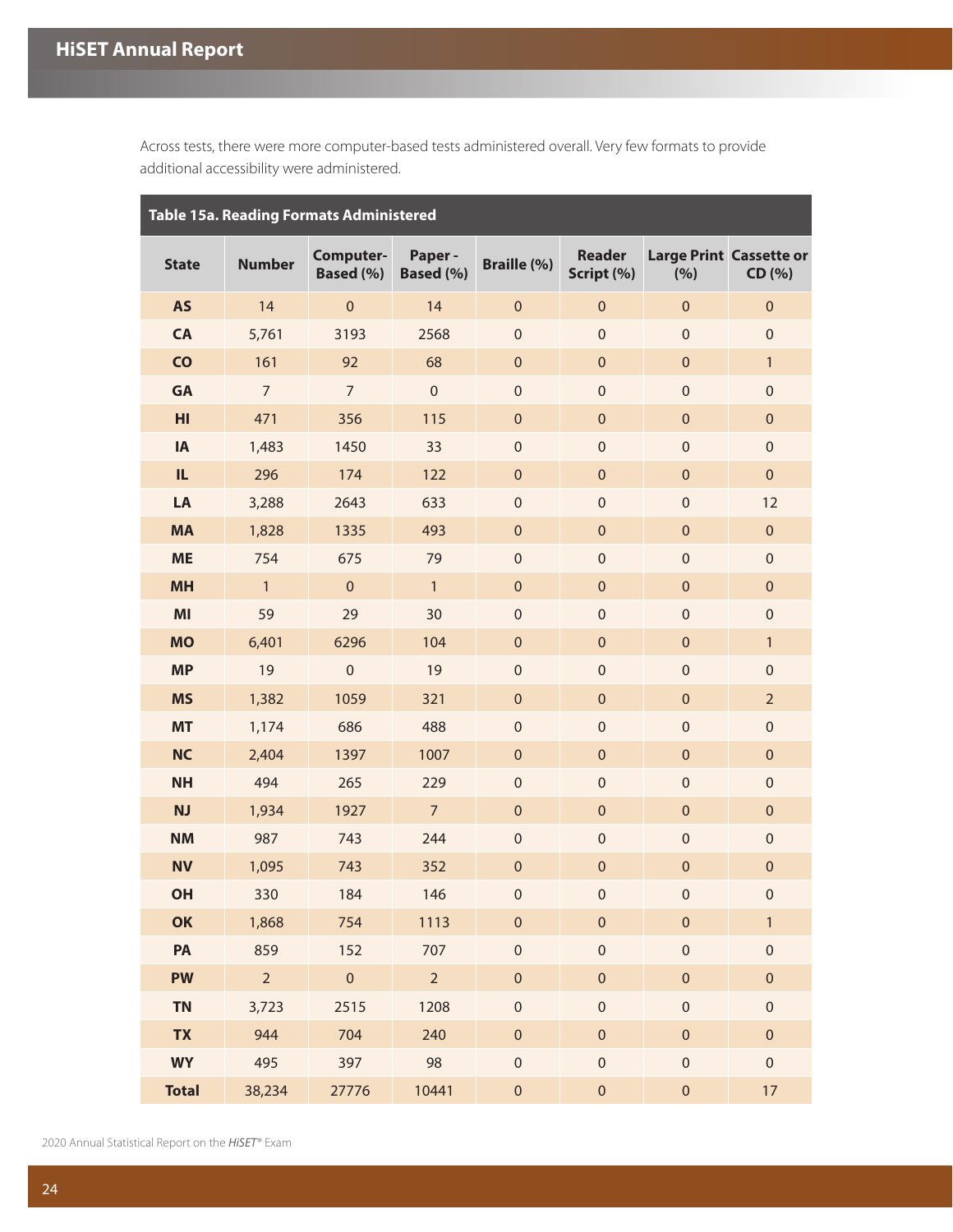<span id="page-27-0"></span>

|              |                | Table 15b. Writing Formats Administered |                     |                    |                             |                  |                                          |
|--------------|----------------|-----------------------------------------|---------------------|--------------------|-----------------------------|------------------|------------------------------------------|
| <b>State</b> | <b>Number</b>  | Computer-<br>Based (%)                  | Paper-<br>Based (%) | <b>Braille (%)</b> | <b>Reader</b><br>Script (%) | (%)              | <b>Large Print Cassette or</b><br>CD (%) |
| <b>AS</b>    | 11             | $\mathbf 0$                             | 11                  | $\mathbf 0$        | $\pmb{0}$                   | $\mathbf 0$      | $\pmb{0}$                                |
| CA           | 4,264          | 2343                                    | 1921                | $\mathbf 0$        | $\mathbf 0$                 | $\mathbf 0$      | $\mathbf 0$                              |
| CO           | 112            | 80                                      | 31                  | $\mathbf 0$        | $\pmb{0}$                   | $\mathbf 0$      | 1                                        |
| <b>GA</b>    | 6              | 6                                       | $\boldsymbol{0}$    | $\mathbf 0$        | $\boldsymbol{0}$            | $\boldsymbol{0}$ | $\mathbf 0$                              |
| HI           | 430            | 295                                     | 135                 | $\mathbf 0$        | $\pmb{0}$                   | $\mathbf 0$      | $\pmb{0}$                                |
| IA           | 1,298          | 1275                                    | 23                  | $\mathbf 0$        | $\boldsymbol{0}$            | $\boldsymbol{0}$ | $\mathbf 0$                              |
| IL.          | 192            | 111                                     | 81                  | $\mathbf 0$        | $\pmb{0}$                   | $\mathbf 0$      | $\pmb{0}$                                |
| LA           | 2,764          | 2211                                    | 539                 | $\mathbf 0$        | $\boldsymbol{0}$            | $\boldsymbol{0}$ | 14                                       |
| <b>MA</b>    | 1,336          | 973                                     | 363                 | $\mathbf 0$        | $\pmb{0}$                   | $\mathbf 0$      | $\pmb{0}$                                |
| <b>ME</b>    | 643            | 584                                     | 59                  | $\mathbf 0$        | $\boldsymbol{0}$            | $\boldsymbol{0}$ | $\mathbf 0$                              |
| <b>MH</b>    | $\mathbf{1}$   | $\mathbf 0$                             | $\mathbf{1}$        | $\mathbf 0$        | $\pmb{0}$                   | $\mathbf 0$      | $\pmb{0}$                                |
| MI           | 50             | 28                                      | 22                  | $\mathbf 0$        | $\boldsymbol{0}$            | $\boldsymbol{0}$ | $\mathbf 0$                              |
| <b>MO</b>    | 5,934          | 5856                                    | 77                  | $\mathbf 0$        | $\pmb{0}$                   | $\mathbf 0$      | 1                                        |
| <b>MP</b>    | 19             | $\mathbf 0$                             | 19                  | $\mathbf 0$        | $\boldsymbol{0}$            | $\boldsymbol{0}$ | $\mathbf 0$                              |
| <b>MS</b>    | 1,103          | 829                                     | 271                 | $\mathbf 0$        | $\pmb{0}$                   | $\mathbf 0$      | 3                                        |
| <b>MT</b>    | 1,106          | 651                                     | 455                 | $\mathbf 0$        | $\boldsymbol{0}$            | $\boldsymbol{0}$ | $\mathbf 0$                              |
| <b>NC</b>    | 1,808          | 1092                                    | 716                 | $\mathbf 0$        | $\pmb{0}$                   | $\mathbf 0$      | $\pmb{0}$                                |
| <b>NH</b>    | 467            | 259                                     | 208                 | $\mathbf 0$        | $\boldsymbol{0}$            | $\boldsymbol{0}$ | $\mathbf 0$                              |
| <b>NJ</b>    | 1,673          | 1666                                    | $\overline{7}$      | $\mathbf 0$        | $\pmb{0}$                   | $\mathbf 0$      | $\pmb{0}$                                |
| <b>NM</b>    | 840            | 626                                     | 214                 | $\mathbf 0$        | $\boldsymbol{0}$            | $\boldsymbol{0}$ | $\mathbf 0$                              |
| <b>NV</b>    | 1,002          | 690                                     | 312                 | $\pmb{0}$          | $\pmb{0}$                   | $\boldsymbol{0}$ | $\pmb{0}$                                |
| OH           | 290            | 150                                     | 140                 | $\pmb{0}$          | $\mathbf 0$                 | $\mathbf 0$      | $\boldsymbol{0}$                         |
| OK           | 1,678          | 633                                     | 1045                | $\pmb{0}$          | $\mathbf 0$                 | $\pmb{0}$        | $\pmb{0}$                                |
| PA           | 644            | 104                                     | 540                 | $\pmb{0}$          | $\mathbf 0$                 | $\mathbf 0$      | $\mathbf 0$                              |
| <b>PW</b>    | $\overline{7}$ | $\pmb{0}$                               | $\overline{7}$      | $\mathbf 0$        | $\mathbf 0$                 | $\pmb{0}$        | $\pmb{0}$                                |
| <b>TN</b>    | 3,282          | 2188                                    | 1094                | $\pmb{0}$          | $\boldsymbol{0}$            | $\mathbf 0$      | $\mathbf 0$                              |
| <b>TX</b>    | 747            | 539                                     | 208                 | $\pmb{0}$          | $\pmb{0}$                   | $\pmb{0}$        | $\pmb{0}$                                |
| <b>WY</b>    | 441            | 361                                     | 80                  | $\pmb{0}$          | $\boldsymbol{0}$            | $\mathbf 0$      | $\mathbf 0$                              |
| <b>Total</b> | 32,148         | 23550                                   | 8579                | $\mathbf 0$        | $\pmb{0}$                   | $\pmb{0}$        | 19                                       |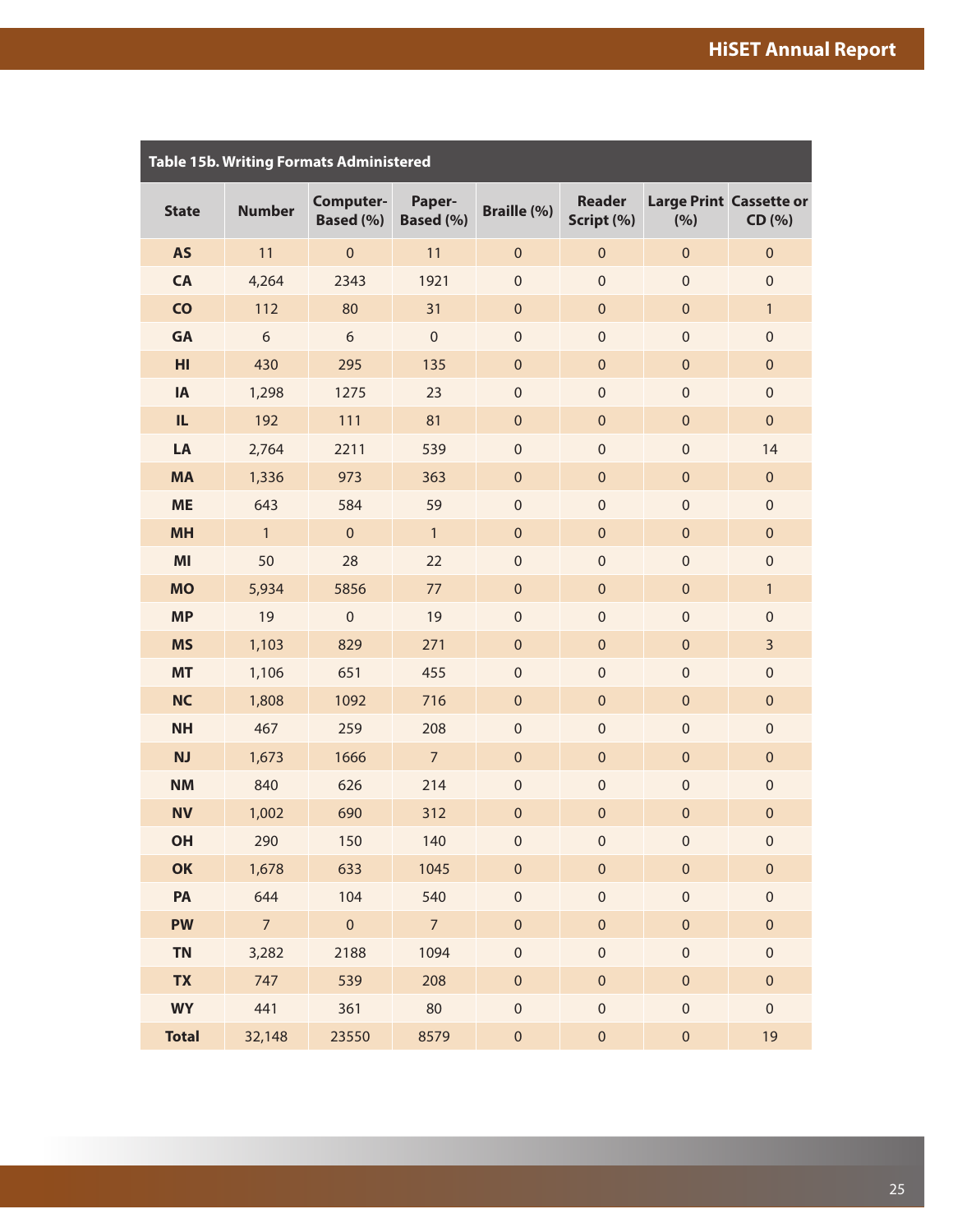<span id="page-28-0"></span>

|                | Table 15c. Math Formats Administered |                        |                     |                     |                             |                  |                                          |  |  |  |  |  |  |
|----------------|--------------------------------------|------------------------|---------------------|---------------------|-----------------------------|------------------|------------------------------------------|--|--|--|--|--|--|
| <b>State</b>   | <b>Number</b>                        | Computer-<br>Based (%) | Paper-<br>Based (%) | <b>Braille (%)</b>  | <b>Reader</b><br>Script (%) | (%)              | <b>Large Print Cassette or</b><br>CD (%) |  |  |  |  |  |  |
| <b>AS</b>      | 10                                   | $\pmb{0}$              | 10                  | $\pmb{0}$           | $\pmb{0}$                   | $\pmb{0}$        | $\pmb{0}$                                |  |  |  |  |  |  |
| <b>CA</b>      | 4,706                                | 2750                   | 1956                | $\boldsymbol{0}$    | $\boldsymbol{0}$            | $\boldsymbol{0}$ | $\mathbf 0$                              |  |  |  |  |  |  |
| $\mathsf{CO}$  | 154                                  | 96                     | 57                  | $\pmb{0}$           | $\pmb{0}$                   | $\pmb{0}$        | $\mathbf{1}$                             |  |  |  |  |  |  |
| <b>GA</b>      | $\overline{7}$                       | $\overline{7}$         | $\boldsymbol{0}$    | $\boldsymbol{0}$    | $\boldsymbol{0}$            | $\boldsymbol{0}$ | $\mathbf 0$                              |  |  |  |  |  |  |
| H <sub>l</sub> | 446                                  | 318                    | 128                 | $\pmb{0}$           | $\pmb{0}$                   | $\pmb{0}$        | $\pmb{0}$                                |  |  |  |  |  |  |
| IA             | 1,342                                | 1318                   | 24                  | $\boldsymbol{0}$    | $\boldsymbol{0}$            | $\boldsymbol{0}$ | $\boldsymbol{0}$                         |  |  |  |  |  |  |
| IL.            | 228                                  | 133                    | 94                  | $\pmb{0}$           | $\pmb{0}$                   | $\pmb{0}$        | $\mathbf{1}$                             |  |  |  |  |  |  |
| LA             | 3,111                                | 2534                   | 568                 | $\boldsymbol{0}$    | $\boldsymbol{0}$            | $\boldsymbol{0}$ | $\mathsf 9$                              |  |  |  |  |  |  |
| <b>MA</b>      | 1,438                                | 1062                   | 376                 | $\pmb{0}$           | $\pmb{0}$                   | $\pmb{0}$        | $\pmb{0}$                                |  |  |  |  |  |  |
| <b>ME</b>      | 624                                  | 585                    | 39                  | $\boldsymbol{0}$    | $\boldsymbol{0}$            | $\boldsymbol{0}$ | $\boldsymbol{0}$                         |  |  |  |  |  |  |
| <b>MH</b>      | $\mathbf{1}$                         | $\pmb{0}$              | $\mathbf{1}$        | $\pmb{0}$           | $\pmb{0}$                   | $\pmb{0}$        | $\pmb{0}$                                |  |  |  |  |  |  |
| MI             | 49                                   | 27                     | 22                  | $\boldsymbol{0}$    | $\boldsymbol{0}$            | $\boldsymbol{0}$ | $\boldsymbol{0}$                         |  |  |  |  |  |  |
| <b>MO</b>      | 6,056                                | 5982                   | 74                  | $\pmb{0}$           | $\pmb{0}$                   | $\pmb{0}$        | $\pmb{0}$                                |  |  |  |  |  |  |
| <b>MP</b>      | 17                                   | $\mathbf 0$            | 17                  | $\boldsymbol{0}$    | $\boldsymbol{0}$            | $\boldsymbol{0}$ | $\boldsymbol{0}$                         |  |  |  |  |  |  |
| <b>MS</b>      | 1,147                                | 918                    | 228                 | $\pmb{0}$           | $\pmb{0}$                   | $\pmb{0}$        | $\mathbf{1}$                             |  |  |  |  |  |  |
| <b>MT</b>      | 1,199                                | 703                    | 496                 | $\boldsymbol{0}$    | $\boldsymbol{0}$            | $\boldsymbol{0}$ | $\mathbf 0$                              |  |  |  |  |  |  |
| <b>NC</b>      | 1,966                                | 1214                   | 750                 | $\pmb{0}$           | $\pmb{0}$                   | $\pmb{0}$        | $\overline{2}$                           |  |  |  |  |  |  |
| <b>NH</b>      | 467                                  | 265                    | 202                 | $\boldsymbol{0}$    | $\boldsymbol{0}$            | $\boldsymbol{0}$ | $\boldsymbol{0}$                         |  |  |  |  |  |  |
| <b>NJ</b>      | 1,862                                | 1853                   | $\mathsf 9$         | $\pmb{0}$           | $\pmb{0}$                   | $\pmb{0}$        | $\pmb{0}$                                |  |  |  |  |  |  |
| <b>NM</b>      | 902                                  | 687                    | 215                 | $\boldsymbol{0}$    | $\boldsymbol{0}$            | $\boldsymbol{0}$ | $\boldsymbol{0}$                         |  |  |  |  |  |  |
| <b>NV</b>      | 1,091                                | 749                    | 342                 | $\mathbf 0$         | $\pmb{0}$                   | $\mathbf 0$      | $\mathbf 0$                              |  |  |  |  |  |  |
| OH             | 278                                  | 145                    | 133                 | $\Omega$            | $\overline{0}$              | $\Omega$         | $\Omega$                                 |  |  |  |  |  |  |
| OK             | 1,683                                | 693                    | 989                 | $\pmb{0}$           | $\pmb{0}$                   | $\pmb{0}$        | $\mathbf{1}$                             |  |  |  |  |  |  |
| PA             | 583                                  | 121                    | 462                 | $\mathsf{O}\xspace$ | $\mathbf 0$                 | $\pmb{0}$        | $\mathbf 0$                              |  |  |  |  |  |  |
| <b>PW</b>      | 13                                   | $\overline{0}$         | 13                  | $\pmb{0}$           | $\pmb{0}$                   | $\pmb{0}$        | $\pmb{0}$                                |  |  |  |  |  |  |
| <b>TN</b>      | 3,547                                | 2510                   | 1037                | $\mathbf 0$         | $\boldsymbol{0}$            | $\pmb{0}$        | $\mathsf{O}\xspace$                      |  |  |  |  |  |  |
| <b>TX</b>      | 769                                  | 552                    | 217                 | $\pmb{0}$           | $\pmb{0}$                   | $\pmb{0}$        | $\pmb{0}$                                |  |  |  |  |  |  |
| <b>WY</b>      | 458                                  | 388                    | 70                  | $\mathsf{O}\xspace$ | $\mathbf 0$                 | $\mathbf 0$      | $\mathbf 0$                              |  |  |  |  |  |  |
| <b>Total</b>   | 34,154                               | 25610                  | 8529                | $\pmb{0}$           | $\pmb{0}$                   | $\pmb{0}$        | 15                                       |  |  |  |  |  |  |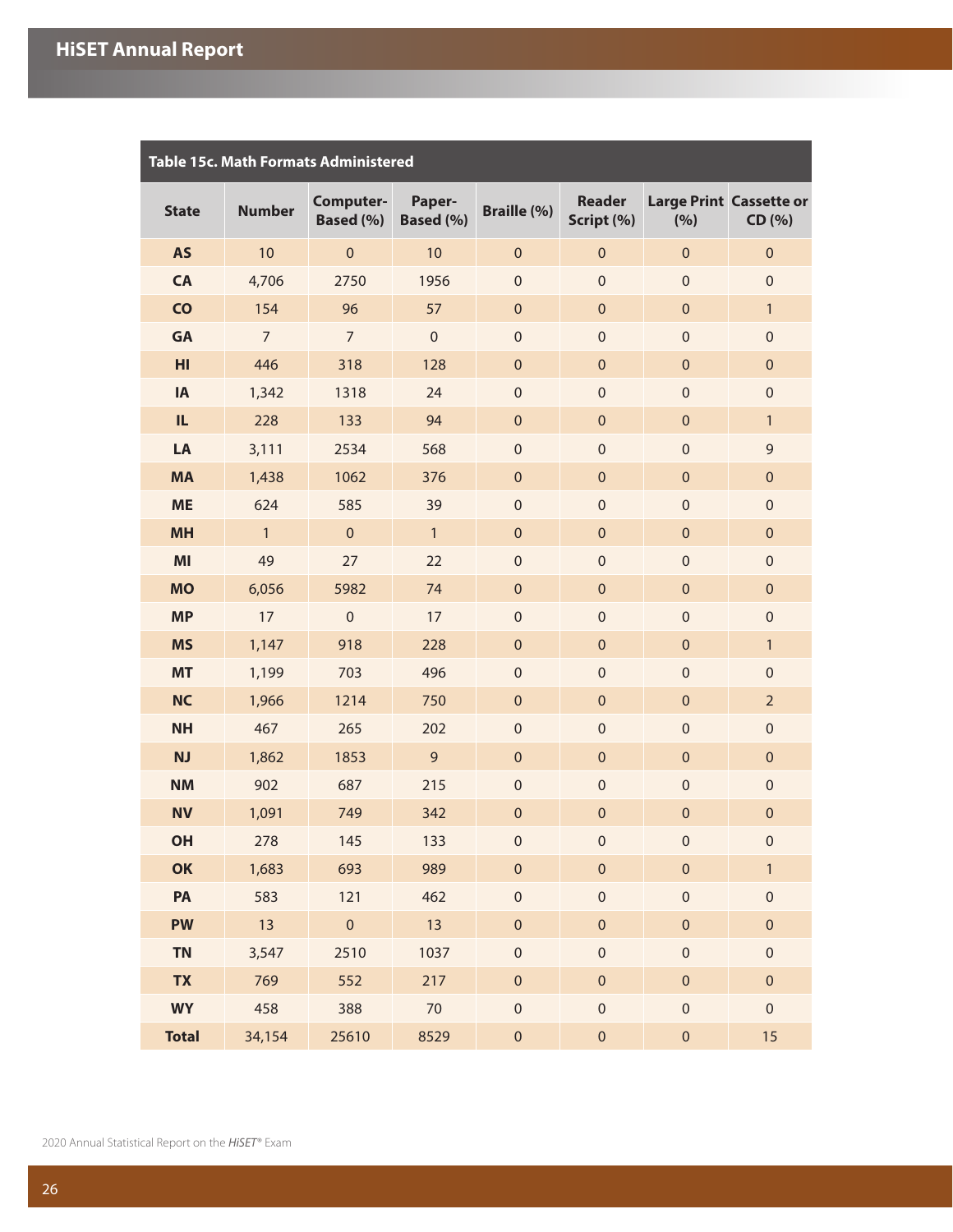<span id="page-29-0"></span>

| Table 15d. Science Formats Administered |               |                        |                     |                    |                             |             |                                          |  |  |  |  |
|-----------------------------------------|---------------|------------------------|---------------------|--------------------|-----------------------------|-------------|------------------------------------------|--|--|--|--|
| <b>State</b>                            | <b>Number</b> | Computer-<br>Based (%) | Paper-<br>Based (%) | <b>Braille (%)</b> | <b>Reader</b><br>Script (%) | (%)         | <b>Large Print Cassette or</b><br>CD (%) |  |  |  |  |
| <b>AS</b>                               | 12            | $\mathbf 0$            | 12                  | $\mathbf 0$        | $\boldsymbol{0}$            | $\mathbf 0$ | $\pmb{0}$                                |  |  |  |  |
| <b>CA</b>                               | 4,482         | 2456                   | 2026                | $\boldsymbol{0}$   | $\mathbf 0$                 | $\mathbf 0$ | $\mathbf 0$                              |  |  |  |  |
| CO                                      | 129           | 83                     | 45                  | $\pmb{0}$          | $\mathbf 0$                 | $\mathbf 0$ | 1                                        |  |  |  |  |
| <b>GA</b>                               | 6             | 6                      | $\mathbf 0$         | $\boldsymbol{0}$   | $\mathbf 0$                 | $\mathbf 0$ | $\mathbf 0$                              |  |  |  |  |
| HI                                      | 394           | 288                    | 106                 | $\pmb{0}$          | $\pmb{0}$                   | $\mathbf 0$ | $\pmb{0}$                                |  |  |  |  |
| IA                                      | 1,180         | 1162                   | 18                  | $\boldsymbol{0}$   | $\mathbf 0$                 | $\mathbf 0$ | $\mathbf 0$                              |  |  |  |  |
| IL.                                     | 207           | 110                    | 97                  | $\pmb{0}$          | $\pmb{0}$                   | $\mathbf 0$ | $\pmb{0}$                                |  |  |  |  |
| LA                                      | 2,594         | 2073                   | 514                 | $\mathbf 0$        | $\mathbf 0$                 | $\mathbf 0$ | $\overline{7}$                           |  |  |  |  |
| <b>MA</b>                               | 1,364         | 1007                   | 357                 | $\pmb{0}$          | $\mathbf{0}$                | $\mathbf 0$ | $\pmb{0}$                                |  |  |  |  |
| <b>ME</b>                               | 660           | 610                    | 50                  | $\boldsymbol{0}$   | $\mathbf 0$                 | $\mathbf 0$ | $\mathbf 0$                              |  |  |  |  |
| <b>MH</b>                               | $\mathbf{1}$  | $\pmb{0}$              | $\mathbf{1}$        | $\pmb{0}$          | $\mathbf 0$                 | $\mathbf 0$ | $\pmb{0}$                                |  |  |  |  |
| MI                                      | 42            | 26                     | 16                  | $\boldsymbol{0}$   | $\mathbf 0$                 | $\mathbf 0$ | $\mathbf 0$                              |  |  |  |  |
| <b>MO</b>                               | 5,617         | 5519                   | 98                  | $\pmb{0}$          | $\mathbf 0$                 | $\mathbf 0$ | $\pmb{0}$                                |  |  |  |  |
| <b>MP</b>                               | 18            | $\mathsf{O}\xspace$    | 18                  | $\boldsymbol{0}$   | $\mathbf 0$                 | $\mathbf 0$ | $\mathbf 0$                              |  |  |  |  |
| <b>MS</b>                               | 1,081         | 823                    | 258                 | $\pmb{0}$          | $\mathbf 0$                 | $\mathbf 0$ | $\pmb{0}$                                |  |  |  |  |
| <b>MT</b>                               | 1,020         | 583                    | 437                 | $\boldsymbol{0}$   | $\mathbf 0$                 | $\mathbf 0$ | $\mathbf 0$                              |  |  |  |  |
| <b>NC</b>                               | 1,871         | 1164                   | 707                 | $\pmb{0}$          | $\mathbf 0$                 | $\mathbf 0$ | $\pmb{0}$                                |  |  |  |  |
| <b>NH</b>                               | 442           | 247                    | 195                 | $\boldsymbol{0}$   | $\mathbf 0$                 | $\mathbf 0$ | $\mathbf 0$                              |  |  |  |  |
| <b>NJ</b>                               | 1,633         | 1627                   | $6\phantom{a}$      | $\pmb{0}$          | $\mathbf 0$                 | $\mathbf 0$ | $\pmb{0}$                                |  |  |  |  |
| <b>NM</b>                               | 793           | 601                    | 192                 | $\pmb{0}$          | $\boldsymbol{0}$            | $\mathbf 0$ | $\mathbf 0$                              |  |  |  |  |
| <b>NV</b>                               | 960           | 638                    | 322                 | $\pmb{0}$          | $\pmb{0}$                   | $\mathbf 0$ | $\pmb{0}$                                |  |  |  |  |
| <b>OH</b>                               | 244           | 135                    | 109                 | $\pmb{0}$          | $\mathbf 0$                 | $\mathbf 0$ | $\mathbf 0$                              |  |  |  |  |
| OK                                      | 1,599         | 639                    | 959                 | $\mathbf 0$        | $\mathbf 0$                 | $\mathbf 0$ | $\mathbf{1}$                             |  |  |  |  |
| PA                                      | 572           | 92                     | 480                 | $\mathbf 0$        | $\mathbf 0$                 | $\mathbf 0$ | $\mathbf 0$                              |  |  |  |  |
| <b>PW</b>                               | 10            | $\mathbf 0$            | 10                  | $\mathbf 0$        | $\mathbf 0$                 | $\mathbf 0$ | $\pmb{0}$                                |  |  |  |  |
| <b>TN</b>                               | 3,159         | 2186                   | 973                 | $\mathbf 0$        | $\mathbf 0$                 | $\mathbf 0$ | $\mathbf 0$                              |  |  |  |  |
| <b>TX</b>                               | 684           | 489                    | 195                 | $\mathbf 0$        | $\mathbf 0$                 | $\mathbf 0$ | $\pmb{0}$                                |  |  |  |  |
| <b>WY</b>                               | 441           | 370                    | 71                  | $\mathbf 0$        | $\mathbf 0$                 | $\mathbf 0$ | $\mathbf 0$                              |  |  |  |  |
| <b>Total</b>                            | 31,215        | 22934                  | 8272                | $\mathbf 0$        | $\mathbf 0$                 | $\pmb{0}$   | $\mathsf 9$                              |  |  |  |  |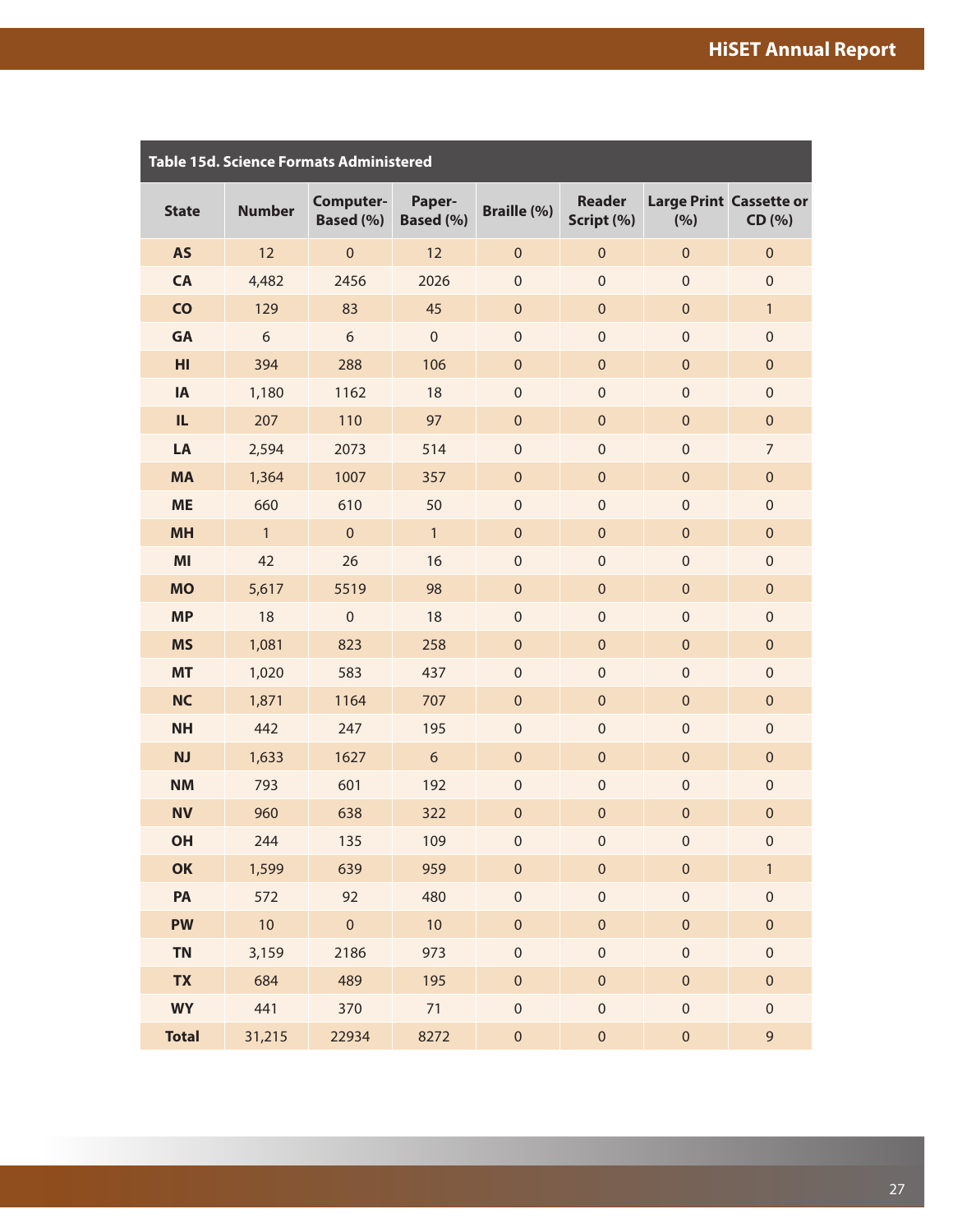<span id="page-30-0"></span>

| <b>Table 15e. Social Studies Formats Administered</b> |               |                        |                     |                    |                             |              |                                          |  |  |  |  |  |
|-------------------------------------------------------|---------------|------------------------|---------------------|--------------------|-----------------------------|--------------|------------------------------------------|--|--|--|--|--|
| <b>State</b>                                          | <b>Number</b> | Computer-<br>Based (%) | Paper-<br>Based (%) | <b>Braille (%)</b> | <b>Reader</b><br>Script (%) | (%)          | <b>Large Print Cassette or</b><br>CD (%) |  |  |  |  |  |
| <b>AS</b>                                             | 13            | $\pmb{0}$              | 13                  | $\mathbf 0$        | $\boldsymbol{0}$            | $\mathbf{0}$ | $\pmb{0}$                                |  |  |  |  |  |
| CA                                                    | 4,373         | 2447                   | 1926                | $\boldsymbol{0}$   | $\mathbf 0$                 | $\mathbf{0}$ | $\boldsymbol{0}$                         |  |  |  |  |  |
| CO                                                    | 154           | 90                     | 63                  | $\mathbf 0$        | $\mathbf 0$                 | $\mathbf{0}$ | $\mathbf{1}$                             |  |  |  |  |  |
| <b>GA</b>                                             | 5             | 5                      | $\mathbf 0$         | $\boldsymbol{0}$   | $\mathbf 0$                 | $\mathbf 0$  | $\mathbf 0$                              |  |  |  |  |  |
| HI                                                    | 422           | 319                    | 103                 | $\mathbf 0$        | $\mathbf 0$                 | $\mathbf{0}$ | $\pmb{0}$                                |  |  |  |  |  |
| IA                                                    | 1,285         | 1267                   | 18                  | $\boldsymbol{0}$   | $\mathbf 0$                 | $\mathbf 0$  | $\mathbf 0$                              |  |  |  |  |  |
| IL                                                    | 216           | 109                    | 107                 | $\mathbf 0$        | $\mathbf 0$                 | $\mathbf{0}$ | $\pmb{0}$                                |  |  |  |  |  |
| LA                                                    | 2,614         | 2124                   | 485                 | $\boldsymbol{0}$   | $\mathbf 0$                 | $\mathbf 0$  | 5                                        |  |  |  |  |  |
| <b>MA</b>                                             | 1,376         | 997                    | 379                 | $\mathbf 0$        | $\mathbf 0$                 | $\mathbf{0}$ | $\pmb{0}$                                |  |  |  |  |  |
| <b>ME</b>                                             | 654           | 597                    | 57                  | $\boldsymbol{0}$   | $\mathbf 0$                 | $\mathbf 0$  | $\mathbf 0$                              |  |  |  |  |  |
| <b>MH</b>                                             | $\mathbf{1}$  | $\pmb{0}$              | $\mathbf{1}$        | $\mathbf 0$        | $\mathbf 0$                 | $\mathbf{0}$ | $\pmb{0}$                                |  |  |  |  |  |
| MI                                                    | 53            | 27                     | 26                  | $\boldsymbol{0}$   | $\mathbf 0$                 | $\mathbf 0$  | $\mathbf 0$                              |  |  |  |  |  |
| <b>MO</b>                                             | 5,690         | 5595                   | 95                  | $\mathbf 0$        | $\mathbf 0$                 | $\mathbf{0}$ | $\pmb{0}$                                |  |  |  |  |  |
| <b>MP</b>                                             | 20            | $\mathbf 0$            | 20                  | $\boldsymbol{0}$   | $\mathbf 0$                 | $\mathbf 0$  | $\mathbf 0$                              |  |  |  |  |  |
| <b>MS</b>                                             | 1,076         | 838                    | 238                 | $\mathbf 0$        | $\mathbf 0$                 | $\mathbf{0}$ | $\pmb{0}$                                |  |  |  |  |  |
| <b>MT</b>                                             | 1,059         | 613                    | 446                 | $\boldsymbol{0}$   | $\mathbf 0$                 | $\mathbf 0$  | $\mathbf 0$                              |  |  |  |  |  |
| <b>NC</b>                                             | 1,888         | 1190                   | 698                 | $\mathbf 0$        | $\mathbf 0$                 | $\mathbf{0}$ | $\pmb{0}$                                |  |  |  |  |  |
| <b>NH</b>                                             | 463           | 253                    | 210                 | $\boldsymbol{0}$   | $\mathbf 0$                 | $\mathbf 0$  | $\mathbf 0$                              |  |  |  |  |  |
| <b>NJ</b>                                             | 1,601         | 1595                   | $\boldsymbol{6}$    | $\mathbf 0$        | $\mathbf 0$                 | $\mathbf{0}$ | $\pmb{0}$                                |  |  |  |  |  |
| <b>NM</b>                                             | 843           | 647                    | 196                 | $\boldsymbol{0}$   | $\boldsymbol{0}$            | $\mathbf 0$  | $\mathbf 0$                              |  |  |  |  |  |
| <b>NV</b>                                             | 988           | 663                    | 325                 | $\mathbf 0$        | $\mathbf 0$                 | $\mathbf 0$  | $\pmb{0}$                                |  |  |  |  |  |
| <b>OH</b>                                             | 257           | 154                    | 103                 | $\mathbf 0$        | $\mathbf 0$                 | $\mathbf 0$  | $\boldsymbol{0}$                         |  |  |  |  |  |
| OK                                                    | 1,619         | 665                    | 954                 | $\pmb{0}$          | $\mathbf 0$                 | $\mathbf 0$  | $\pmb{0}$                                |  |  |  |  |  |
| PA                                                    | 645           | 114                    | 531                 | $\mathbf 0$        | $\mathbf 0$                 | $\mathbf 0$  | $\mathbf 0$                              |  |  |  |  |  |
| <b>PW</b>                                             | 10            | $\pmb{0}$              | 10                  | $\pmb{0}$          | $\pmb{0}$                   | $\pmb{0}$    | $\pmb{0}$                                |  |  |  |  |  |
| <b>TN</b>                                             | 3,155         | 2124                   | 1031                | $\mathbf 0$        | $\boldsymbol{0}$            | $\mathbf 0$  | $\mathbf 0$                              |  |  |  |  |  |
| <b>TX</b>                                             | 707           | 520                    | 187                 | $\pmb{0}$          | $\pmb{0}$                   | $\pmb{0}$    | $\mathbf 0$                              |  |  |  |  |  |
| <b>WY</b>                                             | 447           | 374                    | 73                  | $\mathbf 0$        | $\boldsymbol{0}$            | $\mathbf 0$  | $\mathbf 0$                              |  |  |  |  |  |
| <b>Total</b>                                          | 31,634        | 23327                  | 8301                | $\pmb{0}$          | $\mathbf 0$                 | $\pmb{0}$    | $\boldsymbol{6}$                         |  |  |  |  |  |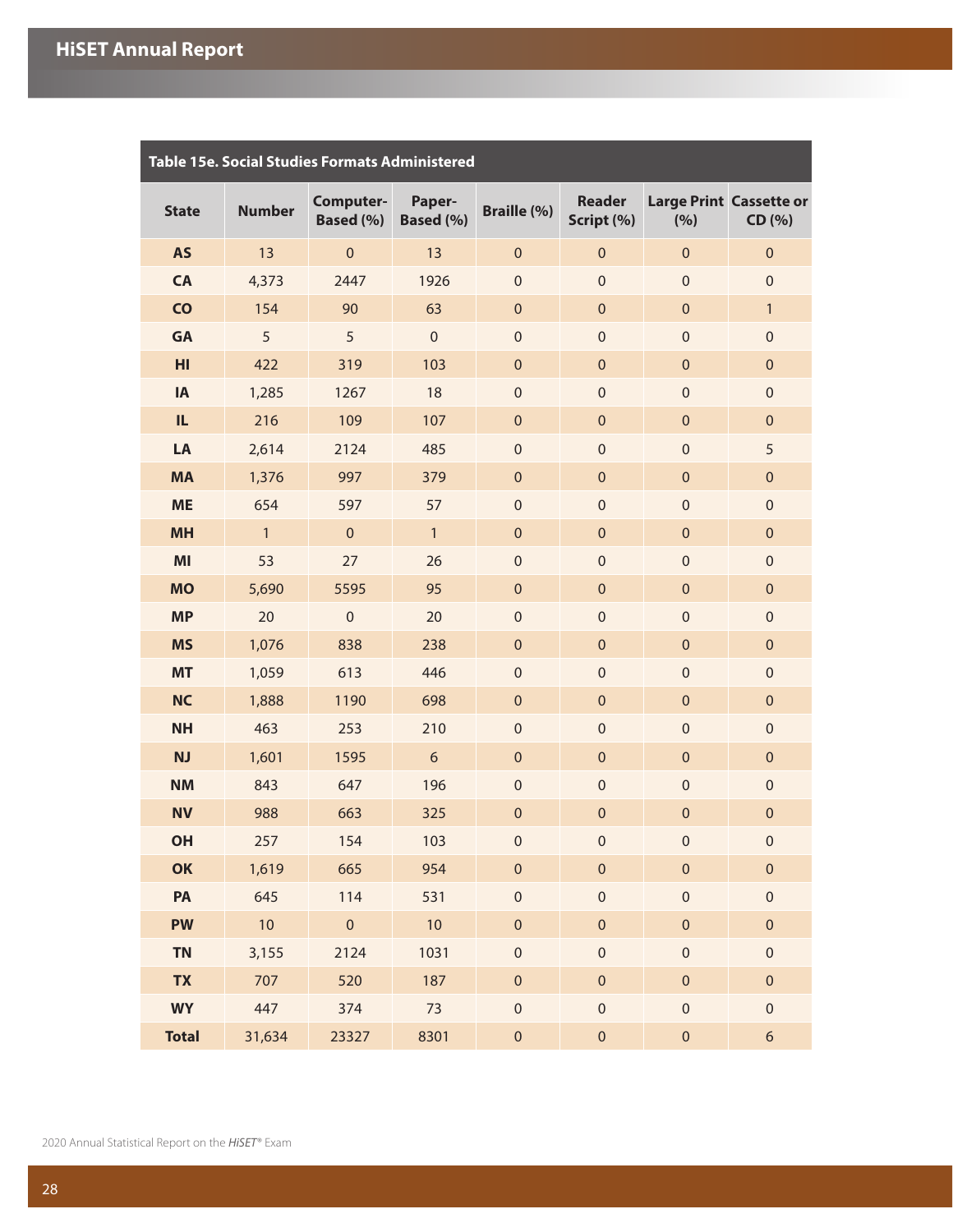<span id="page-31-0"></span>

|                | <b>Table 16. Summary Statistics for Individual Tests</b> |                |                          |                          |               |                          |                          |                |                          |                          |                  |                |                          |                |                       |           |
|----------------|----------------------------------------------------------|----------------|--------------------------|--------------------------|---------------|--------------------------|--------------------------|----------------|--------------------------|--------------------------|------------------|----------------|--------------------------|----------------|-----------------------|-----------|
|                |                                                          |                | <b>Reading</b>           |                          |               | <b>Writing</b>           |                          |                | <b>Math</b>              |                          |                  | <b>Science</b> |                          |                | <b>Social Studies</b> |           |
| <b>State</b>   | <b>Sample</b>                                            | <b>Number</b>  | Mean                     | <b>SD</b>                | <b>Number</b> | <b>Mean</b>              |                          | SD Number      | <b>Mean</b>              | <b>SD</b>                | <b>Number</b>    | <b>Mean</b>    | <b>SD</b>                | <b>Number</b>  | <b>Mean</b>           | <b>SD</b> |
| <b>AS</b>      | <b>First Attempt</b>                                     | 9              | $\overline{\phantom{a}}$ |                          | 9             | L,                       | $\overline{a}$           | 9              | $\overline{a}$           | $\overline{\phantom{a}}$ | $\mathsf 9$      | $\overline{a}$ | $\overline{\phantom{a}}$ | 9              |                       |           |
| <b>AS</b>      | <b>All Attempts</b>                                      | 14             | 5.9                      | 3.9                      | 11            | 7.3                      | 2.7                      | 10             | 7.9                      | 3.9                      | 12               | 7.5            | 4.9                      | 13             | 7.1                   | 3.8       |
| <b>CA</b>      | <b>First Attempt</b>                                     | 2,349          | 12.0                     | 4.0                      | 2,634         | 11.7                     | 3.1                      | 2,869          | 10.9                     | 4.5                      | 2,604            | 12.5           | 3.8                      | 2,465          | 14.0                  | 3.9       |
| <b>CA</b>      | <b>All Attempts</b>                                      | 5,761          | 9.9                      | 4.3                      | 4,264         | 11.0                     | 3.3                      | 4,706          | 10.0                     | 4.5                      | 4,482            | 11.2           | 4.0                      | 4,373          | 12.8                  | 4.3       |
| $\mathsf{CO}$  | <b>First Attempt</b>                                     | 72             | 14.6                     | 3.3                      | 85            | 12.8                     | 2.7                      | 92             | 12.7                     | 4.3                      | 78               | 15.5           | 3.0                      | 82             | 15.3                  | 3.7       |
| $\overline{c}$ | <b>All Attempts</b>                                      | 161            | 12.4                     | 4.2                      | 112           | 12.3                     | 3.2                      | 154            | 11.7                     | 4.6                      | 129              | 14.5           | 3.9                      | 154            | 14.2                  | 4.2       |
| GA             | <b>First Attempt</b>                                     | 5              |                          |                          | 5             | $\overline{\phantom{a}}$ | ÷,                       | 5              | $\overline{\phantom{a}}$ | $\overline{\phantom{a}}$ | 5                |                | $\overline{\phantom{a}}$ | 5              |                       |           |
| <b>GA</b>      | <b>All Attempts</b>                                      | $\overline{7}$ |                          | $\overline{\phantom{a}}$ | 6             | $\overline{a}$           | $\qquad \qquad -$        | $\overline{7}$ | ÷,                       | $\overline{\phantom{a}}$ | 6                |                | $\overline{a}$           | 5              |                       |           |
| HI             | <b>First Attempt</b>                                     | 301            | 10.7                     | 4.7                      | 307           | 10.8                     | 3.5                      | 308            | 10.6                     | 4.9                      | 308              | 11.9           | 4.2                      | 311            | 12.1                  | 4.6       |
| HI             | <b>All Attempts</b>                                      | 471            | 9.7                      | 4.7                      | 430           | 10.4                     | 3.5                      | 446            | 9.7                      | 4.9                      | 394              | 11.3           | 4.4                      | 422            | 11.5                  | 4.6       |
| IA             | <b>First Attempt</b>                                     | 820            | 14.0                     | 3.5                      | 847           | 13.2                     | 2.8                      | 858            | 13.6                     | 3.6                      | 869              | 15.0           | 3.3                      | 867            | 15.6                  | 3.4       |
| IA             | <b>All Attempts</b>                                      | 1,483          | 12.6                     | 4.1                      | 1,298         | 12.5                     | 3.1                      | 1,342          | 12.6                     | 4.2                      | 1,180            | 14.3           | 3.6                      | 1,285          | 14.7                  | 3.9       |
| IL.            | <b>First Attempt</b>                                     | 94             | 10.8                     | 4.9                      | 111           | 10.8                     | 3.5                      | 120            | 10.7                     | 4.5                      | 102              | 11.8           | 4.4                      | 95             | 12.9                  | 4.3       |
| IL             | <b>All Attempts</b>                                      | 296            | 9.1                      | 4.6                      | 192           | 10.0                     | 3.5                      | 228            | 9.7                      | 4.7                      | 207              | 10.2           | 4.5                      | 216            | 11.2                  | 4.9       |
| LA             | <b>First Attempt</b>                                     | 1,878          | 11.4                     | 4.1                      | 2,000         | 11.4                     | 3.1                      | 2,036          | 10.9                     | 4.4                      | 1,941            | 12.7           | 3.9                      | 1,914          | 13.4                  | 4.0       |
| LA             | <b>All Attempts</b>                                      | 3,288          | 9.9                      | 4.3                      | 2,764         | 10.8                     | 3.3                      | 3,111          | 9.8                      | 4.4                      | 2,594            | 11.8           | 4.1                      | 2,614          | 12.5                  | 4.3       |
| <b>MA</b>      | <b>First Attempt</b>                                     | 630            | 12.6                     | 4.1                      | 769           | 11.7                     | 3.2                      | 784            | 11.5                     | 4.7                      | 733              | 13.2           | 3.9                      | 697            | 14.1                  | 4.1       |
| <b>MA</b>      | <b>All Attempts</b>                                      | 1,828          | 9.7                      | 4.5                      | 1,336         | 10.8                     | 3.4                      | 1,438          | 10.1                     | 4.7                      | 1,364            | 11.8           | 4.3                      | 1,376          | 12.6                  | 4.5       |
| <b>ME</b>      | <b>First Attempt</b>                                     | 362            | 14.2                     | 3.5                      | 437           | 13.2                     | 3.1                      | 465            | 12.9                     | 4.4                      | 398              | 15.0           | 3.5                      | 376            | 15.7                  | 3.3       |
| <b>ME</b>      | <b>All Attempts</b>                                      | 754            | 12.7                     | 4.1                      | 643           | 12.6                     | 3.2                      | 624            | 12.1                     | 4.6                      | 660              | 14.0           | 3.8                      | 654            | 14.7                  | 3.9       |
| <b>MH</b>      | <b>First Attempt</b>                                     | $\mathbf{1}$   |                          |                          | $\mathbf{1}$  | $\overline{\phantom{a}}$ |                          | $\mathbf{1}$   | $\overline{\phantom{a}}$ | $\overline{a}$           | $\mathbf{1}$     |                | $\overline{\phantom{a}}$ | $\mathbf{1}$   |                       |           |
| <b>MH</b>      | <b>All Attempts</b>                                      | $\mathbf{1}$   |                          |                          | $\mathbf{1}$  |                          |                          | $\mathbf{1}$   |                          |                          | $\mathbf{1}$     |                |                          | $\mathbf{1}$   |                       |           |
| MI             | <b>First Attempt</b>                                     | 29             | 11.4                     | 5.1                      | 33            | 10.8                     | 4.1                      | 35             | 12.1                     | 4.5                      | 30               | 13.3           | 4.4                      | 35             | 13.4                  | 4.4       |
| MI             | <b>All Attempts</b>                                      | 59             | 9.5                      | 4.8                      | 50            | 10.5                     | 3.8                      | 49             | 10.7                     | 5.1                      | 42               | 12.5           | 4.4                      | 53             | 12.6                  | 4.7       |
| <b>MO</b>      | <b>First Attempt</b>                                     | 4,228          | 12.4                     | 4.0                      | 4,512         | 11.8                     |                          | 3.2 4,575      | 11.8                     | 4.3                      | 4,332            | 13.6           | 3.8                      | 4,301          | 14.2                  | 4.0       |
| <b>MO</b>      | <b>All Attempts</b>                                      | 6,401          | 11.2                     | 4.3                      | 5,934         | 11.2                     | 3.3                      | 6,056          | 11.0                     | 4.4                      | 5,617            | 12.9           | 4.0                      | 5,690          | 13.5                  | 4.3       |
| <b>MP</b>      | <b>First Attempt</b>                                     | $\overline{7}$ | $\blacksquare$           | $\overline{\phantom{a}}$ | $\,8\,$       | $\overline{\phantom{a}}$ | $\overline{\phantom{a}}$ | 14             | 11.8                     | 4.5                      | $\boldsymbol{7}$ | $\blacksquare$ | $\overline{\phantom{a}}$ | $\overline{7}$ |                       |           |
| <b>MP</b>      | <b>All Attempts</b>                                      | 19             | 11.8                     | 2.5                      | 19            | 11.8                     | 2.3                      | 17             | 12.4                     | 4.4                      | 18               | 12.4           | 3.1                      | 20             | 13.3                  | 3.1       |
| <b>MS</b>      | <b>First Attempt</b>                                     | 613            | 11.4                     | 3.9                      | 701           | 11.1                     | 3.0                      | 714            | 10.6                     | 4.2                      | 656              | 12.6           | 3.5                      | 634            | 13.1                  | 3.6       |
| <b>MS</b>      | <b>All Attempts</b>                                      | 1,382          | 9.4                      | 4.2                      | 1,103         | 10.5                     | 3.1                      | 1,147          | 9.6                      | 4.3                      | 1,081            | 11.4           | 3.8                      | 1,076          | 11.9                  | 4.1       |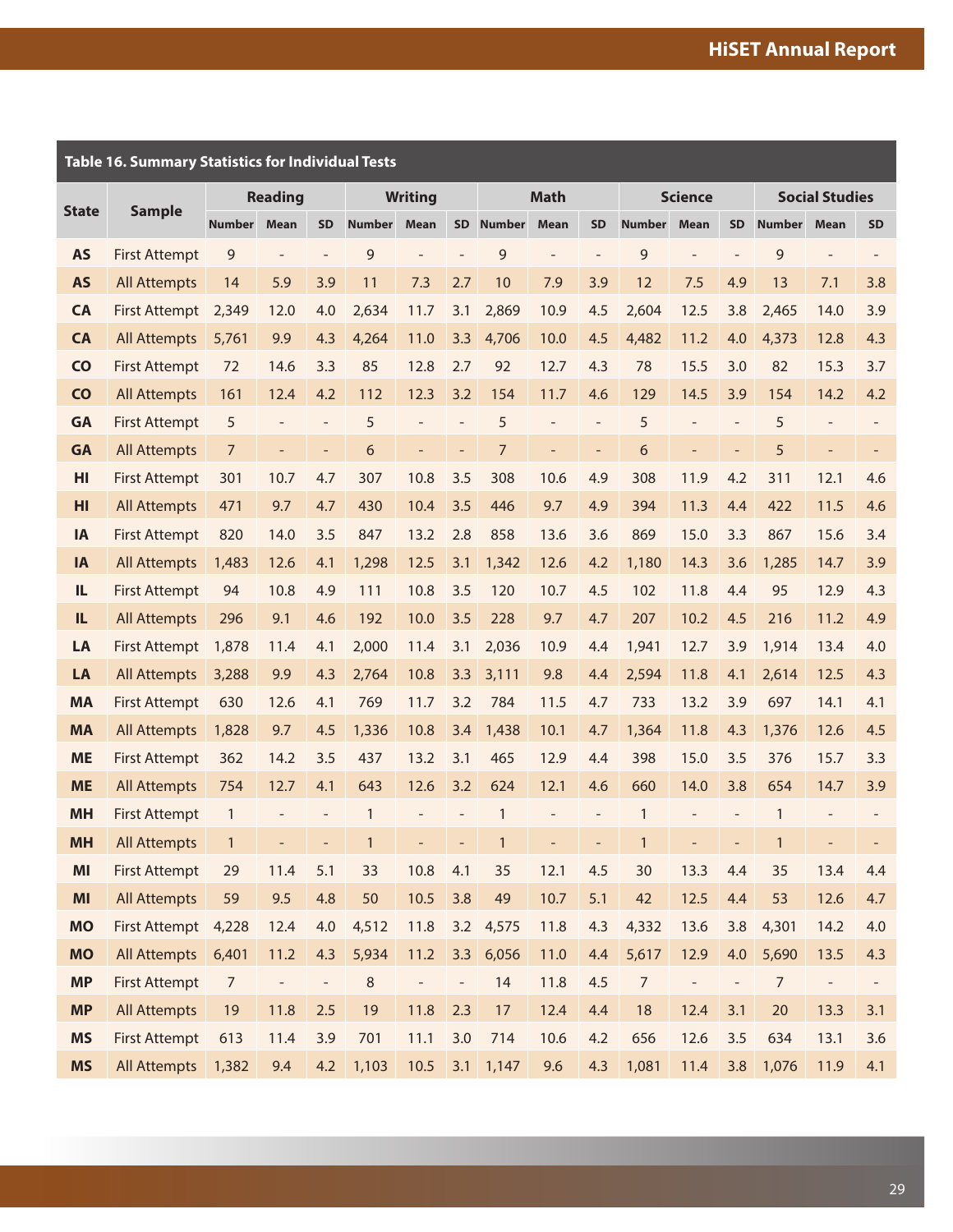|              | Table 16. Summary Statistics for Individual Tests |                   |                          |                          |               |                          |                          |            |             |                          |                |      |                          |                       |             |     |
|--------------|---------------------------------------------------|-------------------|--------------------------|--------------------------|---------------|--------------------------|--------------------------|------------|-------------|--------------------------|----------------|------|--------------------------|-----------------------|-------------|-----|
|              |                                                   |                   | <b>Reading</b>           |                          |               | <b>Writing</b>           |                          |            | <b>Math</b> |                          | <b>Science</b> |      |                          | <b>Social Studies</b> |             |     |
| <b>State</b> | <b>Sample</b>                                     | <b>Number</b>     | <b>Mean</b>              | <b>SD</b>                | <b>Number</b> | <b>Mean</b>              |                          | SD Number  | Mean        | <b>SD</b>                | <b>Number</b>  | Mean | <b>SD</b>                | <b>Number</b>         | <b>Mean</b> | SD  |
| <b>MT</b>    | <b>First Attempt</b>                              | 740               | 13.4                     | 4.0                      | 839           | 12.2                     | 3.3                      | 848        | 12.7        | 4.7                      | 778            | 14.1 | 4.1                      | 769                   | 14.6        | 4.2 |
| <b>MT</b>    | <b>All Attempts</b>                               | 1,174             | 12.3                     | 4.4                      | 1,106         | 11.8                     | 3.4                      | 1,199      | 11.7        | 4.9                      | 1,020          | 13.4 | 4.3                      | 1,059                 | 14.0        | 4.5 |
| <b>NC</b>    | <b>First Attempt</b>                              | 957               | 12.2                     | 4.0                      | 1,166         | 11.5                     | 3.1                      | 1,193      | 11.2        | 4.4                      | 1,083          | 13.3 | 3.7                      | 1,043                 | 14.0        | 3.9 |
| <b>NC</b>    | All Attempts                                      | 2,404             | 9.8                      | 4.5                      | 1,808         | 10.6                     | 3.3                      | 1,966      | 9.9         | 4.5                      | 1,871          | 11.6 | 4.3                      | 1,888                 | 12.5        | 4.4 |
| <b>NH</b>    | <b>First Attempt</b>                              | 346               | 13.7                     | 3.7                      | 368           | 13.0                     | 3.0                      | 385        | 12.9        | 4.5                      | 356            | 15.0 | 3.5                      | 348                   | 15.7        | 3.6 |
| <b>NH</b>    | <b>All Attempts</b>                               | 494               | 13.0                     | 3.9                      | 467           | 12.8                     | 3.2                      | 467        | 12.3        | 4.6                      | 442            | 14.5 | 3.8                      | 463                   | 14.9        | 4.0 |
| <b>NJ</b>    | <b>First Attempt</b>                              | 1,110             | 13.2                     | 4.1                      | 1,174         | 12.6                     | 3.4                      | 1,179      | 12.4        | 4.7                      | 1,191          | 14.0 | 4.0                      | 1,156                 | 15.1        | 3.9 |
| NJ           | <b>All Attempts</b>                               | 1,934             | 11.2                     | 4.7                      | 1,673         | 11.8                     | 3.6                      | 1,862      | 10.9        | 4.9                      | 1,633          | 12.9 | 4.4                      | 1,601                 | 14.0        | 4.4 |
| <b>NM</b>    | <b>First Attempt</b>                              | 521               | 12.1                     | 4.2                      | 565           | 11.6                     | 3.3                      | 574        | 11.2        | 4.5                      | 539            | 13.2 | 3.7                      | 541                   | 13.8        | 4.0 |
| <b>NM</b>    | <b>All Attempts</b>                               | 987               | 10.3                     | 4.5                      | 840           | 10.9                     | 3.4                      | 902        | 10.1        | 4.6                      | 793            | 12.1 | 4.1                      | 843                   | 12.6        | 4.5 |
| <b>NV</b>    | <b>First Attempt</b>                              | 692               | 12.3                     | 4.0                      | 737           | 11.7                     | 3.3                      | 755        | 11.4        | 4.5                      | 733            | 13.2 | 3.9                      | 726                   | 13.9        | 4.1 |
| <b>NV</b>    | <b>All Attempts</b>                               | 1,095             | 10.9                     | 4.4                      | 1,002         | 11.1                     | 3.4                      | 1,091      | 10.5        | 4.7                      | 960            | 12.5 | 4.1                      | 988                   | 13.2        | 4.2 |
| OH           | <b>First Attempt</b>                              | 193               | 10.7                     | 4.8                      | 200           | 10.8                     | 3.8                      | 195        | 10.8        | 4.9                      | 184            | 12.7 | 4.3                      | 178                   | 13.4        | 4.4 |
| OH           | <b>All Attempts</b>                               | 330               | 9.6                      | 4.7                      | 290           | 10.2                     | 3.6                      | 278        | 10.5        | 5.0                      | 244            | 12.1 | 4.4                      | 257                   | 12.6        | 4.6 |
| OK           | <b>First Attempt</b>                              | 1,049             | 12.3                     | 4.1                      | 1,174         | 11.5                     | 3.1                      | 1,190      | 10.8        | 4.2                      | 1,089          | 13.1 | 3.9                      | 1,095                 | 14.1        | 4.0 |
| OK           | <b>All Attempts</b>                               | 1,868             | 10.9                     | 4.4                      | 1,678         | 11.0                     | 3.1                      | 1,683      | 10.3        | 4.2                      | 1,599          | 12.4 | 4.1                      | 1,619                 | 13.5        | 4.2 |
| PA           | <b>First Attempt</b>                              | 289               | 11.5                     | 4.3                      | 350           | 11.1                     | 3.4                      | 368        | 11.9        | 4.6                      | 313            | 12.4 | 3.9                      | 308                   | 13.8        | 3.9 |
| PA           | <b>All Attempts</b>                               | 859               | 9.7                      | 4.6                      | 644           | 10.4                     | 3.5                      | 583        | 10.8        | 4.8                      | 572            | 11.3 | 4.1                      | 645                   | 12.3        | 4.4 |
| <b>PW</b>    | <b>First Attempt</b>                              | $\qquad \qquad -$ | $\overline{\phantom{m}}$ | $\overline{\phantom{a}}$ | 6             | $\overline{\phantom{0}}$ | $\overline{\phantom{a}}$ | 5          |             | $\overline{\phantom{m}}$ | 6              |      | $\overline{\phantom{a}}$ | 6                     |             |     |
| <b>PW</b>    | <b>All Attempts</b>                               | $\overline{2}$    | $\overline{\phantom{a}}$ | $\overline{\phantom{a}}$ | 7             | $\overline{\phantom{0}}$ | $\overline{\phantom{a}}$ | 13         | 9.3         | 4.8                      | 10             | 11.2 | 3.8                      | 10                    | 12.0        | 4.2 |
| <b>TN</b>    | <b>First Attempt</b>                              | 2,259             | 12.0                     | 4.2                      | 2,360         | 11.8                     | 3.3                      | 2,452      | 11.4        | 4.4                      | 2,326          | 13.0 | 3.9                      | 2,263                 | 13.9        | 4.1 |
| <b>TN</b>    | All Attempts 3,723                                |                   | 10.4                     | 4.5                      | 3,282         | 11.1                     |                          | 3.4 3,547  | 10.4        | 4.5                      | 3,159          | 12.1 | 4.1                      | 3,155                 | 12.9        | 4.4 |
| <b>TX</b>    | <b>First Attempt</b>                              | 400               | 11.3                     | 4.4                      | 462           | 10.9                     | 3.5                      | 467        | 10.4        | 4.6                      | 437            | 12.3 | 4.0                      | 429                   | 13.3        | 4.2 |
| <b>TX</b>    | <b>All Attempts</b>                               | 944               | 9.5                      | 4.4                      | 747           | 10.3                     | 3.4                      | 769        | 9.6         | 4.5                      | 684            | 11.4 | 4.1                      | 707                   | 12.4        | 4.3 |
| <b>WY</b>    | <b>First Attempt</b>                              | 333               | 13.1                     | 3.9                      | 369           | 12.4                     | 3.0                      | 371        | 12.6        | 3.9                      | 344            | 14.3 | 3.5                      | 341                   | 14.4        | 3.8 |
| <b>WY</b>    | <b>All Attempts</b>                               | 495               | 12.2                     | 4.2                      | 441           | 12.2                     | 3.1                      | 458        | 12.0        | 4.1                      | 441            | 13.8 | 3.7                      | 447                   | 14.0        | 3.8 |
| <b>Total</b> | First Attempt 20,287                              |                   | 12.3                     | 4.1                      | 22,229        | 11.8                     |                          | 3.2 22,867 | 11.5        | 4.5                      | 21,452         | 13.3 |                          | 3.9 21,002            | 14.1        | 4.0 |
| <b>Total</b> | All Attempts 38,234 10.6                          |                   |                          |                          | 4.5 32,148    | 11.1                     |                          | 3.4 34,154 | 10.5        | 4.6                      | 31,215         | 12.3 |                          | 4.2 31,634            | 13.1        | 4.4 |

\*Summary statistics were not reported when samples under 10.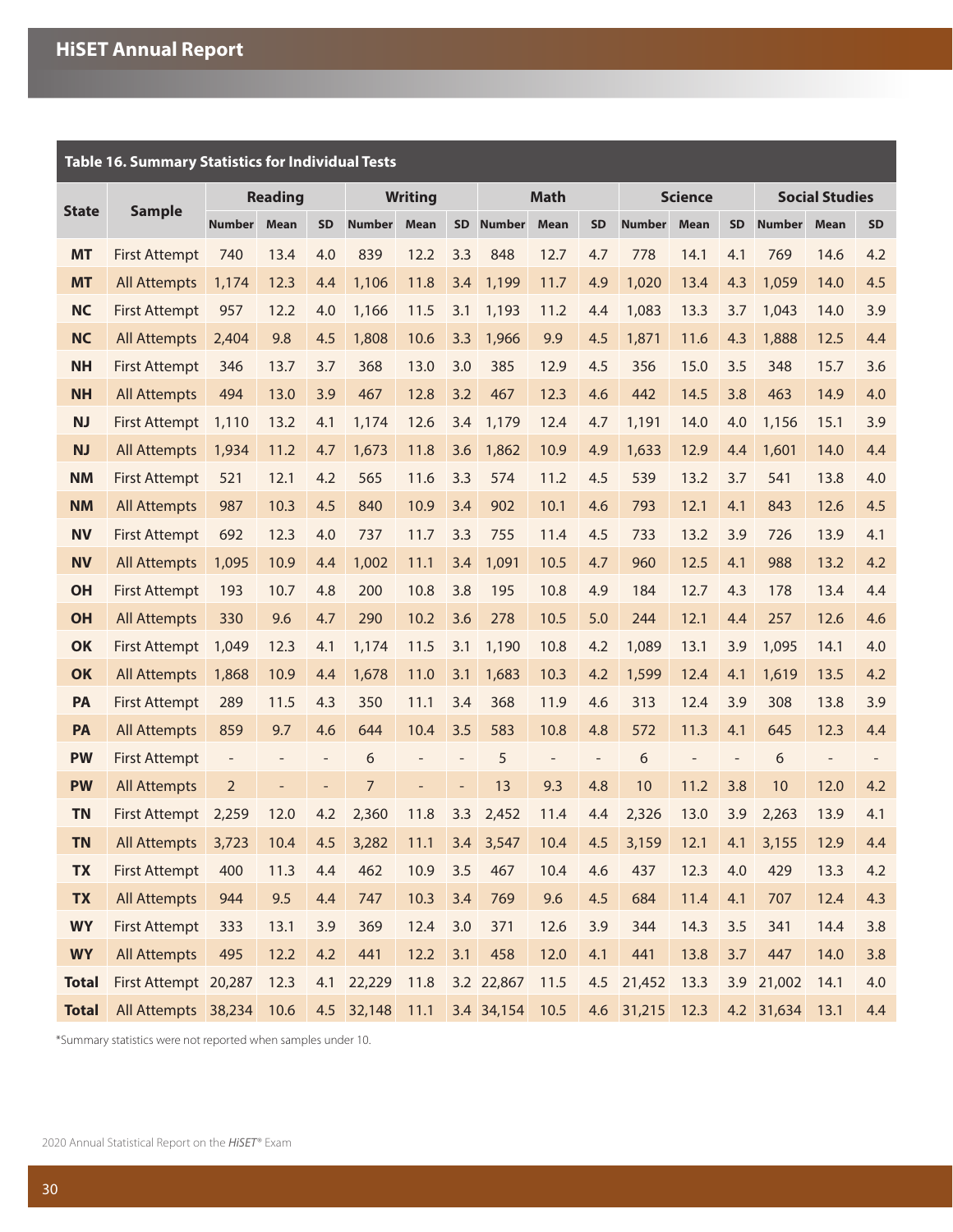<span id="page-33-0"></span>The average battery scores for the states ranged from 54.8 to 70.4 for first attempts and from 57.4 to 71.3 for best attempts. The average score for the entire population was around 62.1 for first attempts and 63.7 for best attempts.

|              |                      |               | Table 17. Summary Statistics for Examinees Completing all Five Tests (The Full Battery) |                        |
|--------------|----------------------|---------------|-----------------------------------------------------------------------------------------|------------------------|
| <b>State</b> | <b>Sample</b>        | <b>Number</b> | <b>Scaled Score Mean</b>                                                                | <b>Scaled Score SD</b> |
| <b>AS</b>    | <b>First Attempt</b> | 9             |                                                                                         |                        |
| <b>AS</b>    | <b>Best Attempt</b>  | 9             |                                                                                         |                        |
| <b>CA</b>    | <b>First Attempt</b> | 3,225         | 59.6                                                                                    | 15.8                   |
| <b>CA</b>    | <b>Best Attempt</b>  | 3,225         | 61.5                                                                                    | 14.4                   |
| CO           | <b>First Attempt</b> | 104           | 69.9                                                                                    | 13.4                   |
| <b>CO</b>    | <b>Best Attempt</b>  | 104           | 70.6                                                                                    | 12.6                   |
| <b>GA</b>    | <b>First Attempt</b> | 5             |                                                                                         |                        |
| <b>GA</b>    | <b>Best Attempt</b>  | 5             | $\blacksquare$                                                                          | ÷,                     |
| HI           | <b>First Attempt</b> | 323           | 56.3                                                                                    | 18.6                   |
| HI           | <b>Best Attempt</b>  | 323           | 58.5                                                                                    | 17.0                   |
| <b>IA</b>    | <b>First Attempt</b> | 1,003         | 70.4                                                                                    | 13.5                   |
| IA           | <b>Best Attempt</b>  | 1,003         | 71.3                                                                                    | 12.6                   |
| IL.          | <b>First Attempt</b> | 147           | 54.8                                                                                    | 17.6                   |
| IL.          | <b>Best Attempt</b>  | 147           | 57.4                                                                                    | 16.0                   |
| LA           | <b>First Attempt</b> | 2,173         | 59.2                                                                                    | 16.1                   |
| LA           | <b>Best Attempt</b>  | 2,173         | 60.5                                                                                    | 15.1                   |
| <b>MA</b>    | <b>First Attempt</b> | 927           | 61.0                                                                                    | 16.9                   |
| <b>MA</b>    | <b>Best Attempt</b>  | 927           | 62.9                                                                                    | 15.3                   |
| <b>ME</b>    | <b>First Attempt</b> | 505           | 69.9                                                                                    | 14.3                   |
| <b>ME</b>    | <b>Best Attempt</b>  | 505           | 70.9                                                                                    | 13.3                   |
| <b>MH</b>    | <b>First Attempt</b> | $\mathbf{1}$  |                                                                                         |                        |
| <b>MH</b>    | <b>Best Attempt</b>  | $\mathbf{1}$  | $\overline{\phantom{a}}$                                                                | ÷                      |
| MI           | <b>First Attempt</b> | 41            | 59.3                                                                                    | 18.8                   |
| MI           | <b>Best Attempt</b>  | 41            | 60.9                                                                                    | 17.8                   |
| <b>MO</b>    | <b>First Attempt</b> | 4,842         | 63.3                                                                                    | 16.0                   |
| <b>MO</b>    | <b>Best Attempt</b>  | 4,842         | 64.8                                                                                    | 14.7                   |
| <b>MP</b>    | <b>First Attempt</b> | 15            | 62.5                                                                                    | 11.8                   |
| <b>MP</b>    | <b>Best Attempt</b>  | 15            | 63.3                                                                                    | 11.2                   |
| <b>MS</b>    | <b>First Attempt</b> | 784           | 57.6                                                                                    | 14.5                   |
| <b>MS</b>    | <b>Best Attempt</b>  | 784           | 59.6                                                                                    | 13.2                   |
| <b>MT</b>    | <b>First Attempt</b> | 892           | 66.2                                                                                    | 17.4                   |
| <b>MT</b>    | <b>Best Attempt</b>  | 892           | 67.2                                                                                    | 16.6                   |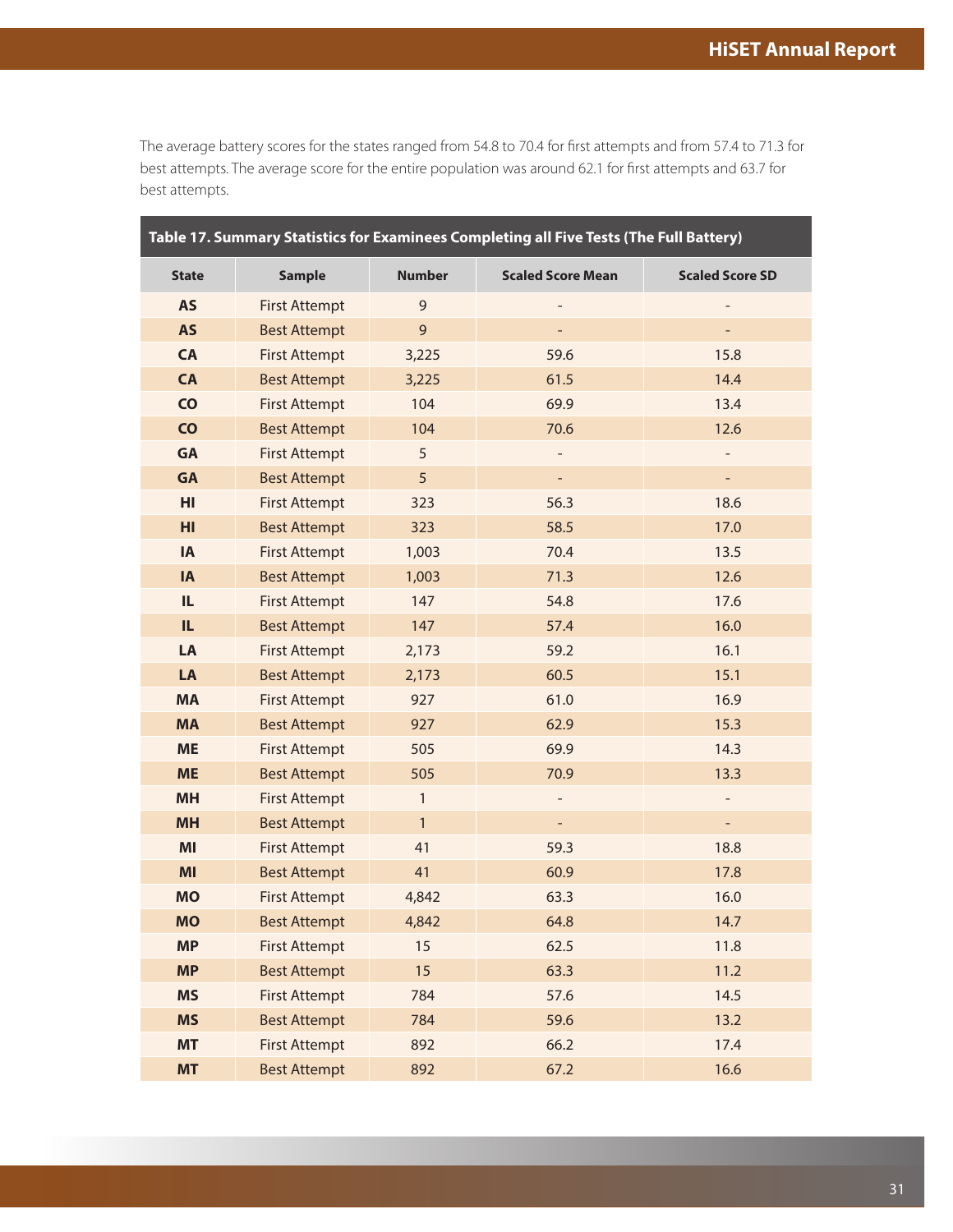|              |                      |                | Table 17. Summary Statistics for Examinees Completing all Five Tests (The Full Battery) |                          |
|--------------|----------------------|----------------|-----------------------------------------------------------------------------------------|--------------------------|
| <b>State</b> | <b>Sample</b>        | <b>Number</b>  | <b>Scaled Score Mean</b>                                                                | <b>Scaled Score SD</b>   |
| <b>NC</b>    | <b>First Attempt</b> | 1,359          | 61.0                                                                                    | 15.7                     |
| <b>NC</b>    | <b>Best Attempt</b>  | 1,359          | 62.8                                                                                    | 14.0                     |
| <b>NH</b>    | <b>First Attempt</b> | 410            | 69.0                                                                                    | 15.4                     |
| <b>NH</b>    | <b>Best Attempt</b>  | 410            | 69.8                                                                                    | 14.5                     |
| NJ           | <b>First Attempt</b> | 1,242          | 66.4                                                                                    | 17.0                     |
| <b>NJ</b>    | <b>Best Attempt</b>  | 1,242          | 68.0                                                                                    | 15.4                     |
| <b>NM</b>    | <b>First Attempt</b> | 620            | 60.9                                                                                    | 16.6                     |
| <b>NM</b>    | <b>Best Attempt</b>  | 620            | 62.8                                                                                    | 15.0                     |
| <b>NV</b>    | <b>First Attempt</b> | 802            | 62.0                                                                                    | 16.6                     |
| <b>NV</b>    | <b>Best Attempt</b>  | 802            | 63.3                                                                                    | 15.6                     |
| <b>OH</b>    | <b>First Attempt</b> | 229            | 59.2                                                                                    | 18.3                     |
| <b>OH</b>    | <b>Best Attempt</b>  | 229            | 60.4                                                                                    | 17.8                     |
| OK           | <b>First Attempt</b> | 1,301          | 61.4                                                                                    | 15.5                     |
| OK           | <b>Best Attempt</b>  | 1,301          | 63.2                                                                                    | 14.1                     |
| PA           | <b>First Attempt</b> | 426            | 59.4                                                                                    | 16.1                     |
| PA           | <b>Best Attempt</b>  | 426            | 62.1                                                                                    | 14.4                     |
| <b>PW</b>    | <b>First Attempt</b> | 6              | $\overline{\phantom{0}}$                                                                | $\overline{\phantom{0}}$ |
| <b>PW</b>    | <b>Best Attempt</b>  | $6\phantom{a}$ |                                                                                         |                          |
| <b>TN</b>    | <b>First Attempt</b> | 2,592          | 61.4                                                                                    | 16.4                     |
| <b>TN</b>    | <b>Best Attempt</b>  | 2,592          | 63.0                                                                                    | 15.1                     |
| <b>TX</b>    | <b>First Attempt</b> | 540            | 57.2                                                                                    | 16.6                     |
| <b>TX</b>    | <b>Best Attempt</b>  | 540            | 59.6                                                                                    | 15.0                     |
| <b>WY</b>    | <b>First Attempt</b> | 392            | 66.3                                                                                    | 15.1                     |
| <b>WY</b>    | <b>Best Attempt</b>  | 392            | 67.2                                                                                    | 14.1                     |
| <b>Total</b> | <b>First Attempt</b> | 24,915         | 62.1                                                                                    | 16.4                     |
| <b>Total</b> | <b>Best Attempt</b>  | 24,915         | 63.7                                                                                    | 15.1                     |

\*Summary statistics were not reported when samples under 10.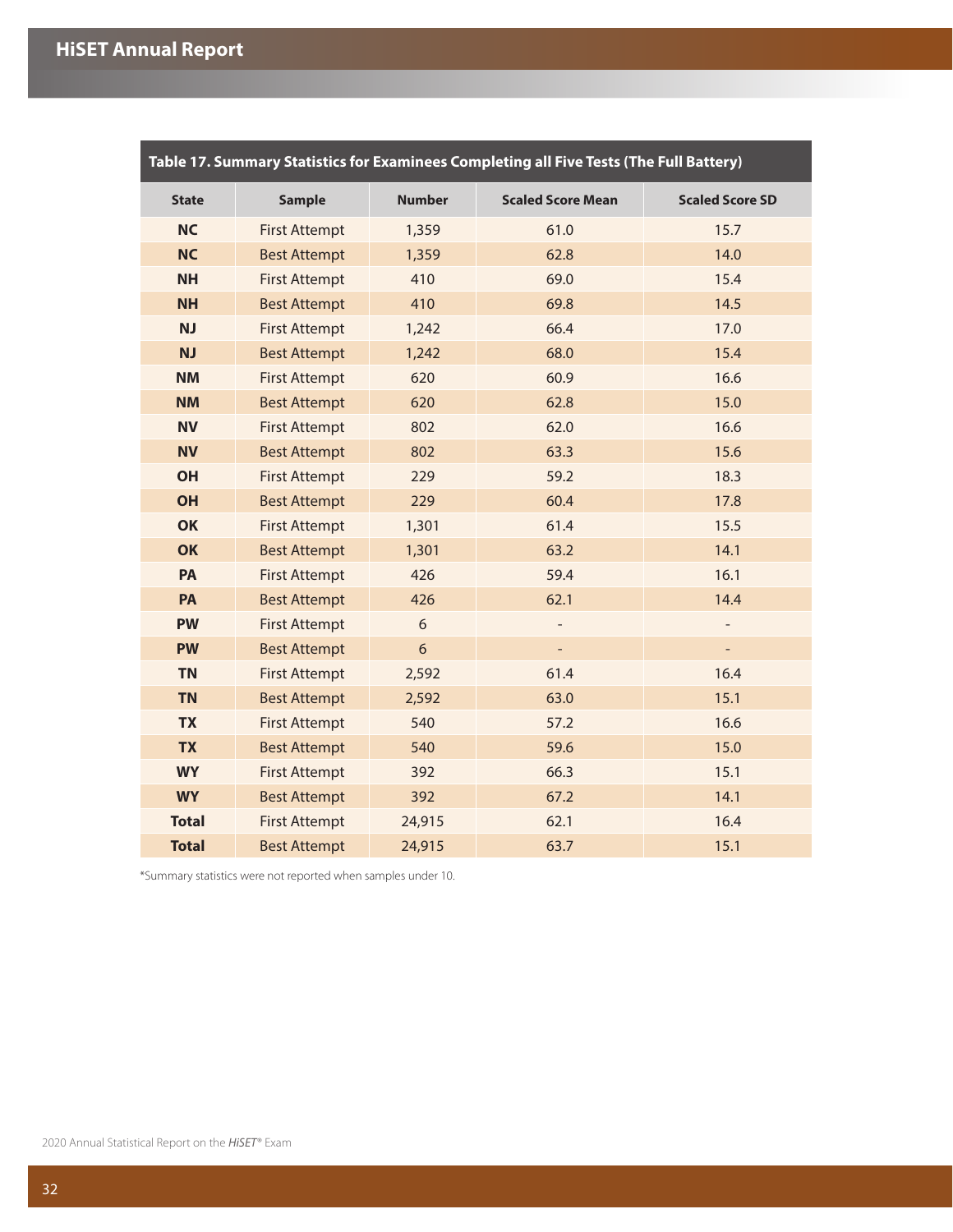<span id="page-35-0"></span>The fields following table contain: Technical School (TECH), Two-Year College (2-Yr College), Four-Year College (4-Yr College), Get a Job, Keep Current Job, Role Model, Satisfaction (SAT), Public Assist, Military (MIL), Early Release, Court Order, and Other.

| Table 18. Passers with Reported Reason for Testing |                |                                |                             |                                 |                                 |                     |                                         |                          |                          |                                       |                          |                                       |                                     |                          |
|----------------------------------------------------|----------------|--------------------------------|-----------------------------|---------------------------------|---------------------------------|---------------------|-----------------------------------------|--------------------------|--------------------------|---------------------------------------|--------------------------|---------------------------------------|-------------------------------------|--------------------------|
| <b>State</b>                                       | <b>Number</b>  | <b>Response</b><br>Rate<br>(%) | <b>TECH</b><br>(%)          | $2-Yr$<br><b>College</b><br>(%) | $4-Yr$<br><b>College</b><br>(%) | Get a<br>Job<br>(%) | <b>Keep</b><br><b>Current</b><br>Job(%) | <b>RM</b><br>(%)         | <b>SAT</b><br>(%)        | <b>Public</b><br><b>Assist</b><br>(%) | <b>MIL</b><br>(%)        | <b>Early</b><br><b>Release</b><br>(%) | <b>Court</b><br><b>Order</b><br>(%) | <b>Other</b><br>(%)      |
| <b>AS</b>                                          | $\mathbf{1}$   | $\overline{\phantom{a}}$       |                             |                                 |                                 | $\qquad \qquad -$   |                                         |                          |                          | $\overline{a}$                        |                          | $\overline{\phantom{0}}$              |                                     |                          |
| <b>CA</b>                                          | 1,143          | 62.6                           | 16.4                        | 18.5                            | 18.8                            | 15.3                | 1.8                                     | 2.9                      | 14.2                     | 0.3                                   | 3.2                      | 1.0                                   | 0.3                                 | 7.3                      |
| <b>CO</b>                                          | 68             | 85.0                           | 20.6                        | 13.2                            | 10.3                            | 13.2                | 1.5                                     | 5.9                      | 17.6                     | 0.0                                   | 4.4                      | 1.5                                   | 0.0                                 | 11.8                     |
| <b>GA</b>                                          | $\overline{3}$ | $\overline{\phantom{a}}$       | $\overline{\phantom{a}}$    | $\overline{\phantom{a}}$        | $\overline{a}$                  | $\overline{a}$      | $\overline{\phantom{a}}$                | $\overline{\phantom{a}}$ |                          | $\overline{a}$                        | $\overline{\phantom{a}}$ | $\qquad \qquad -$                     | $\overline{\phantom{a}}$            | $\overline{\phantom{a}}$ |
| HI                                                 | 117            | 68.4                           | 9.4                         | 16.2                            | 17.9                            | 10.3                | 0.9                                     | 3.4                      | 17.1                     | 0.0                                   | 5.1                      | 3.4                                   | 2.6                                 | 13.7                     |
| <b>IA</b>                                          | 552            | 67.2                           | 11.2                        | 16.1                            | 13.0                            | 16.7                | 1.4                                     | 5.4                      | 22.3                     | 0.2                                   | 3.6                      | 0.2                                   | 0.9                                 | 8.9                      |
| IL.                                                | 53             | 80.3                           | 15.1                        | 30.2                            | 18.9                            | 13.2                | 1.9                                     | 0.0                      | 9.4                      | 0.0                                   | 5.7                      | 0.0                                   | 1.9                                 | 3.8                      |
| LA                                                 | 651            | 54.1                           | 20.9                        | 16.3                            | 15.5                            | 15.2                | 0.6                                     | 3.5                      | 15.1                     | 0.0                                   | 5.1                      | 0.2                                   | 1.2                                 | 6.5                      |
| <b>MA</b>                                          | 357            | 65.4                           | 14.3                        | 16.5                            | 23.8                            | 14.0                | 1.7                                     | 2.2                      | 17.9                     | 0.0                                   | 3.6                      | 0.6                                   | 0.0                                 | 5.3                      |
| <b>ME</b>                                          | 235            | 60.1                           | 11.1                        | 17.9                            | 14.9                            | 18.3                | 0.9                                     | 4.3                      | 19.6                     | 0.4                                   | 4.7                      | 1.7                                   | 0.0                                 | 6.4                      |
| <b>MH</b>                                          | $\mathbf{1}$   | $\blacksquare$                 |                             | $\overline{\phantom{a}}$        | $\overline{\phantom{a}}$        |                     | $\equiv$                                | $\overline{\phantom{a}}$ | $\overline{\phantom{a}}$ | -                                     | $\overline{\phantom{a}}$ | $\overline{\phantom{a}}$              | $\overline{\phantom{a}}$            | $\blacksquare$           |
| MI                                                 | 18             | 78.3                           | 22.2                        | 5.6                             | 16.7                            | 16.7                | 11.1                                    | 0.0                      | 22.2                     | 0.0                                   | 0.0                      | 0.0                                   | 0.0                                 | 5.6                      |
| <b>MO</b>                                          | 1,651          | 51.8                           | 13.3                        | 15.1                            | 14.5                            | 14.4                | 2.4                                     | 3.3                      | 16.8                     | 0.1                                   | 4.3                      | 2.8                                   | 1.6                                 | 11.3                     |
| <b>MP</b>                                          | 10             | 90.9                           | 0.0                         | 20.0                            | 30.0                            | 10.0                | 0.0                                     | 10.0                     | 30.0                     | 0.0                                   | 0.0                      | 0.0                                   | 0.0                                 | 0.0                      |
| <b>MS</b>                                          | 243            | 57.7                           | 14.0                        | 31.3                            | 16.0                            | 10.3                | 0.4                                     | 3.3                      | 9.9                      | 0.0                                   | 5.3                      | 0.8                                   | 2.5                                 | 6.2                      |
| <b>MT</b>                                          | 396            | 63.1                           | 12.1                        | 9.8                             | 17.7                            | 16.9                | 2.0                                     | 2.0                      | 21.7                     | 0.8                                   | 5.8                      | 0.3                                   | 1.0                                 | 9.8                      |
| <b>NC</b>                                          | 478            | 58.6                           | 13.8                        | 20.7                            | 13.8                            | 13.2                | 1.3                                     | 4.6                      | 21.3                     | 0.4                                   | 3.8                      | 0.2                                   | 0.4                                 | 6.5                      |
| <b>NH</b>                                          | 244            | 77.0                           | 15.2                        | 14.8                            | 13.5                            | 13.1                | 2.9                                     | 1.2                      | 18.4                     | 0.0                                   | 3.3                      | 3.7                                   | 0.4                                 | 13.5                     |
| <b>NJ</b>                                          | 729            | 86.7                           | 14.5                        | 18.5                            | 22.9                            | 10.7                | 2.6                                     | 2.3                      | 15.1                     | 0.0                                   | 4.3                      | 0.5                                   | 0.8                                 | 7.7                      |
| <b>NM</b>                                          | 269            | 75.4                           | 10.0                        | 14.9                            | 18.2                            | 12.6                | 2.6                                     | 1.9                      | 19.3                     | 0.0                                   | 6.3                      | 2.6                                   | 0.7                                 | 10.8                     |
| <b>NV</b>                                          | 287            | 57.9                           | 11.8                        | 11.1                            | 18.1                            | 19.2                | 1.7                                     | 2.4                      | 16.4                     | 0.3                                   | 5.2                      | 2.8                                   | 1.0                                 | 9.8                      |
| OH                                                 | 85             | 66.4                           | 22.4                        | 12.9                            | 14.1                            | 16.5                | 3.5                                     | 3.5                      | 20.0                     | 0.0                                   | 1.2                      | 0.0                                   | 2.4                                 | 3.5                      |
| <b>OK</b>                                          | 433            | 56.5                           | 18.0                        | 9.7                             | 15.0                            | 14.5                | 2.3                                     | 5.8                      | 22.9                     | 0.0                                   | 2.8                      | 1.8                                   | 0.9                                 | 6.2                      |
| PA                                                 | 155            | 66.5                           | 11.0                        | 15.5                            | 20.0                            | 11.0                | 1.9                                     | 3.9                      | 23.9                     | 0.0                                   | 3.9                      | 0.6                                   | 3.2                                 | 5.2                      |
| <b>PW</b>                                          | 3 <sup>7</sup> | $\omega_{\rm c}$               | $\mathcal{L}_{\mathcal{A}}$ | $\blacksquare$                  | $\omega_{\rm c}$                | $\equiv$            | $\equiv$                                |                          |                          | $\overline{\phantom{a}}$              | $\overline{\phantom{a}}$ | $\blacksquare$                        | $\equiv$                            | $\equiv$                 |
| <b>TN</b>                                          | 533            | 34.2                           | 21.2                        | 15.9                            | 15.6                            | 13.3                | 2.4                                     | 3.6                      | 13.9                     | 0.0                                   | 4.1                      | 0.4                                   | 0.8                                 | 8.8                      |
| <b>TX</b>                                          | 199            | 74.0                           | 15.1                        | 21.6                            | 14.1                            | 15.6                | 3.5                                     | 4.5                      | 14.1                     | 0.0                                   | 4.0                      | 1.0                                   | 0.5                                 | 6.0                      |
| <b>WY</b>                                          | 182            | 59.9                           | 12.1                        | 14.3                            | 11.5                            | 7.7                 | 0.5                                     | 3.8                      | 28.0                     | 0.5                                   | 4.9                      | 0.0                                   | 4.9                                 | 11.5                     |
| <b>Total</b>                                       | 9,096          | 58.8                           | 14.9                        | 16.4                            | 16.6                            | 14.2                | 1.9                                     | 3.4                      | 17.5                     | 0.2                                   | 4.2                      | 1.3                                   | 1.0                                 | 8.5                      |

\*Percentages were not reported when samples under 10.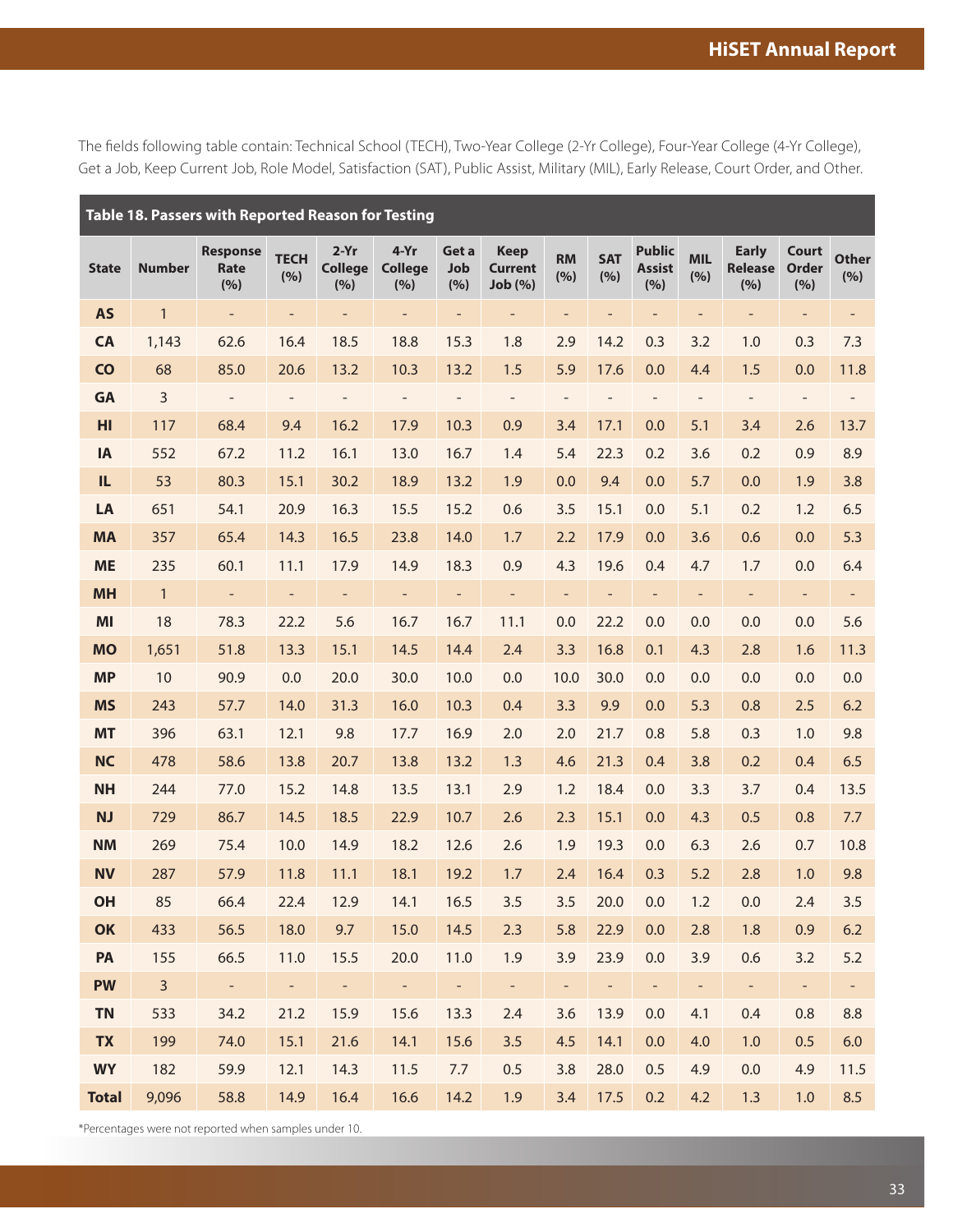<span id="page-36-0"></span>

| <b>Table 19. Summary Statistics for Passers</b> |                |                          |                          |                     |                          |                          |                          |                |                          |                                 |                          |                          |                          |
|-------------------------------------------------|----------------|--------------------------|--------------------------|---------------------|--------------------------|--------------------------|--------------------------|----------------|--------------------------|---------------------------------|--------------------------|--------------------------|--------------------------|
| <b>State</b>                                    | <b>Number</b>  | <b>Reading</b>           |                          | <b>Writing</b>      |                          | <b>Math</b>              |                          | <b>Science</b> |                          | <b>Social</b><br><b>Studies</b> |                          | <b>Battery</b>           |                          |
|                                                 |                | <b>Mean</b>              | <b>SD</b>                | <b>Mean</b>         | <b>SD</b>                | <b>Mean</b>              | <b>SD</b>                | <b>Mean</b>    | <b>SD</b>                | <b>Mean</b>                     | <b>SD</b>                | <b>Mean</b>              | <b>SD</b>                |
| <b>AS</b>                                       | $\mathbf{1}$   | $\overline{\phantom{a}}$ | $\qquad \qquad -$        | $\overline{a}$      | $\overline{\phantom{a}}$ |                          | $\overline{\phantom{a}}$ |                | $\overline{\phantom{a}}$ |                                 | $\qquad \qquad -$        |                          | $\overline{\phantom{0}}$ |
| <b>CA</b>                                       | 1,827          | 13.5                     | 3.0                      | 13.0                | 2.4                      | 13.2                     | 3.3                      | 14.1           | 3.1                      | 15.4                            | 3.1                      | 69.1                     | 11.5                     |
| CO                                              | 80             | 14.6                     | 2.9                      | 13.4                | 2.5                      | 14.3                     | 3.4                      | 15.7           | 2.7                      | 16.1                            | 3.2                      | 74.1                     | 11.0                     |
| <b>GA</b>                                       | $\overline{3}$ | $\blacksquare$           | $\overline{\phantom{a}}$ | $\qquad \qquad -$   | $\overline{\phantom{a}}$ | $\overline{\phantom{0}}$ | $\overline{\phantom{a}}$ | ÷              | $\overline{\phantom{a}}$ | $\overline{\phantom{0}}$        | $\overline{\phantom{a}}$ | $\overline{\phantom{a}}$ | ÷                        |
| HI                                              | 171            | 13.7                     | 3.1                      | 13.0                | 2.3                      | 13.6                     | 3.4                      | 14.4           | 2.8                      | 14.8                            | 3.3                      | 69.5                     | 11.2                     |
| IA                                              | 822            | 14.5                     | 3.0                      | 13.7                | 2.4                      | 14.3                     | 3.1                      | 15.5           | 2.8                      | 16.2                            | 2.9                      | 74.3                     | 10.9                     |
| IL                                              | 66             | 13.6                     | 3.5                      | 13.1                | 2.6                      | 13.6                     | 3.2                      | 14.3           | 3.3                      | 15.1                            | 3.3                      | 69.8                     | 12.2                     |
| LA                                              | 1,204          | 13.5                     | 3.0                      | 13.0                | 2.4                      | 13.3                     | 3.1                      | 14.6           | 3.0                      | 15.3                            | 3.0                      | 69.7                     | 11.2                     |
| <b>MA</b>                                       | 546            | 14.0                     | 3.2                      | 13.0                | 2.7                      | 13.7                     | 3.4                      | 14.9           | 3.1                      | 15.7                            | 3.1                      | 71.3                     | 12.1                     |
| <b>ME</b>                                       | 391            | 14.7                     | 2.9                      | 13.8                | 2.5                      | 14.2                     | 3.4                      | 15.7           | 2.9                      | 16.2                            | 2.9                      | 74.7                     | 11.5                     |
| <b>MH</b>                                       | $\mathbf{1}$   | $\overline{\phantom{a}}$ | $\qquad \qquad -$        | $\qquad \qquad -$   | $\overline{\phantom{a}}$ | $\qquad \qquad -$        | $\overline{\phantom{a}}$ | $\overline{a}$ | $\qquad \qquad -$        | $\overline{\phantom{a}}$        | $\qquad \qquad -$        | $\qquad \qquad -$        | $\overline{\phantom{0}}$ |
| MI                                              | 23             | 13.7                     | 3.5                      | 13.2                | 2.6                      | 14.1                     | 3.2                      | 15.2           | 3.2                      | 15.5                            | 3.0                      | 71.7                     | 12.6                     |
| <b>MO</b>                                       | 3,189          | 13.9                     | 3.0                      | 13.0                | 2.5                      | 13.7                     | 3.2                      | 15.0           | 2.9                      | 15.6                            | 3.0                      | 71.3                     | 11.3                     |
| <b>MP</b>                                       | 11             | 13.4                     | 2.7                      | 13.3                | 2.5                      | 12.7                     | 3.1                      | 13.5           | 2.4                      | 14.4                            | 2.1                      | 67.2                     | 8.7                      |
| <b>MS</b>                                       | 421            | 13.0                     | 3.0                      | 12.5                | 2.4                      | 12.8                     | 3.0                      | 14.1           | 2.8                      | 14.6                            | 3.0                      | 67.0                     | 10.8                     |
| <b>MT</b>                                       | 628            | 14.7                     | 2.9                      | 13.4                | 2.5                      | 14.7                     | 3.3                      | 15.6           | 2.8                      | 16.1                            | 3.0                      | 74.5                     | 11.4                     |
| <b>NC</b>                                       | 816            | 13.7                     | 3.0                      | 12.7                | 2.5                      | 13.4                     | 3.3                      | 14.8           | 2.9                      | 15.5                            | 3.0                      | 70.1                     | 11.3                     |
| <b>NH</b>                                       | 317            | 14.5                     | 3.0                      | 13.7                | 2.6                      | 14.2                     | 3.6                      | 15.8           | 3.0                      | 16.2                            | 3.2                      | 74.3                     | 12.3                     |
| <b>NJ</b>                                       | 841            | 14.5                     | 3.2                      | 13.9                | 2.6                      | 14.3                     | 3.5                      | 15.4           | 3.2                      | 16.2                            | 3.2                      | 74.3                     | 12.4                     |
| <b>NM</b>                                       | 357            | 14.0                     | 3.0                      | 13.1                | 2.6                      | 13.6                     | 3.4                      | 14.8           | 3.0                      | 15.5                            | 3.0                      | 71.0                     | 11.9                     |
| <b>NV</b>                                       | 496            | 14.0                     | 3.0                      | 13.2                | 2.5                      | 13.7                     | 3.3                      | 14.9           | 3.0                      | 15.5                            | 3.1                      | 71.2                     | 11.4                     |
| OH                                              | 128            | 13.8                     | 2.9                      | 13.2                | 2.5                      | 13.6                     | 3.6                      | 15.1           | 3.1                      | 15.7                            | 3.2                      | 71.3                     | 11.7                     |
| OK                                              | 767            | 14.1                     | 2.8                      | 12.9                | 2.4                      | 12.9                     | 3.0                      | 14.8           | 2.9                      | 15.7                            | 2.9                      | 70.3                     | 10.6                     |
| PA                                              | 233            | 13.4                     | 3.2                      | 12.7                | 2.5                      | 14.1                     | 3.5                      | 14.2           | 3.2                      | 15.1                            | 3.2                      | 69.5                     | 12.1                     |
| <b>PW</b>                                       | $\overline{3}$ | $\omega_{\rm c}$         | $\sim$                   | $\omega_{\rm{eff}}$ | $\sim$                   | $\omega_{\rm{eff}}$      | $\overline{\phantom{a}}$ | $\pm$          | $\sim$                   | $\sim$ $ \sim$                  | $\overline{\phantom{a}}$ | $\sim$ $-$               | $\sim$ $ \sim$           |
| <b>TN</b>                                       | 1,557          | 13.8                     | 3.1                      | 13.3                | 2.5                      | 13.6                     | 3.3                      | 14.6           | 3.0                      | 15.5                            | 3.0                      | 70.8                     | 11.4                     |
| <b>TX</b>                                       | 269            | 13.6                     | 3.0                      | 12.9                | 2.5                      | 13.4                     | 3.3                      | 14.3           | 3.2                      | 15.3                            | 3.0                      | 69.6                     | 11.4                     |
| <b>WY</b>                                       | 304            | 14.1                     | 3.1                      | 13.4                | 2.4                      | 13.7                     | 3.1                      | 15.1           | 2.8                      | 15.5                            | 3.1                      | 71.8                     | 11.3                     |
| <b>Total</b>                                    | 15,472         | 13.9                     | 3.1                      | 13.1                |                          | $2.5$ 13.7               | 3.3                      | 14.8           | 3.0                      | 15.6                            | 3.1                      | 71.2                     | 11.6                     |

\*Summary statistics were not reported when samples under 10.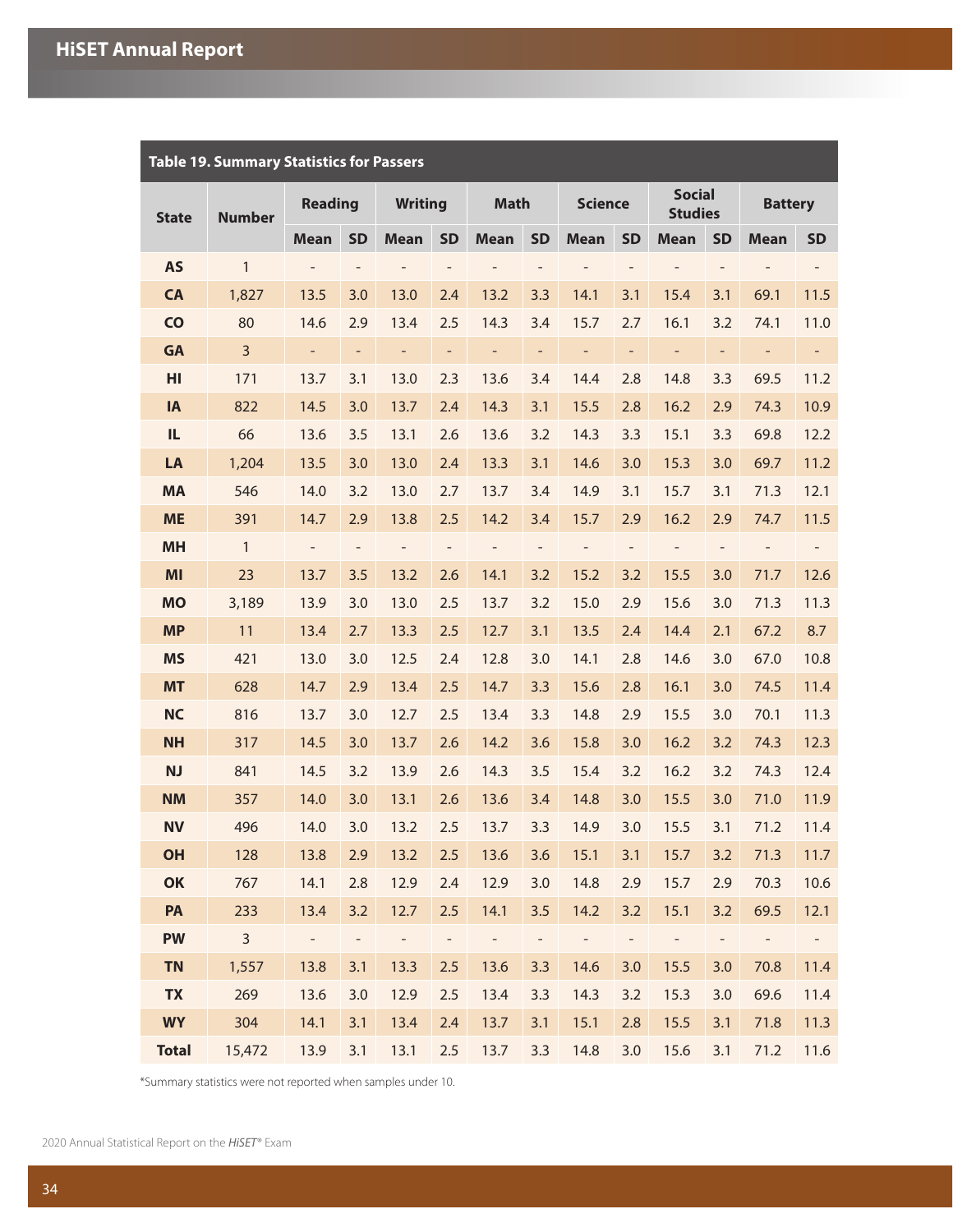<span id="page-37-0"></span>In the following table, actual ages are always rounded down to the nearest whole year, e.g., 24 years and 8 months is rounded down to 24 years.

|               | <b>Table 20. Passing Rates by Age</b> |                 |                  |                 |                 |                             |                 |                 |                          |
|---------------|---------------------------------------|-----------------|------------------|-----------------|-----------------|-----------------------------|-----------------|-----------------|--------------------------|
| <b>State</b>  | <b>Passing</b><br><b>Rate (%)</b>     | 16 to 18<br>(%) | 19 to 24<br>(%)  | 25 to 29<br>(%) | 30 to 34<br>(%) | 35 to 39<br>(%)             | 40 to 49<br>(%) | 50 to 59<br>(%) | $60 + (%)$               |
| <b>AS</b>     | 11.1                                  | 0.0             | 33.3             | 0.0             | 0.0             | $\overline{\phantom{a}}$    | 0.0             |                 |                          |
| <b>CA</b>     | 56.7                                  | 74.0            | 64.3             | 62.0            | 55.1            | 50.1                        | 43.2            | 37.8            | 39.5                     |
| $\mathsf{CO}$ | 76.9                                  | 86.7            | 68.3             | 90.0            | 87.5            | 85.7                        | 75.0            | 0.0             | 100.0                    |
| <b>GA</b>     | 60.0                                  | 50.0            | 100.0            |                 | $\equiv$        |                             | $\equiv$        |                 | $\blacksquare$           |
| HI            | 52.9                                  | 55.0            | 59.4             | 43.8            | 47.8            | 54.5                        | 35.3            | 16.7            | 0.0                      |
| <b>IA</b>     | 82.0                                  | 82.4            | 87.4             | 83.5            | 77.0            | 65.1                        | 76.4            | 50.0            | 0.0                      |
| IL.           | 44.9                                  | 26.5            | 61.7             | 47.1            | 56.3            | 46.2                        | 33.3            | 20.0            | 0.0                      |
| LA            | 55.4                                  | 64.1            | 58.5             | 51.0            | 51.9            | 41.1                        | 37.9            | 26.7            | 40.0                     |
| <b>MA</b>     | 58.9                                  | 79.4            | 61.8             | 58.2            | 55.1            | 39.4                        | 36.5            | 44.0            | 80.0                     |
| <b>ME</b>     | 77.4                                  | 85.0            | 80.5             | 74.5            | 58.8            | 59.4                        | 64.7            | 25.0            |                          |
| <b>MH</b>     | 100.0                                 | 100.0           | $\omega_{\rm c}$ | $\sim$          | $\sim$          | $\sim$ $-$                  | $\sim$          |                 | $\overline{\phantom{a}}$ |
| MI            | 56.1                                  | 100.0           | 69.2             | 37.5            | 50.0            | 50.0                        | 0.0             |                 | 0.0                      |
| <b>MO</b>     | 65.9                                  | 67.9            | 61.9             | 69.9            | 71.4            | 67.1                        | 62.1            | 48.7            | 38.5                     |
| <b>MP</b>     | 73.3                                  | 100.0           | 80.0             | 50.0            | $\equiv$        | $\mathcal{L}_{\mathcal{A}}$ | 0.0             | $\equiv$        | $\blacksquare$           |
| <b>MS</b>     | 53.7                                  | 62.8            | 61.3             | 46.0            | 47.5            | 40.7                        | 33.8            | 17.6            | 50.0                     |
| <b>MT</b>     | 70.4                                  | 75.1            | 68.1             | 73.5            | 62.1            | 50.0                        | 72.0            | 50.0            | 33.3                     |
| <b>NC</b>     | 60.0                                  | 66.8            | 66.7             | 58.4            | 58.2            | 56.0                        | 39.5            | 20.5            | 22.2                     |
| <b>NH</b>     | 77.3                                  | 81.7            | 81.3             | 59.1            | 63.6            | 61.5                        | 52.9            | 50.0            | 100.0                    |
| <b>NJ</b>     | 67.7                                  | 78.4            | 71.2             | 66.9            | 56.7            | 55.2                        | 58.3            | 40.0            | 33.3                     |
| <b>NM</b>     | 57.6                                  | 73.7            | 58.5             | 51.4            | 43.3            | 53.5                        | 39.0            | 42.9            | 0.0                      |
| <b>NV</b>     | 61.8                                  | 72.7            | 60.3             | 52.1            | 60.8            | 61.5                        | 46.0            | 61.5            | 0.0                      |
| OH            | 55.9                                  | 75.0            | 62.1             | 49.2            | 53.8            | 50.0                        | 52.0            | 50.0            | 100.0                    |
| OK            | 59.0                                  | 73.1            | 67.1             | 61.2            | 58.6            | 45.3                        | 46.3            | 50.0            | 54.5                     |
| PA            | 54.8                                  | 65.6            | 70.7             | 53.1            | 45.1            | 47.1                        | 44.2            | 46.4            | 33.3                     |
| <b>PW</b>     | 50.0                                  | $\sim 10^{-10}$ | 60.0             | 0.0             | $\sim$ $-$      | $\sim 10^{-10}$             | $\sim 10^{-10}$ | $\sim 10^{-10}$ | $\sim 10^{-1}$           |
| <b>TN</b>     | 60.1                                  | 65.8            | 67.6             | 59.1            | 50.0            | 53.9                        | 46.9            | 37.1            | 50.0                     |
| <b>TX</b>     | 49.8                                  | 44.2            | 57.5             | 56.6            | 48.9            | 55.8                        | 35.7            | 29.4            | 40.0                     |
| <b>WY</b>     | 77.6                                  | 83.5            | 73.8             | 72.0            | 77.5            | 84.2                        | 78.9            | 50.0            | 66.7                     |
| <b>Total</b>  | 62.1                                  | 69.5            | 66.0             | 61.3            | 57.5            | 53.0                        | 47.3            | 39.3            | 40.0                     |

− denotes no examinees in the category.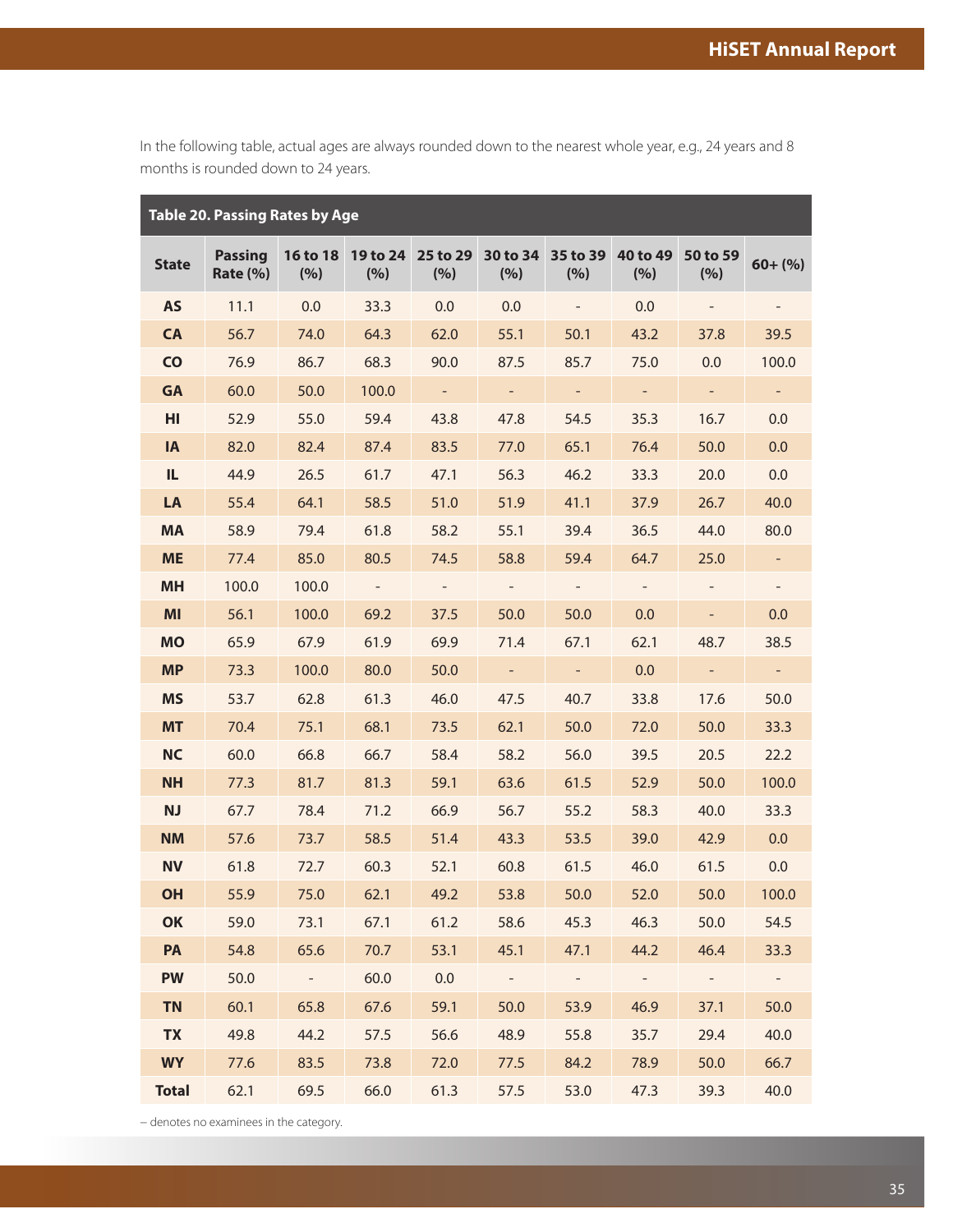| <b>Table 21. Passing Rates by Gender</b> |                            |                          |                      |  |  |  |  |  |
|------------------------------------------|----------------------------|--------------------------|----------------------|--|--|--|--|--|
| <b>State</b>                             | <b>Passing Rate</b><br>(%) | <b>Male</b><br>(%)       | <b>Female</b><br>(%) |  |  |  |  |  |
| <b>AS</b>                                | 11.1                       | 100.0                    | 0.0                  |  |  |  |  |  |
| CA                                       | 56.7                       | 60.4                     | 53.6                 |  |  |  |  |  |
| $\mathsf{CO}$                            | 76.9                       | 84.6                     | 69.2                 |  |  |  |  |  |
| GA                                       | 60.0                       | 50.0                     | 66.7                 |  |  |  |  |  |
| HI                                       | 52.9                       | 51.3                     | 55.1                 |  |  |  |  |  |
| IA                                       | 82.0                       | 82.4                     | 81.4                 |  |  |  |  |  |
| IL.                                      | 44.9                       | 39.1                     | 49.4                 |  |  |  |  |  |
| LA                                       | 55.4                       | 57.0                     | 53.2                 |  |  |  |  |  |
| <b>MA</b>                                | 58.9                       | 64.8                     | 52.3                 |  |  |  |  |  |
| <b>ME</b>                                | 77.4                       | 82.2                     | 71.6                 |  |  |  |  |  |
| <b>MH</b>                                | 100.0                      | $\overline{\phantom{a}}$ | 100.0                |  |  |  |  |  |
| M <sub>l</sub>                           | 56.1                       | 52.9                     | 58.3                 |  |  |  |  |  |
| <b>MO</b>                                | 65.9                       | 67.0                     | 64.2                 |  |  |  |  |  |
| <b>MP</b>                                | 73.3                       | 71.4                     | 75.0                 |  |  |  |  |  |
| <b>MS</b>                                | 53.7                       | 56.8                     | 50.9                 |  |  |  |  |  |
| <b>MT</b>                                | 70.4                       | 71.9                     | 68.5                 |  |  |  |  |  |
| <b>NC</b>                                | 60.0                       | 63.3                     | 56.3                 |  |  |  |  |  |
| <b>NH</b>                                | 77.3                       | 77.9                     | 76.5                 |  |  |  |  |  |
| NJ                                       | 67.7                       | 70.6                     | 65.1                 |  |  |  |  |  |
| <b>NM</b>                                | 57.6                       | 61.1                     | 53.2                 |  |  |  |  |  |
| <b>NV</b>                                | 61.8                       | 64.3                     | 58.1                 |  |  |  |  |  |
| <b>OH</b>                                | 55.9                       | 48.9                     | 66.3                 |  |  |  |  |  |
| OK                                       | 59.0                       | 58.1                     | 60.1                 |  |  |  |  |  |
| PA                                       | 54.7                       | 59.1                     | 51.6                 |  |  |  |  |  |
| <b>PW</b>                                | 50.0                       | 50.0                     | 50.0                 |  |  |  |  |  |
| <b>TN</b>                                | 60.1                       | 59.0                     | 61.5                 |  |  |  |  |  |
| <b>TX</b>                                | 49.8                       | 46.3                     | 53.7                 |  |  |  |  |  |
| <b>WY</b>                                | 77.6                       | 82.5                     | 70.3                 |  |  |  |  |  |
| <b>Total</b>                             | 62.1                       | 63.9                     | 60.0                 |  |  |  |  |  |

<span id="page-38-0"></span>Male examinees tended to have slightly higher passing rates than female examinees did.

− denotes no examinees in the category.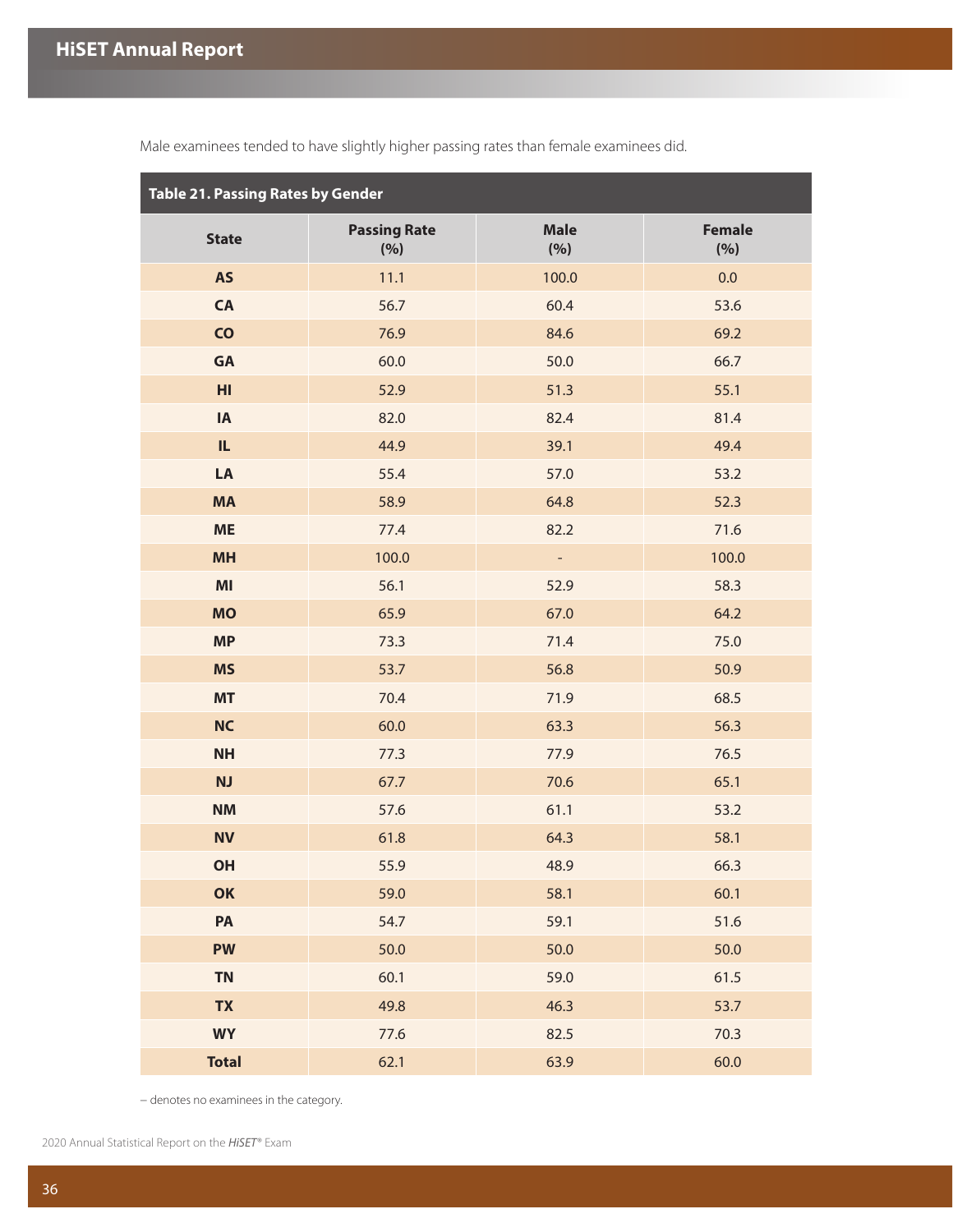| Table 22. Passing Rates by Reported Hispanic Background |                            |                            |                          |                                       |  |  |  |  |  |
|---------------------------------------------------------|----------------------------|----------------------------|--------------------------|---------------------------------------|--|--|--|--|--|
| <b>State</b>                                            | <b>Passing Rate</b><br>(%) | <b>Non-Hispanic</b><br>(%) | <b>Hispanic</b><br>(%)   | <b>Chose Not</b><br>to Respond<br>(%) |  |  |  |  |  |
| <b>AS</b>                                               | 11.1                       | 11.1                       | $\overline{\phantom{0}}$ |                                       |  |  |  |  |  |
| <b>CA</b>                                               | 56.7                       | 66.5                       | 53.2                     | 55.1                                  |  |  |  |  |  |
| $\overline{c}$                                          | 76.9                       | 78.9                       | 78.3                     | 60.0                                  |  |  |  |  |  |
| <b>GA</b>                                               | 60.0                       | 60.0                       | ÷,                       | $\blacksquare$                        |  |  |  |  |  |
| H <sub>l</sub>                                          | 52.9                       | 58.4                       | 40.0                     | 42.0                                  |  |  |  |  |  |
| IA                                                      | 82.0                       | 83.4                       | 75.9                     | 72.7                                  |  |  |  |  |  |
| IL                                                      | 44.9                       | 49.4                       | 41.7                     | 36.1                                  |  |  |  |  |  |
| LA                                                      | 55.4                       | 54.6                       | 58.3                     | 58.8                                  |  |  |  |  |  |
| <b>MA</b>                                               | 58.9                       | 68.5                       | 42.0                     | 54.5                                  |  |  |  |  |  |
| <b>ME</b>                                               | 77.4                       | 79.6                       | 64.3                     | 65.9                                  |  |  |  |  |  |
| <b>MH</b>                                               | 100.0                      | 100.0                      | $\overline{\phantom{a}}$ | $\overline{\phantom{a}}$              |  |  |  |  |  |
| MI                                                      | 56.1                       | 60.6                       | 40.0                     | 33.3                                  |  |  |  |  |  |
| <b>MO</b>                                               | 65.9                       | 66.8                       | 59.4                     | 65.0                                  |  |  |  |  |  |
| <b>MP</b>                                               | 73.3                       | 69.2                       | ÷                        | 100.0                                 |  |  |  |  |  |
| <b>MS</b>                                               | 53.7                       | 54.4                       | 54.2                     | 45.7                                  |  |  |  |  |  |
| <b>MT</b>                                               | 70.4                       | 73.9                       | 66.7                     | 51.1                                  |  |  |  |  |  |
| <b>NC</b>                                               | 60.0                       | 62.8                       | 55.6                     | 52.2                                  |  |  |  |  |  |
| <b>NH</b>                                               | 77.3                       | 77.5                       | 72.2                     | 78.0                                  |  |  |  |  |  |
| <b>NJ</b>                                               | 67.7                       | 70.6                       | 60.6                     | 63.5                                  |  |  |  |  |  |
| <b>NM</b>                                               | 57.6                       | 56.5                       | 58.6                     | 58.0                                  |  |  |  |  |  |
| <b>NV</b>                                               | 61.8                       | 68.8                       | 53.9                     | 50.0                                  |  |  |  |  |  |
| OH                                                      | 55.9                       | 60.5                       | 60.0                     | 35.7                                  |  |  |  |  |  |
| OK                                                      | 59.0                       | 61.3                       | 50.6                     | 53.7                                  |  |  |  |  |  |
| PA                                                      | 54.7                       | 55.5                       | 52.4                     | 54.8                                  |  |  |  |  |  |
| <b>PW</b>                                               | 50.0                       | 40.0                       | $\overline{\phantom{0}}$ | 100.0                                 |  |  |  |  |  |
| <b>TN</b>                                               | 60.1                       | 61.8                       | 49.7                     | 46.4                                  |  |  |  |  |  |
| <b>TX</b>                                               | 49.8                       | 59.0                       | 46.7                     | 37.3                                  |  |  |  |  |  |
| <b>WY</b>                                               | 77.6                       | 80.8                       | 62.2                     | 69.1                                  |  |  |  |  |  |
| <b>Total</b>                                            | 62.1                       | 65.2                       | 54.1                     | 58.1                                  |  |  |  |  |  |

<span id="page-39-0"></span>Non-Hispanic examinees had higher passing rates than Hispanic examinees did.

− denotes no examinees in the category.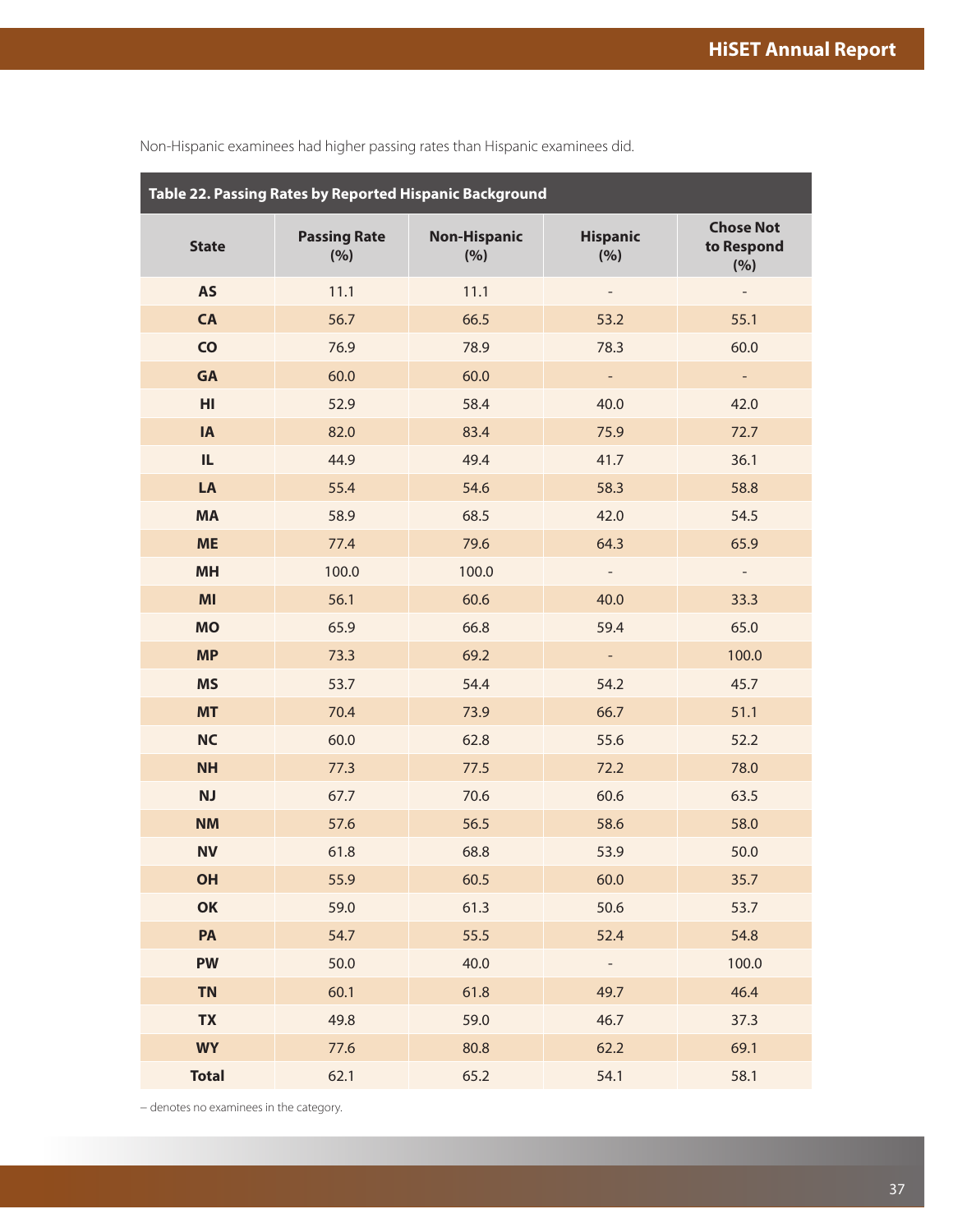<span id="page-40-0"></span>

| <b>Table 23. Passing Rates by Reported Race</b> |                               |                                         |                     |                                          |                                                                 |                       |                          |                                       |  |  |
|-------------------------------------------------|-------------------------------|-----------------------------------------|---------------------|------------------------------------------|-----------------------------------------------------------------|-----------------------|--------------------------|---------------------------------------|--|--|
| <b>State</b>                                    | <b>Passing</b><br>Rate<br>(%) | <b>American</b><br><b>Indian</b><br>(%) | <b>Asian</b><br>(%) | <b>African</b><br><b>American</b><br>(%) | <b>Pacific</b><br><b>White</b><br><b>Islander</b><br>(%)<br>(%) |                       | <b>Other</b><br>(%)      | <b>Chose Not</b><br>to Respond<br>(%) |  |  |
| <b>AS</b>                                       | 11.1                          | $\sim$                                  |                     |                                          | 0.0                                                             | 100.0                 | $\overline{\phantom{a}}$ | $\overline{\phantom{a}}$              |  |  |
| <b>CA</b>                                       | 56.7                          | 65.0                                    | 64.8                | 56.7                                     | 68.1                                                            | 60.4                  | 56.5                     | 51.8                                  |  |  |
| <b>CO</b>                                       | 76.9                          | 77.8                                    | 100.0               | 100.0                                    | 100.0                                                           | 79.7                  | 57.1                     | 75.0                                  |  |  |
| <b>GA</b>                                       | 60.0                          | $\sim$                                  | $\sim$              | $\omega_{\rm{eff}}$                      | $\sim$ $^{-1}$                                                  |                       | $\sim$                   | $\sim$                                |  |  |
| HI                                              | 52.9                          | 42.9                                    | 65.2                | 57.1                                     | 47.4                                                            | 71.7<br>43.1          |                          | 53.5                                  |  |  |
| <b>IA</b>                                       | 82.0                          | 75.8                                    | 60.0                | 75.7                                     | 100.0                                                           | 86.1                  | 56.9                     | 75.5                                  |  |  |
| IL.                                             | 44.9                          | 60.0                                    | 50.0                | 40.0                                     | 0.0                                                             | 50.0                  | 62.5                     | 41.7                                  |  |  |
| LA                                              | 55.4                          | 66.7                                    | 71.4                | 37.0                                     | 50.0                                                            | 63.9<br>51.9          |                          | 60.2                                  |  |  |
| <b>MA</b>                                       | 58.9                          | 55.6                                    | 58.5                | 52.7                                     | 50.0<br>70.0                                                    |                       | 40.6                     | 55.6                                  |  |  |
| <b>ME</b>                                       | 77.4                          | 76.2                                    | 50.0                | 71.4                                     | 100.0                                                           | 79.8                  | 71.4                     | 68.8                                  |  |  |
| <b>MH</b>                                       | 100.0                         | $\sim$                                  |                     | $\sim$                                   | 100.0                                                           | 100.0                 | $\sim$                   | $\sim$                                |  |  |
| MI                                              | 56.1                          | 0.0                                     | 100.0               | 28.6                                     | $\sim$ $^{-1}$                                                  | 68.0                  | 25.0                     | 50.0                                  |  |  |
| <b>MO</b>                                       | 65.9                          | 73.2                                    | 72.5                | 45.2                                     | 52.4                                                            | 70.7                  | 63.8                     | 65.4                                  |  |  |
| <b>MP</b>                                       | 73.3                          | $\sim$ $^{-1}$                          | 75.0                | $\omega_{\rm{eff}}$                      | 72.7                                                            | 100.0                 | $\sim$ .                 | $\sim$                                |  |  |
| <b>MS</b>                                       | 53.7                          | 82.4                                    | 71.4                | 38.3                                     | 0.0                                                             | 60.4                  | 72.2                     | 46.4                                  |  |  |
| <b>MT</b>                                       | 70.4                          | 47.9                                    | 83.3                | 62.5                                     | 66.7                                                            | 79.4                  | 59.5                     | 52.7                                  |  |  |
| <b>NC</b>                                       | 60.0                          | 81.0                                    | 45.5                | 41.1                                     | 100.0                                                           | 72.4                  | 49.7                     | 55.2                                  |  |  |
| <b>NH</b>                                       | 77.3                          | 80.0                                    | 80.0                | 53.3                                     | 66.7                                                            | 78.7                  | 78.6                     | 80.0                                  |  |  |
| <b>NJ</b>                                       | 67.7                          | 77.8                                    | 86.8                | 50.6                                     | 57.1                                                            | 77.3                  | 58.0                     | 55.9                                  |  |  |
| <b>NM</b>                                       | 57.6                          | 43.1                                    | 42.9                | 63.9                                     | 55.6                                                            | 66.1                  | 54.1                     | 55.8                                  |  |  |
| <b>NV</b>                                       | 61.8                          | 60.0                                    | 75.9                | 47.2                                     | 66.7                                                            | 71.5                  | 55.2                     | 50.0                                  |  |  |
| <b>OH</b>                                       | 55.9                          | 60.0                                    | 35.7                | 31.3                                     | $\sim 100$                                                      | 69.7                  | 50.0                     | 66.7                                  |  |  |
| OK                                              | 59.0                          | 60.4                                    | 60.0                | 43.9                                     | 50.0                                                            | 66.3                  | 47.3                     | 48.8                                  |  |  |
| <b>PA</b>                                       | 54.7                          | 75.0                                    | 52.6                | 36.6                                     | 55.6                                                            | 67.9                  | 57.1                     | 50.0                                  |  |  |
| <b>PW</b>                                       | 50.0                          | $\sim$ $ \sim$                          | $\sim 10^{-10}$     | $\sim$ $ \sim$                           | 50.0                                                            | $\alpha$ and $\alpha$ | $\sim$ $-$               | $\sim 10^{-1}$                        |  |  |
| <b>TN</b>                                       | 60.1                          | 74.4                                    | 56.4                | 42.0                                     | 50.0                                                            | 66.8                  | 52.5                     | 43.7                                  |  |  |
| <b>TX</b>                                       | 49.8                          | 46.7                                    | 66.7                | 33.6                                     | 66.7                                                            | 61.6                  | 38.5                     | 56.8                                  |  |  |
| <b>WY</b>                                       | 77.6                          | 62.5                                    | 100.0               | 57.9                                     | 0.0                                                             | 79.7                  | 77.3                     | 68.5                                  |  |  |
| <b>Total</b>                                    | 62.1                          | 60.6                                    | 65.4                | 44.4                                     | 53.2                                                            | 70.2                  | 54.2                     | 58.1                                  |  |  |

− denotes no examinees in the category.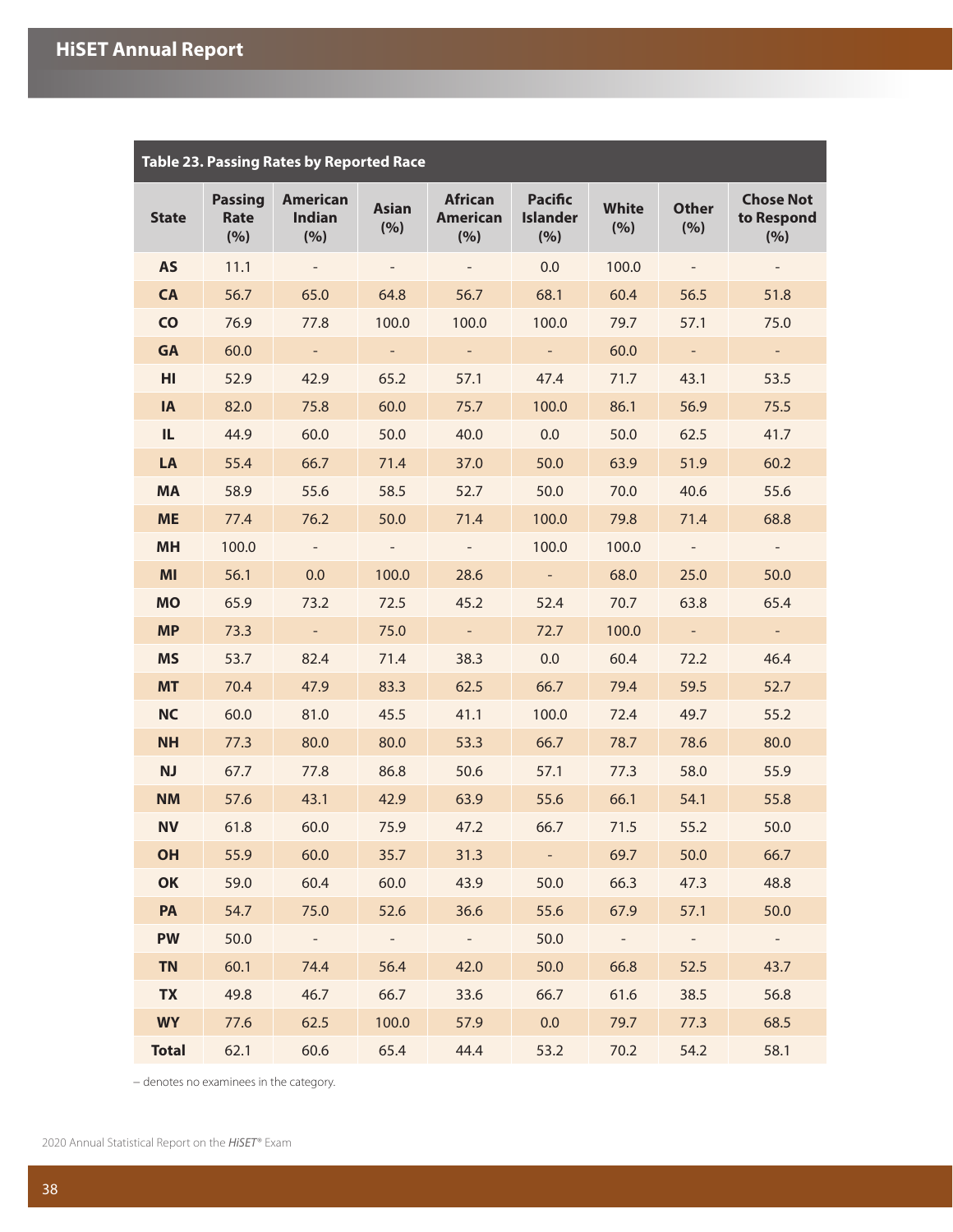<span id="page-41-0"></span>Compared to 2019, overall, number tested decreased a lot in 2020 due to the Pandemic and percent completed also decreased in 2020. Percent passing (first attempt) increased from 2019 (57.1 percent) to 2020 (62.1 percent).

| Table 24. Year to Year Comparison of Examinees |                      |                      |                |                          |                          |                          |                   |                          |                          |                          |                          |                          |
|------------------------------------------------|----------------------|----------------------|----------------|--------------------------|--------------------------|--------------------------|-------------------|--------------------------|--------------------------|--------------------------|--------------------------|--------------------------|
| <b>State</b>                                   | <b>Number Tested</b> |                      |                |                          | <b>Percent Completed</b> |                          |                   |                          | <b>Percent Passing</b>   |                          |                          |                          |
|                                                | 2017                 | 2018                 | 2019           | 2020                     | 2017                     | 2018                     | 2019              | 2020                     | 2017                     | 2018                     | 2019                     | 2020                     |
| <b>AS</b>                                      | 11                   | 17                   | 11             | $10$                     | 81.8                     | 70.6                     | 63.6              | 90.0                     | 22.2                     | 33.3                     | 57.1                     | 11.1                     |
| <b>CA</b>                                      | 17,098               | 17,529               | 17,464         | 7,749                    | 61.8                     | 58.1                     | 56.2              | 41.6                     | 50.7                     | 49.9                     | 50.2                     | 56.7                     |
| $\mathsf{CO}$                                  | 240                  | 317                  | 307            | 260                      | 57.1                     | 58.4                     | 52.4              | 40.0                     | 71.5                     | 65.4                     | 66.5                     | 76.9                     |
| <b>GA</b>                                      | $\equiv$             | $\blacksquare$       | $\blacksquare$ | $\overline{7}$           | ÷,                       | $\blacksquare$           | $\blacksquare$    | $\overline{\phantom{a}}$ | $\overline{\phantom{0}}$ | $\overline{\phantom{a}}$ | $\overline{\phantom{a}}$ | Ξ                        |
| GU                                             | 3                    | $\overline{3}$       | $\overline{7}$ | $\overline{\phantom{a}}$ | $\qquad \qquad -$        | $\overline{\phantom{m}}$ | $\qquad \qquad -$ | $\overline{\phantom{0}}$ | $\overline{\phantom{0}}$ | $\qquad \qquad -$        | $\overline{\phantom{a}}$ | $\overline{\phantom{a}}$ |
| HI                                             | 162                  | 291                  | 528            | 479                      | 79.0                     | 78.4                     | 73.9              | 67.4                     | 71.9                     | 56.1                     | 53.6                     | 52.9                     |
| IA                                             | 3,005                | 3,201                | 3,380          | 2,134                    | 54.8                     | 53.3                     | 54.1              | 47.0                     | 77.7                     | 76.4                     | 77.5                     | 82.0                     |
| IL.                                            | 581                  | 1,018                | 930            | 410                      | 46.6                     | 49.0                     | 52.0              | 35.9                     | 54.2                     | 49.7                     | 47.7                     | 44.9                     |
| LA                                             | 8,477                | 8,078                | 7,737          | 3,996                    | 68.4                     | 65.2                     | 64.7              | 54.4                     | 53.8                     | 54.2                     | 53.7                     | 55.4                     |
| <b>MA</b>                                      | 6,643                | 5,849                | 5,871          | 2,679                    | 59.3                     | 56.0                     | 53.3              | 34.6                     | 54.6                     | 55.8                     | 56.8                     | 58.9                     |
| <b>ME</b>                                      | 1,592                | 1,710                | 1,742          | 1,087                    | 55.7                     | 54.0                     | 52.4              | 46.5                     | 68.2                     | 71.3                     | 74.2                     | 77.4                     |
| <b>MH</b>                                      | 27                   | 19                   | $\,8\,$        | $\mathbf{1}$             | 74.1                     | 78.9                     | 62.5              | 100.0                    | 10.0                     | 26.7                     | $\blacksquare$           | $\overline{\phantom{a}}$ |
| MI                                             | $\Box$               | 28                   | 71             | 73                       | $\overline{\phantom{a}}$ | 39.3                     | 46.5              | 56.2                     | $\overline{\phantom{a}}$ | 63.6                     | 63.6                     | 56.1                     |
| <b>MO</b>                                      | 10,434               | 10,154               | 9,767          | 7,139                    | 80.9                     | 75.6                     | 70.7              | 67.8                     | 61.6                     | 62.6                     | 64.3                     | 65.9                     |
| <b>MP</b>                                      | 57                   | 84                   | 50             | 38                       | 52.6                     | 45.2                     | 26.0              | 39.5                     | 56.7                     | 71.1                     | 84.6                     | 73.3                     |
| <b>MS</b>                                      | 1,878                | 2,133                | 2,586          | 1,748                    | 53.1                     | 50.5                     | 51.5              | 44.9                     | 42.2                     | 45.3                     | 47.9                     | 53.7                     |
| <b>MT</b>                                      | 2,428                | 2,409                | 2,368          | 1,543                    | 71.4                     | 67.8                     | 66.1              | 57.8                     | 63.5                     | 62.4                     | 64.7                     | 70.4                     |
| <b>NC</b>                                      | 6,925                | 6,883                | 6,706          | 3,139                    | 52.6                     | 49.6                     | 50.4              | 43.3                     | 57.7                     | 56.4                     | 57.6                     | 60.0                     |
| <b>NH</b>                                      | 1,108                | 1,109                | 1,110          | 633                      | 76.5                     | 67.1                     | 70.7              | 64.8                     | 70.6                     | 73.0                     | 72.4                     | 77.3                     |
| <b>NJ</b>                                      | 2,134                | 2,207                | 2,239          | 2,758                    | 62.3                     | 56.5                     | 57.0              | 45.0                     | 46.7                     | 49.7                     | 57.1                     | 67.7                     |
| <b>NM</b>                                      | 2,400                | 2,339                | 2,373          | 1,211                    | 69.1                     | 66.7                     | 66.0              | 51.2                     | 53.5                     | 50.3                     | 49.6                     | 57.6                     |
| <b>NV</b>                                      | 3,243                | 2,914                | 2,811          | 1,348                    | 79.9                     | 75.7                     | 68.8              | 59.5                     | 52.2                     | 52.4                     | 59.5                     | 61.8                     |
| OH                                             | $10$                 | 342                  | 496            | 404                      | 40.0                     | 55.3                     | 46.6              | 56.7                     | 50.0                     | 49.7                     | 57.1                     | 55.9                     |
| OK                                             | 2,615                | 3,432                | 3,676          | 2,348                    | 63.6                     | 67.7                     | 63.4              | 55.4                     | 53.9                     | 55.2                     | 57.0                     | 59.0                     |
| PA                                             | 1,813                | 2,025                | 2,021          | 1,143                    | 49.0                     | 45.4                     | 48.0              | 37.3                     | 55.2                     | 53.0                     | 51.3                     | 54.7                     |
| <b>PW</b>                                      | 46                   | 28                   | 44             | 16                       | 15.2                     | 35.7                     | 25.0              | 37.5                     | 42.9                     | 60.0                     | 36.4                     | 50.0                     |
| <b>TN</b>                                      | 10,526               | 8,993                | 7,521          | 4,333                    | 71.5                     | 67.6                     | 63.2              | 59.8                     | 48.2                     | 48.1                     | 55.5                     | 60.1                     |
| <b>TX</b>                                      | 516                  | 1,785                | 2,209          | 1,193                    | 43.0                     | 56.1                     | 57.0              | 45.3                     | 53.6                     | 49.1                     | 46.0                     | 49.8                     |
| <b>WY</b>                                      | 1,339                | 1,191                | 1,068          | 587                      | 76.1                     | 70.5                     | 74.4              | 66.8                     | 71.4                     | 71.1                     | 69.7                     | 77.6                     |
| <b>Total</b>                                   | 85,214               | 86,001 85,030 47,773 |                |                          | 65.7                     | 61.9                     | 59.8              | 52.2                     | 55.4                     | 55.4                     | 57.1                     | 62.1                     |

− denotes no examinees in the category.

\*Percentages were not reported when samples under 10.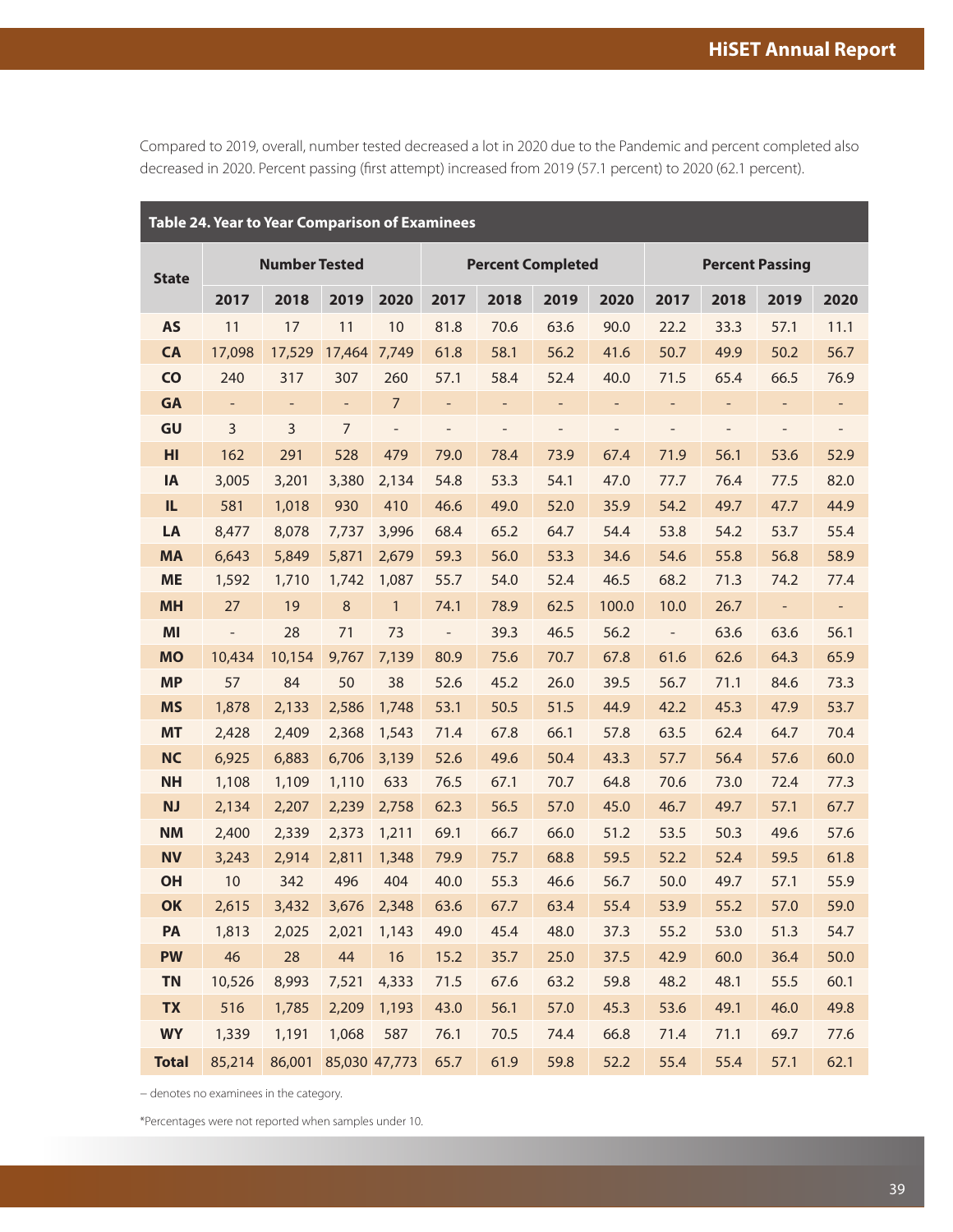## <span id="page-42-0"></span>**Definitions of Key Terms**

**Alternate Formats** — Various formats of the HiSET are available in addition to the standard print editions for examinees with physical, learning, or psychological disabilities. These formats include large print, audio cassette, and Braille editions. Although the audio cassette and Braille editions may be used by examinees with documented disabilities who were approved for test accommodations, the large print edition does not require additional documentation for use.

**HiSET Completers** — Examinees who have tested in all five content areas of the HiSET and completed the final test in their battery in 2020 regardless of whether they met the HiSET passing standard. The number of completers serves as the denominator for calculating the pass rate. An examinee must be a 2020 completer and must have met the minimum passing standard in order to be considered a HiSET passer (see definition).

**HiSET Passers** — Completers who have met the minimum passing standard for the HiSET. The number of examinees who met the passing standard serves as the numerator for calculating the pass rate. Some jurisdictions require examinees to fulfill additional requirements beyond passing the HiSET in order to receive a passing high-school completion test credential.

**HiSET** — A high school equivalency assessment consisting of five content areas. ETS and ITP designed and produced the HiSET according to psychometric standards and properties in order to provide an opportunity for adults who did not complete a formal high school program to certify their attainment of academic knowledge and skills and to earn their jurisdiction's high school-level equivalency credential, diploma, or certificate.

**HiSET Examinees** — Examinees who have tested in at least one of the five content areas of the HiSET, regardless of whether they completed or met the HiSET passing standard.

**Jurisdiction** — Entity such as a U.S. state, U.S. Territory, or regional contractor that administers the HiSET.

**Language Version** — In addition to English, the HiSET is also offered in Spanish.

**Minimum Passing Standard** — Each of the five tests in the HiSET battery is scored on a scale of 1 – 20. In order to pass, an examinee must do all three of the following:

- achieve a score of at least 8 on each of the five individual tests
- score at least 2 out of 6 on the essay portion of the writing test
- have a total combined score on all five tests of at least 45

**Subject Area** — The HiSET includes five content areas that assess skills and knowledge in the following high school academic subjects: Language Arts — Reading, Language Arts — Writing, Mathematics, Science, and Social Studies.